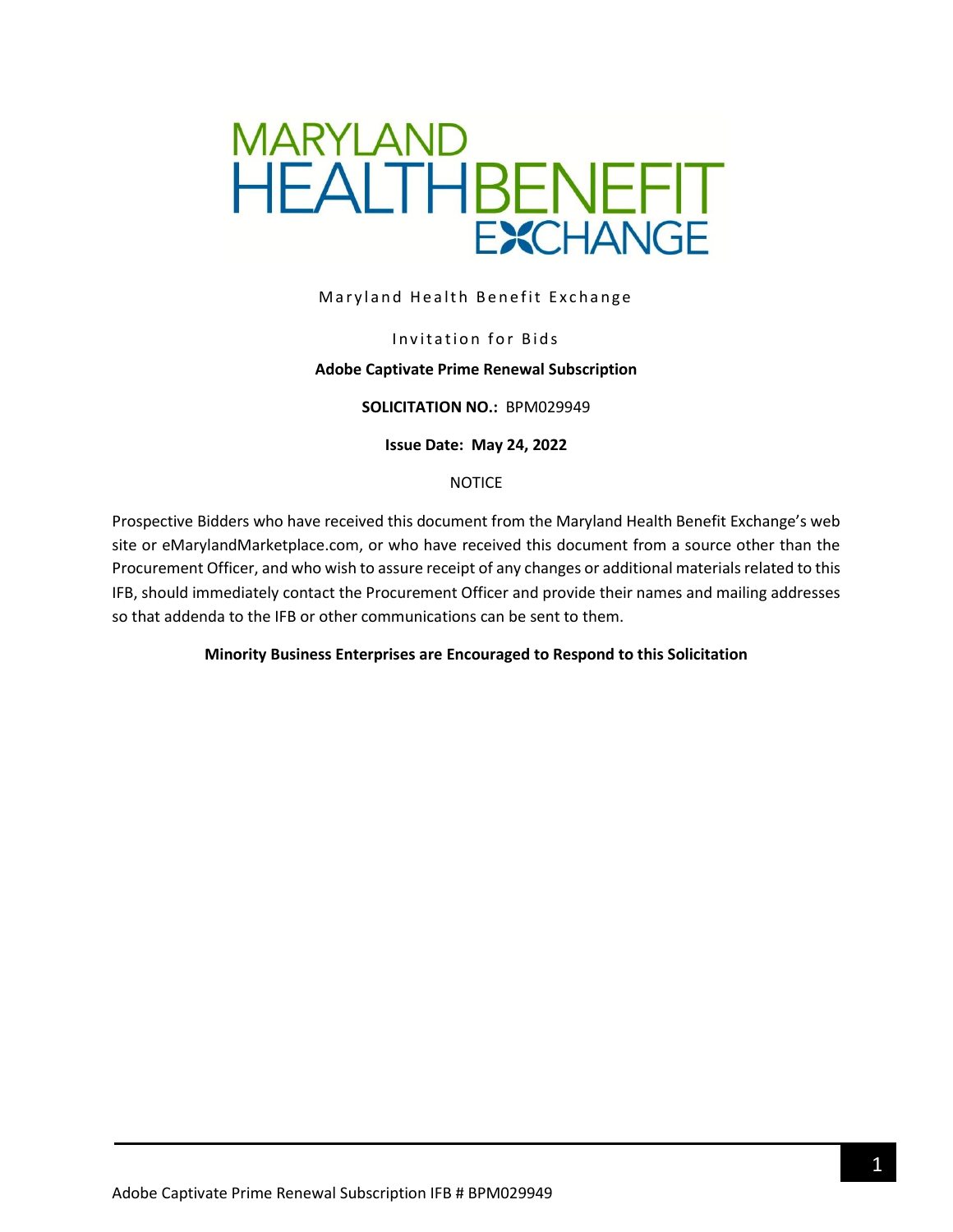### **MARYLAND HEALTH BENEFIT EXCHANGE KEY INFORMATION SUMMARY SHEET Adobe Captivate Prime Renewal Invitation for Bids # - BPM029949**

| <b>Invitation For Bids:</b>       | Adobe Captivate Prime Renewal                                                                                                                    |  |
|-----------------------------------|--------------------------------------------------------------------------------------------------------------------------------------------------|--|
| <b>Issue Date:</b>                | May 24, 2022                                                                                                                                     |  |
| <b>Procurement Officer:</b>       | Tracey D. Gamble<br><b>Procurement Officer</b>                                                                                                   |  |
|                                   | 750 E. Pratt Street                                                                                                                              |  |
|                                   | 6th Floor                                                                                                                                        |  |
|                                   | Baltimore, MD 21202                                                                                                                              |  |
|                                   | Phone Number: 410-547-8152                                                                                                                       |  |
|                                   | Email: hix.procurement@maryland.gov                                                                                                              |  |
| <b>Contract Monitor:</b>          | Mr. Greg Yaculak                                                                                                                                 |  |
|                                   | 750 East Pratt Street                                                                                                                            |  |
|                                   | 6 <sup>th</sup> Floor                                                                                                                            |  |
|                                   | Baltimore, MD 21202                                                                                                                              |  |
|                                   | greg.yaculak@maryland.gov                                                                                                                        |  |
| <b>Procurement Method:</b>        | Competitive Sealed Bids (Firm Fixed Price)                                                                                                       |  |
| Bids are to be sent to (email     | Maryland Health Benefit Exchange                                                                                                                 |  |
| delivery strongly preferred):     | 750 East Pratt Street                                                                                                                            |  |
|                                   | 6 <sup>th</sup> Floor                                                                                                                            |  |
|                                   | Baltimore, MD 21202                                                                                                                              |  |
|                                   | Attn: Tracey D. Gamble                                                                                                                           |  |
|                                   | or via email in pdf format                                                                                                                       |  |
|                                   | https://marylandhealthconnection.sharefile.com/r-ra4cd6681b3854eba8b4ae687b798b804                                                               |  |
|                                   | A confirmation email will be sent within 24 hours of receipt of bid.                                                                             |  |
| <b>Closing Date and Time:</b>     | 11:00 AM Eastern Standard Time (EST) on 06/24/2022                                                                                               |  |
| <b>Bid Opening Date and Time:</b> | 11:30 AM Eastern Standard Time (EST) on 06/24/2022 at 750 E. Pratt<br>Street, 6 <sup>th</sup> Floor, Baltimore, MD 21202 (Registration Required) |  |

**MBE Subcontracting Goal: 0** %

NOTE: Bidders must agree to the terms and conditions of the IFB including Attachment A – Contract. MHBE is issuing this IFB separate from any other State Master Contract. In addition, Bidders must complete Attachment D – Bid Form as is, please see bid form instruction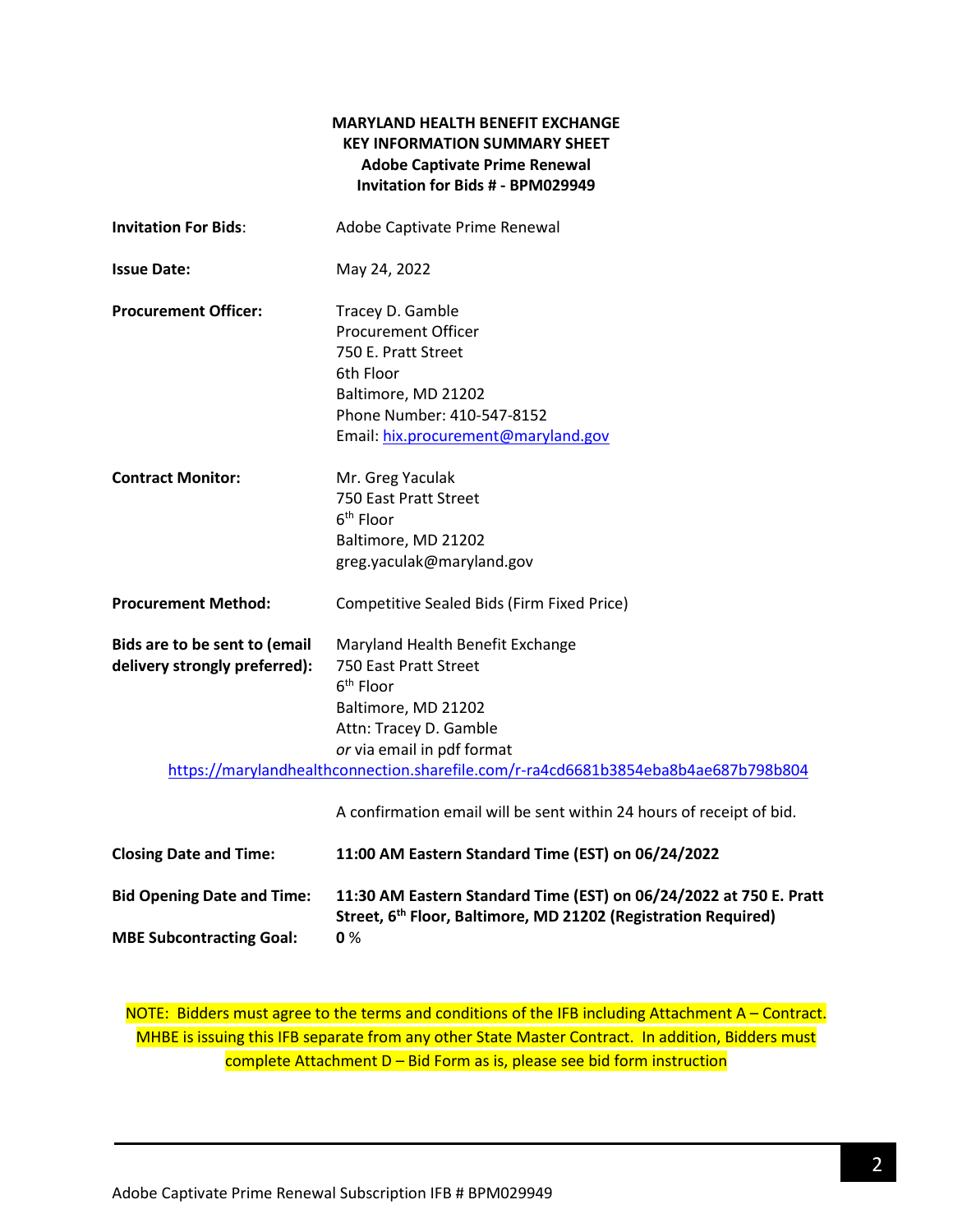## **Table of Contents**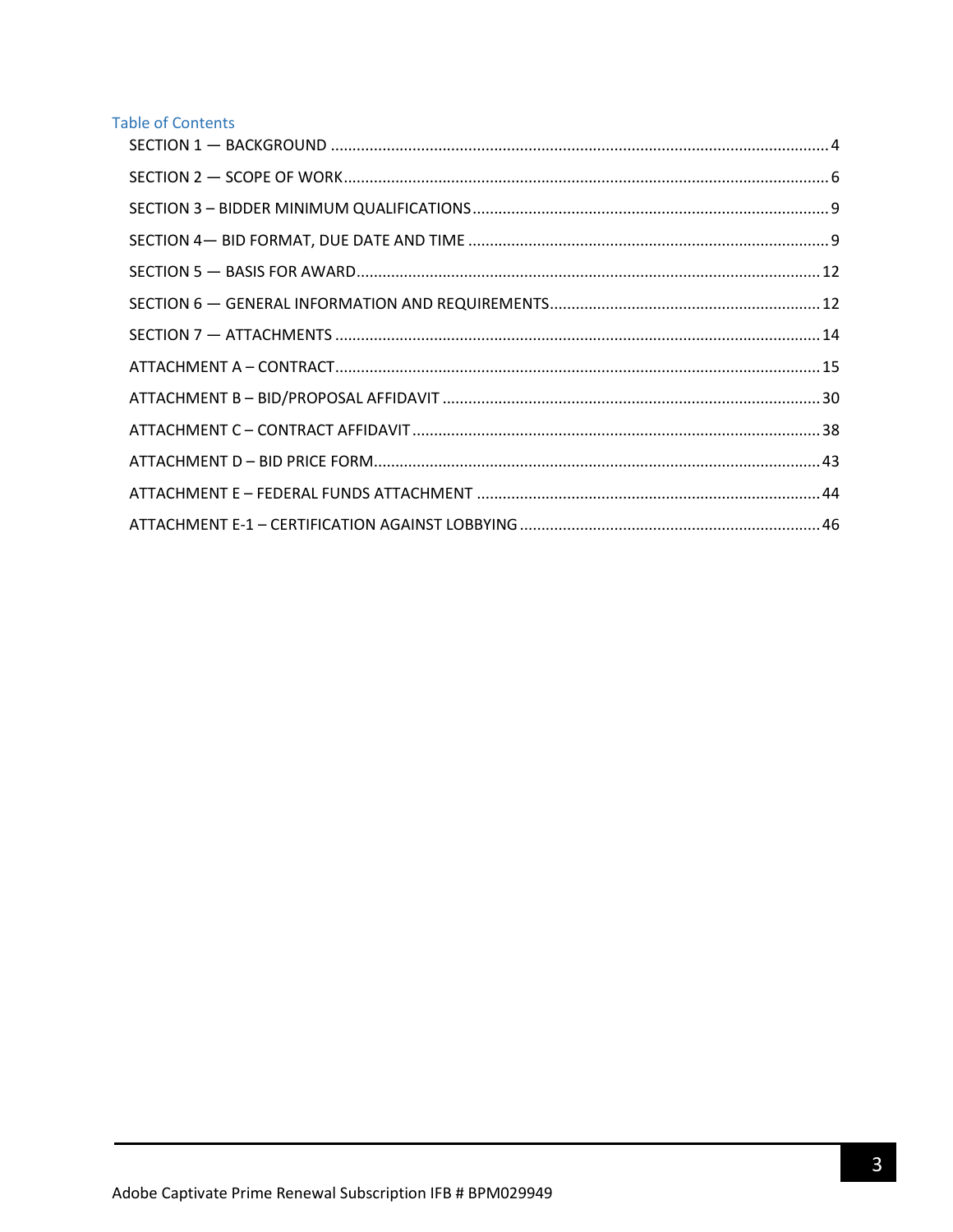### **SECTION 1 — BACKGROUND**

### <span id="page-3-0"></span>**1.1 Background on the Affordable Care Act**

The Maryland Health Benefit Exchange ("MHBE") is an independent unit of State government established to provide Maryland's residents and small businesses with the opportunity to compare rates, benefits, and quality among health insurance plans and to facilitate individuals' enrollment in plans that best suit their needs. MHBE also evaluates eligibility for expanded Medicaid coverage, advanced premium tax credits ("APTC") and other cost-sharing programs designed to make coverage more affordable for individuals with household incomes below 400 percent of the federal poverty level ("FPL").

## **1.2 Background on Maryland Health Benefit Exchange Procurement**

Under § 31-103 of the Insurance Article of the Maryland Code, the MHBE is subject to the provisions of State law governing procurement by "exempt units." See Md. Code Ann., State Fin. & Proc. § 12-401. The principal body that oversees MHBE procurements is the Maryland Health Benefit Exchange Board of Trustees. This particular procurement method is Competitive Sealed Bidding (Firm Fixed Price) as allowed under II. A. of the Maryland Health Benefit Exchange Procurement Policies and Procedures, which the Board of Trustees adopted in a resolution dated June 27, 2011.

#### **1.3 Federal Funding Acknowledgement**

This particular procurement contains federal funds from the following source: Medicaid Funds, CFDA number 93.778. Execution of a Contract awarded as a result of this bid indicates the Contractor's agreement with all federal funding terms and conditions that apply to contractors receiving federal funds from these sources, including the applicable provisions described in Attachment E.

#### **1.4 Receipt, Opening and Recording of Bids**

- 1.4.1 Upon receipt, each Bid and any timely modification(s) to a Bid shall remain unopened until the time and date set for Bid opening. Before Bid opening, the State may not disclose the identity of any Bidder.
- 1.4.2 Bids and timely modifications to Bids shall be opened publicly at the time, date and place set forth in the Key Information Summary Sheet. The name of each Bidder, the Total Bid Price, and such other information as is deemed appropriate shall be read aloud or otherwise made available. The MHBE requests that Bidders interested in attending the Bid Opening inform the MHBE via email 2 days prior to the Bid Opening Date identified in the Key Information Summary Sheet. Registration to attend the Bid opening is required.

#### **1.5 Confidentiality of Bids**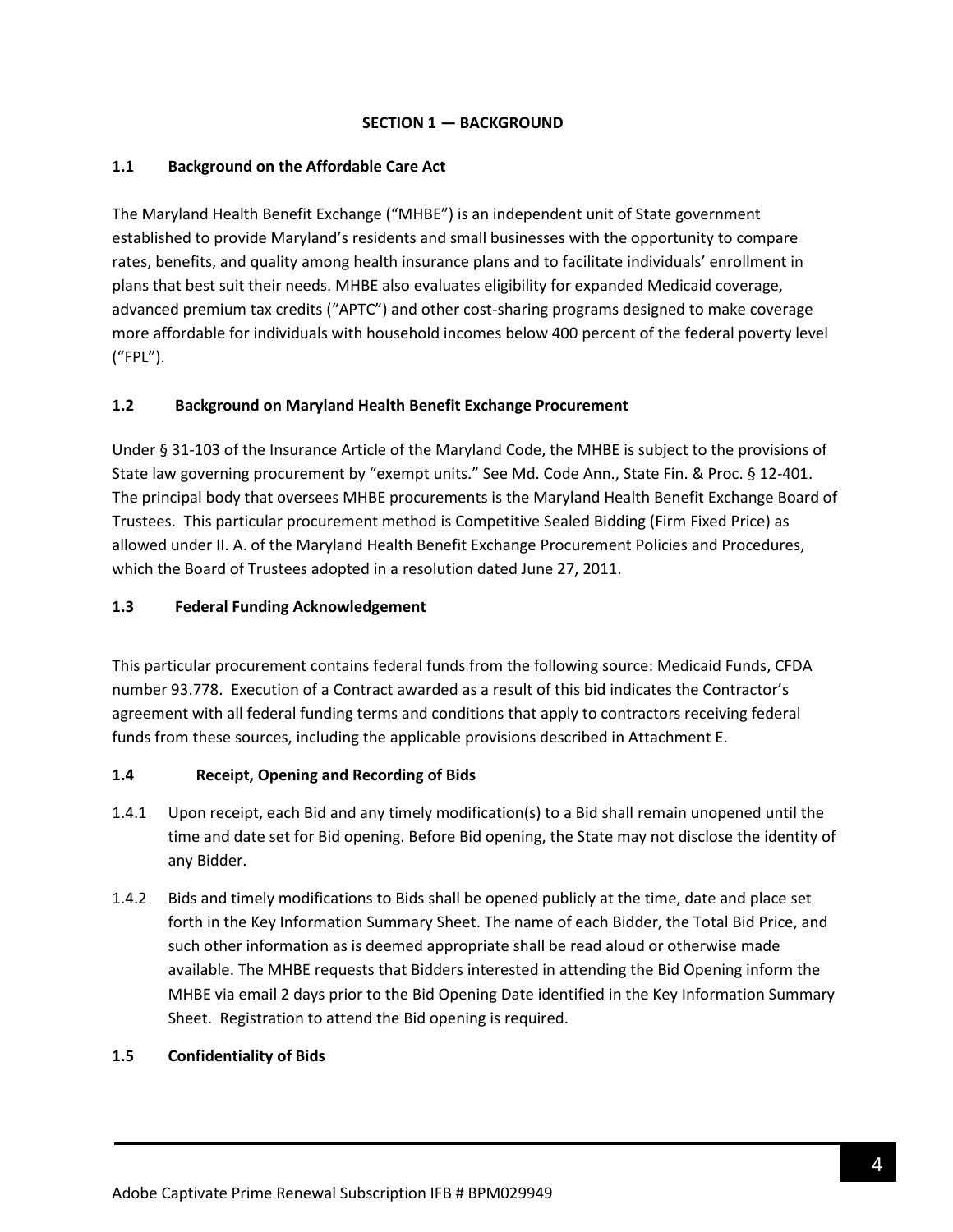1.5.1 The Bids shall be tabulated, or a Bid abstract made. The opened Bids shall be available for public inspection at a reasonable time after Bid opening, but in any case, before Contract award, except to the extent the Bidder designates trade secrets or other proprietary data to be confidential as set forth in this solicitation. See Sections 1.6, 4.1.3 for further information.

#### **1.6 Public Information Act Notice**

1.6.1 A Bidder should give specific attention to the clear identification of those portions of its submission that it considers confidential and/or proprietary commercial information or trade secrets, and provide justification why such materials, upon request, should not be disclosed by the State under the Public Information Act, Md. Code Ann., General Provisions Article, Title 4.

Bidders are advised that, upon request for this information from a third party, the MHBE is required to make an independent determination whether the information must be disclosed.

#### **1.7 Protest/Disputes**

Any protest or dispute related, respectively, to this solicitation or the resulting Contract shall be subject to the provisions of Section VII of the MHBE Procurement Policies & Procedures and the Dispute provisions of the Contract resulting from this IFB (Refer to IFB Attachment A).

#### **REMAINDER OF PAGE INTENTIONALLY LEFT BLANK**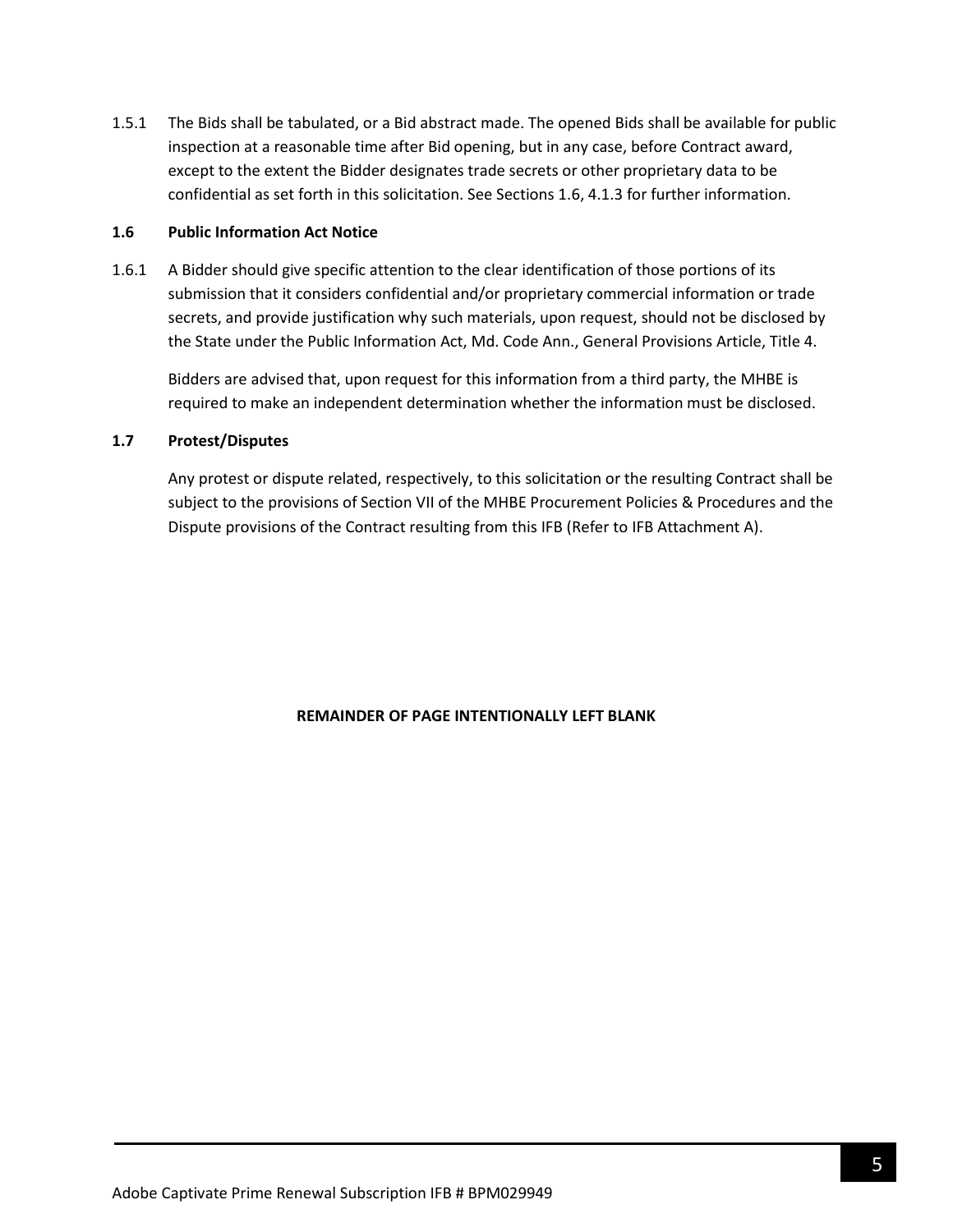#### **SECTION 2 — SCOPE OF WORK**

#### <span id="page-5-0"></span>**Section 2.1 Purpose:**

The purpose of this solicitation is to renew the subscription for Adobe Captivate Prime Learning Management System (LMS) using the Registered User licensing model as mentioned in the section below. Registered users are those who can register or have access to Captivate Prime system. Based on this licensing model, MHBE will be able to sign up a fixed number of users within the management console through a web browser. The management console shall provide the capability to administer the assignment of training material to trainees.

#### **Section 2.2 Requirements:**

The vendor shall renew the existing subscription for 2,750 users based on the Registered User Licensing Model for a 12-month period based upon the table below:

| <b>Part Number</b> | <b>Description</b>                                                                                                           | <b>Quantity</b> |
|--------------------|------------------------------------------------------------------------------------------------------------------------------|-----------------|
| $210-6314-1R$      | Captivate Prime, All Languages, Billing Plan<br>Hosted, 1Y, 1 FLP REG USER, FLP Price Level<br>Adobe Inc. - 65315547JA       | 2,750           |
|                    | Includes: Unlimited technical support and<br>Customer Success Manager (CSM) for<br>implementation, deployment and trainings. |                 |
|                    | <b>Start Date: 8/20/22</b><br>End Date: 8/19/23                                                                              |                 |

#### **Section 2.3: Scope of Enterprise Support**

As part of this subscription, MHBE shall receive Enterprise Support, which will include:

- 1. Unlimited 24/7 Technical Support for 365 days per year via:
	- a. An online agent (chat)
	- b. Email
	- c. Online documentation
	- d. Phone
- 2. MHBE system and support administrators will be able to contact Adobe Support to open cases
- 3. The target response times from Adobe for case resolution will be as follows:
	- a. Priority 1: 30 minutes
	- b. Priority 2: 1 hour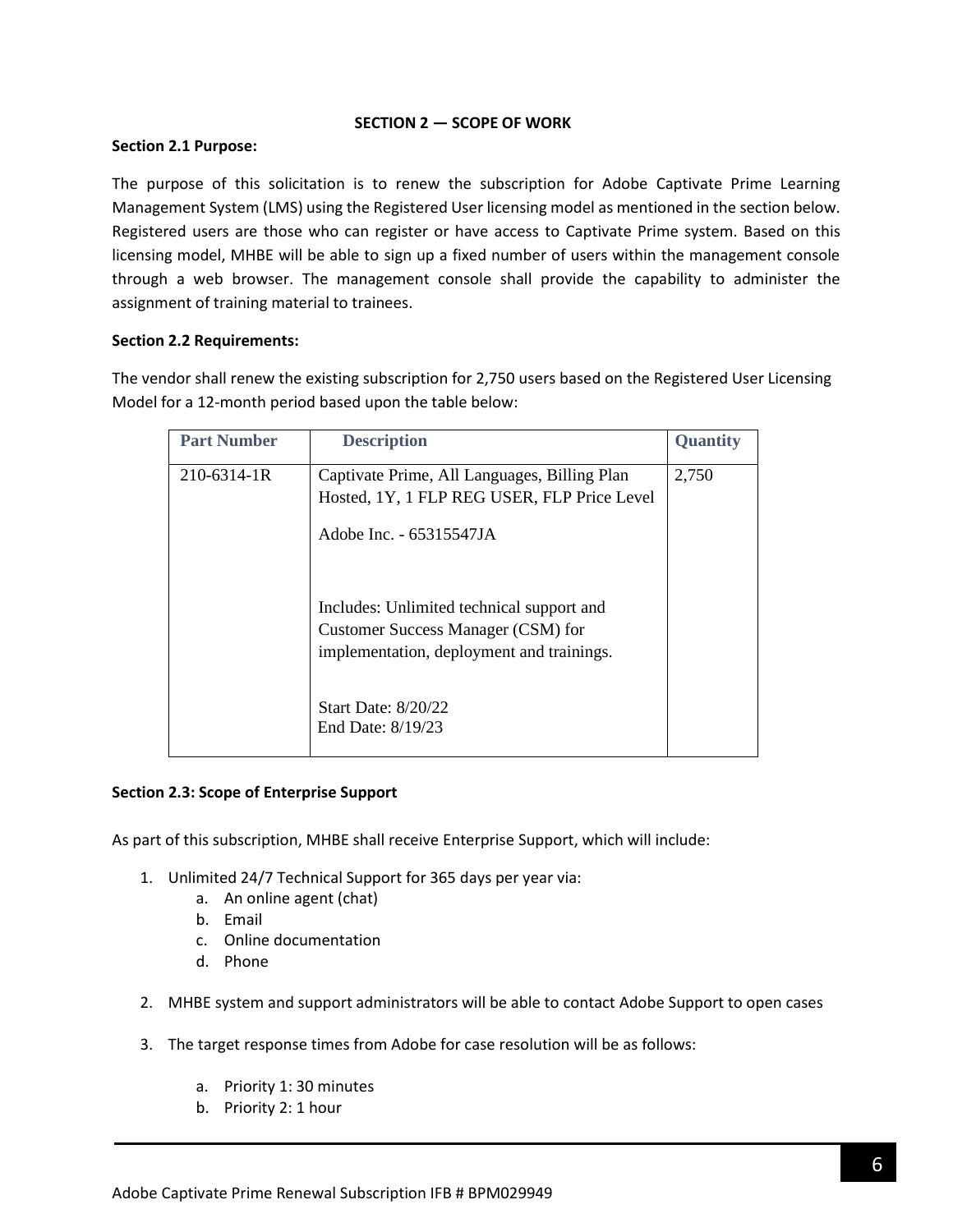- c. Priority 3: 4 hours
- d. Priority 4: 1 business day

## **Case Priority Definitions**

| Priority               | Description                                                                                                                                                                                                                                                                                                                                                                                                                                   | <b>Targeted Response Time</b> |
|------------------------|-----------------------------------------------------------------------------------------------------------------------------------------------------------------------------------------------------------------------------------------------------------------------------------------------------------------------------------------------------------------------------------------------------------------------------------------------|-------------------------------|
| Level 1 -<br>Critical  | Problem results in extremely serious<br>interruptions to a production system<br>Tasks that should be executed immediately<br>cannot be executed due to complete crash of<br>a production system or interruptions in main<br>functions of a production system<br>Problem results in compromised data<br>integrity which could result in financial losses<br>Problem has affected or could affect entire<br>user community                      | 30 minutes                    |
| Level 2 -<br>Urgent    | Problem results in serious interruptions to<br>normal operations and could negatively<br>impact an enterprise-wide installation or<br>urgent deadlines in a production system<br>Data processing continues but in a restricted<br>manner and data integrity may be at risk<br>which may cause serious interruptions to<br>critical processes<br>Problem hinders the deployment of an<br>enterprise installation of a pre-production<br>system | 1 hour                        |
| Level 3 -<br>Important | Problem causes interruptions in normal<br>operations or minor degradation in<br>performance                                                                                                                                                                                                                                                                                                                                                   | 4 hours                       |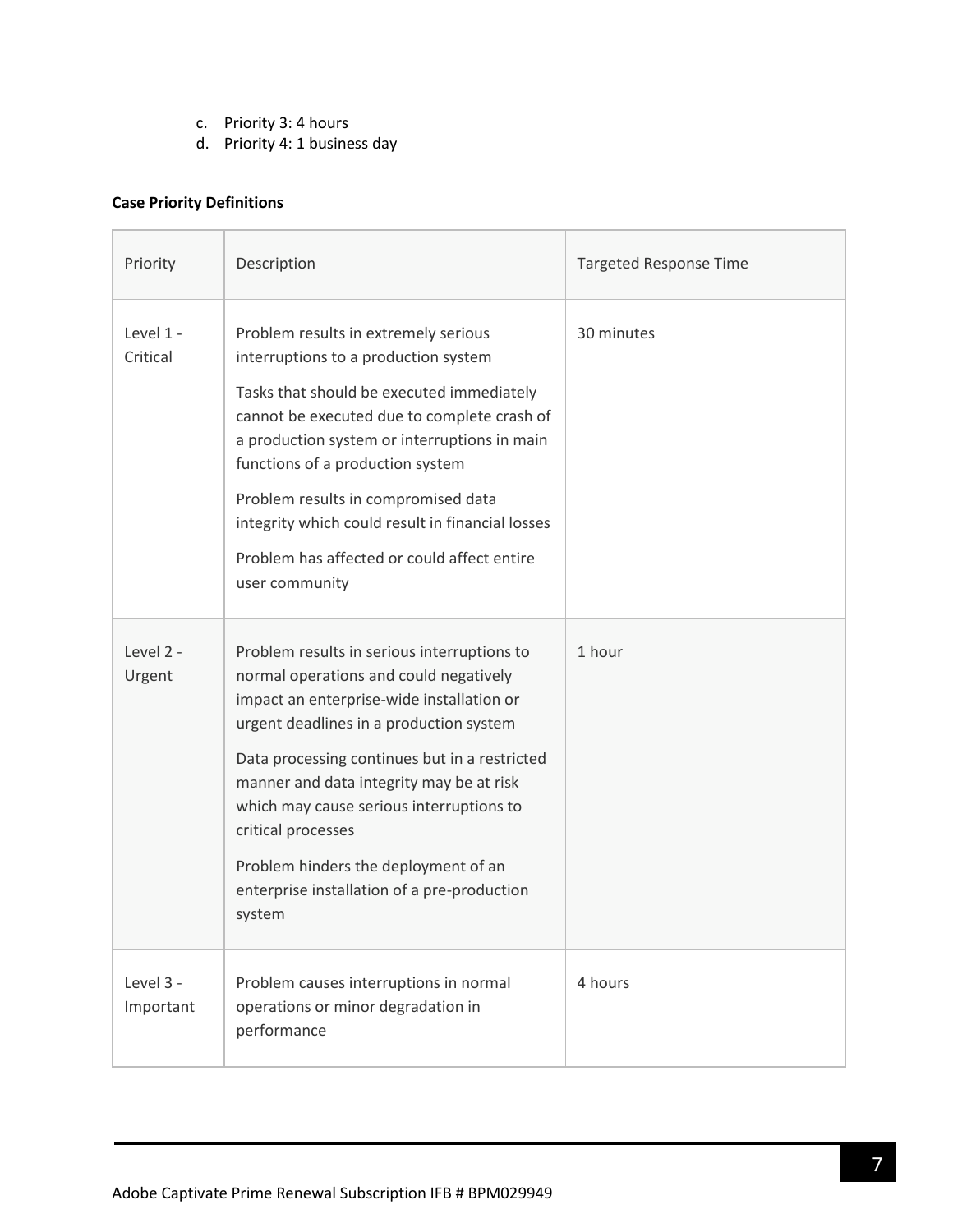|                    | Problem is attributed to malfunctioning or<br>incorrect behavior of the Product                                                                                               |                   |
|--------------------|-------------------------------------------------------------------------------------------------------------------------------------------------------------------------------|-------------------|
| Level 4 -<br>Minor | Problem results in minimal or no<br>interruptions to normal operations but no<br>business impact<br>Problem typically consists of installation and<br>configuration inquiries | business day<br>1 |

## **Section 4: Captivate Prime Customer Success Account Manager (CSAM):**

A dedicated CSAM will be provided to MHBE by Adobe:

- a) To ensure a timely implementation of Captivate Prime using a structured onboarding process
- b) To assist and provide guidance for migrating data from existing systems
- c) To provide MHBE with LMS best practices and support in developing a long-term LMS adoption strategy
- d) For implementation and governance phases
- e) To provide "How-To" training for administering Captivate Prime
- f) To troubleshoot any technical issues
- g) To act as a liaison between MHBE and with the Enterprise Support and Product Engineering from Adobe

#### **2.4 Invoicing**

All invoices shall be submitted by the Contractor within 30 days of receipt of equipment, software or services and shall include, at the minimum, the following information:

- Name and address of the MHBE
- Contractor name
- Products(s) and/or service(s) purchased listed separately including the amount for each individual charge (i.e., 5 – ABC Hardware @ \$2,000 Total \$10,000.00, Support @ \$100.00 Total \$200.00)
- Supporting Documentation
- E-mail address/phone number of Contractor's POC
- Remittance address
- Federal taxpayer identification or (if owned by an individual) Contractor's social security number
- Invoice period, invoice date, invoice number and amount due
- Purchase Order # being billed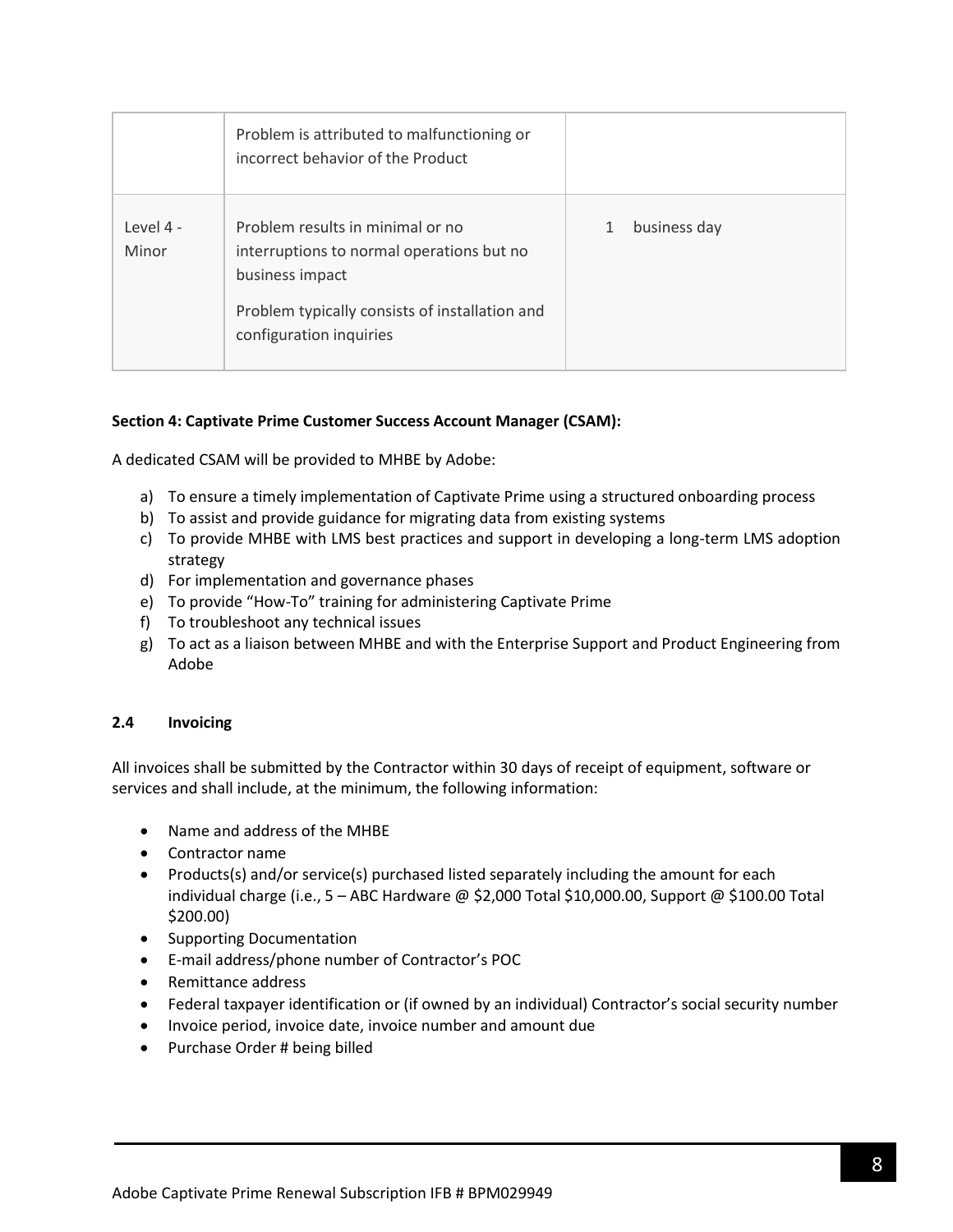Invoices submitted without the required information will not be processed for payment until the Contractor provides the required information. The MHBE is generally exempt from Federal excise taxes, Maryland sales and use taxes, District of Columbia sales taxes and transportation taxes. The Contractor, however, is not exempt from such sales and use taxes and may be liable for the same.

#### **SECTION 3 – BIDDER MINIMUM QUALIFICATIONS**

<span id="page-8-0"></span>The Bidder must be an authorized reseller of Adobe Captivate Prime. As proof, the Bidder must submit with the bid a letter of authorization from the manufacturer or providing evidence of the rights to resell all products and services required by this IFB.

#### **SECTION 4— BID FORMAT, DUE DATE AND TIME**

#### <span id="page-8-1"></span>**4.1 One Part Submission**

- 4.1.1 **To minimize duplication costs, MHBE strongly desires e-mail delivery of Bids***.*
- 4.1.2 Bidders submitting via email must submit their bids and all required attachments in pdf format to <https://marylandhealthconnection.sharefile.com/r-ra4cd6681b3854eba8b4ae687b798b804> . Bidders must submit with their Bid the required minimum qualification documentation (see Section 3), and any required bid submissions (see Section 4.2.4) with one document clearly labeled as "Bid, Adobe Captivate Prime Renewal Subscription # BPM029949" in time to be received by **11:00 AM, Eastern Standard Time, June 24, 2022**.
- 4.1.3 A second attachment labeled "Bid, Adobe Captivate Prime Renewal Subscription # BPM029949 PIA", in searchable Adobe .pdf format for Public Information Act (PIA) requests (this copy shall be redacted so that confidential and/or proprietary information has been removed (see Section 1.6 "Public Information Act Notice"). If a Bidder chooses to submit its Bid without identifying any information that is confidential/proprietary, it should still provide the second attachment required here and label it "PIA", even though no information therein will be redacted.
- 4.1.4 Bidders choosing to provide paper submissions shall email the Procurement Officer at the email address specified in the Key Information summary sheet for submission instructions.

#### 4.1.5 **Bids delivered by facsimile shall not be considered**.

4.1.6 The Procurement Officer must receive all files by the IFB due date and time specified in the Key Information Summary Sheet and Section 4.1.2. If submitted via e-mail, the date and time of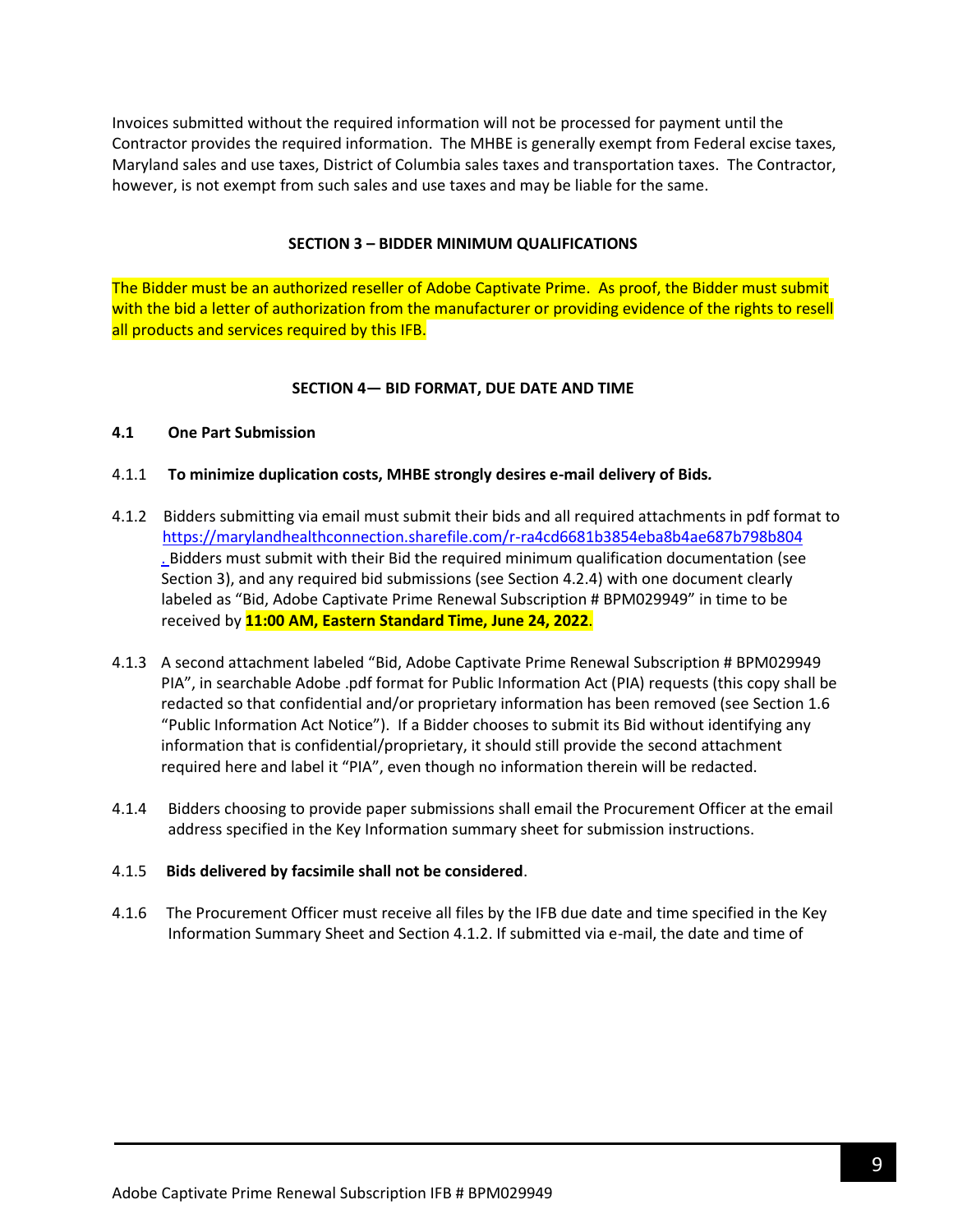submission is determined by the date and time of arrival in the <https://marylandhealthconnection.sharefile.com/r-ra4cd6681b3854eba8b4ae687b798b804> e-mail box. Requests for extension of this date and time will not be granted. Except as provided in COMAR 21.05.02.10, Bids received by the Procurement Officer after the due date will not be considered.

### **4.2 Required Bid Submissions**

Bidders shall include the following with their Bid:

### 4.2.1 **Transmittal Letter:**

A Transmittal Letter shall accompany the Bid. The purpose of this letter is to transmit the Bid and acknowledge the receipt of any addenda. The Transmittal Letter should be brief and signed by an individual who is authorized to commit the Bidder to the services and requirements as stated in this IFB. The Transmittal Letter should include the following:

- Name and address of the Bidder;
- Name, title, e-mail address, and telephone number of primary contact for the Bidder;
- "Adobe Captivate Prime Renewal Subscription # BPM029949" and Solicitation Number that the Bid is in response to;
- Signature, typed name, and title of an individual authorized to commit the Bidder to its Bid;
- Federal Employer Identification Number (FEIN) of the Bidder, or if a single individual, that individual's Social Security Number (SSN);
- Bidder's eMMA number;
- Bidder's MBE certification number (if applicable);
- Acceptance of all State IFB and Contract terms and conditions; and
- Acknowledgement of all addenda to this IFB.

## 4.2.2 **Minimum Qualifications Documentation:**

The Bidder shall submit any Minimum Qualifications documentation that may be required, as forth in Section 3 "Bidder Minimum Qualifications."

#### 4.2.3 **Bid Price Form**

The Bid shall contain all price information in the format specified on **IFB Attachment D - Bid Form.** Complete the Bid Form only as provided in the Bid Pricing Instructions. **Do not amend, alter, or leave blank any items on the Bid Form or include additional clarifying or contingent language on or attached to the Bid Form**. Failure to adhere to any of these instructions may result in the Bid being determined to be non-responsive and rejected by MHBE.

## 4.2.4 **Completed Required Attachments**

For email submissions, submit one (1) copy of each with original signatures.

- Attachment B Bid/Proposal Affidavit
- Attachment E Federal Funds Attachment, **including E-1 and E-2**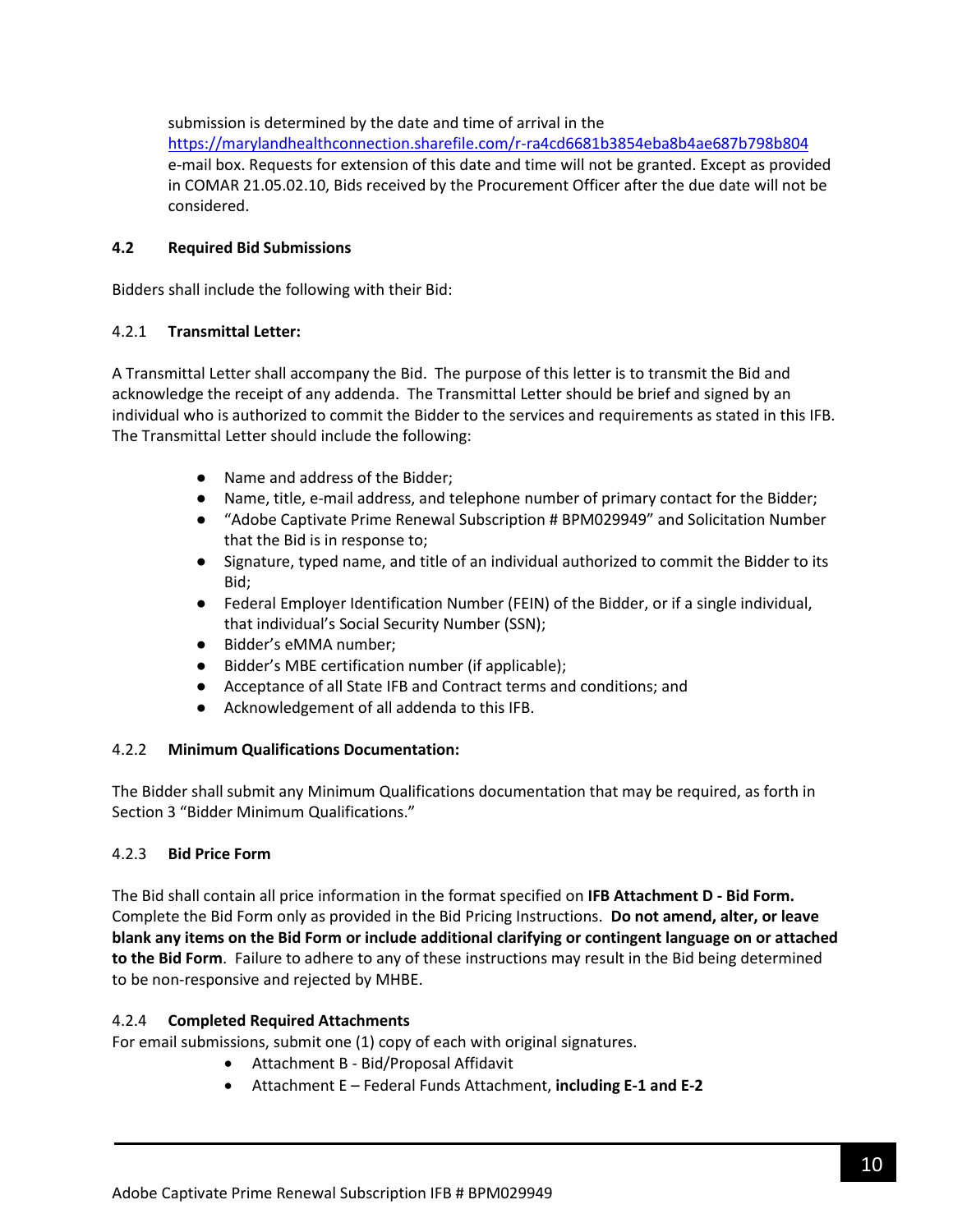#### **4.3 Electronic Transactions Authorized**

- 4.3.1 This procurement authorizes electronic transactions in keeping with COMAR 21.03.05 *et seq*. and pursuant to the Maryland Uniform Electronic Transactions Act, Maryland Code Annotated, Commercial Law Article, Title 21.
- 4.3.2 In addition to specific electronic transactions specifically authorized in other sections of this IFB, including its attachments (e.g., Sections 4.1 (One Part Submission Via Email Preferred) and 6 (Bidder agrees to accept payments by electronic funds transfer)) and subject to the exclusions noted in Section 4.3.3, below, the following transactions are authorized to be conducted by electronic means on the terms described:
	- A. The Procurement Officer may conduct the procurement using eMMA, the Maryland Health Benefit Exchange website a[t http://www.marylandhbe.com/about-us/procurement/](http://www.marylandhbe.com/about-us/procurement/) or email to issue:
		- a) the solicitation (e.g., the IFB/RFP);
		- b) any amendments;
		- c) pre-Bid/Proposal conference documents;
		- d) questions and responses;
		- e) communications regarding the solicitation or Bid/Proposal to any Bidder/Offeror or potential Bidder/Offeror;
		- f) notices of award selection or non-selection; and
		- g) the Procurement Officer's decision on any Bid protest or Contract claim.
		- h) Contract award
		- i) Contract Modifications
	- B. A Bidder/Offeror or potential Bidder/Offeror may use e-mail to:
		- a) submission of initial Bids or Proposals;
		- b) ask questions regarding the solicitation;
		- c) reply to any material received from the Procurement Officer by electronic means that includes a Procurement Officer's request or direction to reply by e-mail or facsimile, but only on the terms specifically approved and directed by the Procurement Officer;
		- d) submit a "No Bid/Proposal Response" to the solicitation.
		- e) submit a Pre-Proposal Conference Response Form
		- f) submit a signed Contract, Contract Affidavit, Non-Exchange Entity Agreement, Non-Disclosure Agreement or other attachment required to be returned with an executed Contract or within five days of award
		- g) submit a signed Contract Modification
	- C. The Procurement Officer, the Contract Monitor, and the Contractor may conduct day-to-day Contract administration, except as outlined in Section E of this subsection utilizing e-mail, facsimile, or other electronic means if authorized by the Procurement Officer or Contract Monitor.
- 4.3.3 The following transactions related to this procurement and any Contract awarded pursuant to it are *not authorized* to be conducted by electronic means: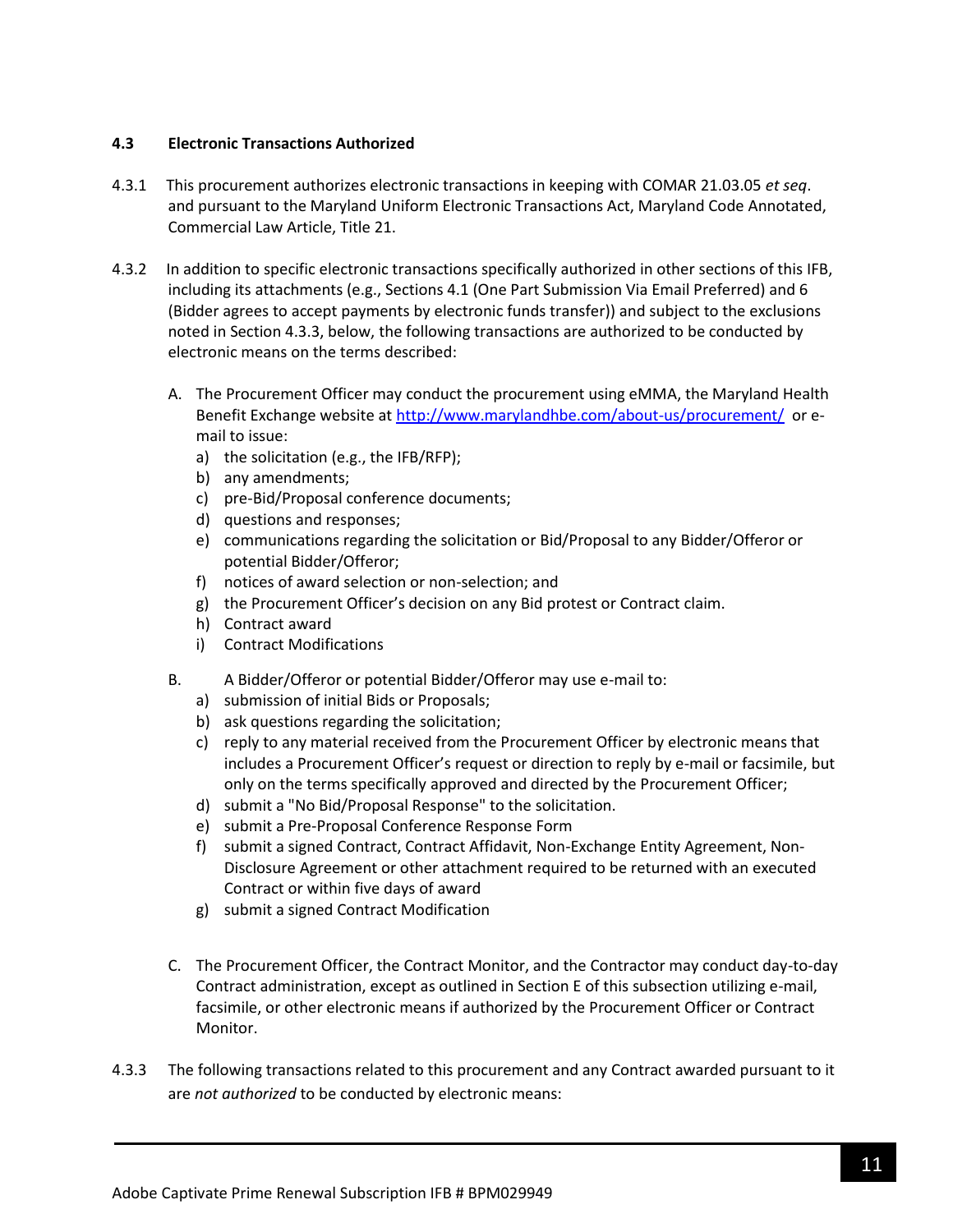- a) filing of Bid Protests;
- b) filing of Contract Claims; or
- c) any transaction, submission, or communication where the Procurement Officer has specifically directed that a response from the Contractor or Bidder/Offeror be provided in writing or hard copy.
- 4.3.4 Any facsimile or e-mail transmission is only authorized to the facsimile numbers or e-mail addresses for the identified person as provided in the solicitation, the Contract, or in the direction from the Procurement Officer or Contract Monitor.
- 4.3.5 MHBE requires original signatures on all submissions that this IFB or the document form requires to be signed, including but not limited to all Transmittal Letters, Bids, the Contract or Contract Modifications resulting from this IFB. However, the Contractor may scan and submit electronically any document containing such original signature(s). The Contract and other contractual documents each may be signed by the Parties in counterparts, each of which shall be deemed to be an original but all of which, taken together, shall constitute one and the same Contract.
- **4.4 Documents Required upon Notice of Recommendation for Contract Award** Upon receipt of a Notification of Recommendation for Contract Award, the following documents shall be completed and submitted electronically, via email, by the recommended awardee within five (5) Business Days, unless noted otherwise:
	- Attachment A Standard Contract
	- Attachment C Contract Affidavit

## **SECTION 5 — BASIS FOR AWARD**

<span id="page-11-0"></span>A contract shall be awarded to the responsible Bidder submitting a responsive Bid with the most favorable Total Bid Price for providing the products/services as specified in this IFB. **The most favorable Total Bid Price will be the lowest price on IFB Attachment D - Bid Form.**

## **SECTION 6 — GENERAL INFORMATION AND REQUIREMENTS**

- <span id="page-11-1"></span>• The Contract that results from this IFB shall be a firm fixed price contract.
- The Contract resulting from this IFB shall commence as of the date of the full execution by the Parties and, from that date, run a full 12 months. The anticipated end date is at or around August 19, 2023. The Contractor shall provide services upon receipt of a written Notice to Proceed. Audit, confidentiality, document retention, patents, copyrights & intellectual property, warranty and indemnification obligations under the Contract and any other obligations specifically identified in the Contract shall survive termination of the Contract.
- If it becomes necessary to revise this IFB before the due date for bids, addenda will be provided to all prospective Bidders who were sent this IFB or otherwise are known by the Procurement Officer to have obtained this IFB. In addition, addenda to the IFB will be posted on the MHBE web page and through eMaryland Marketplace Advantage. Addenda made after the due date for bids will be sent only to those Bidders who submitted a timely bid.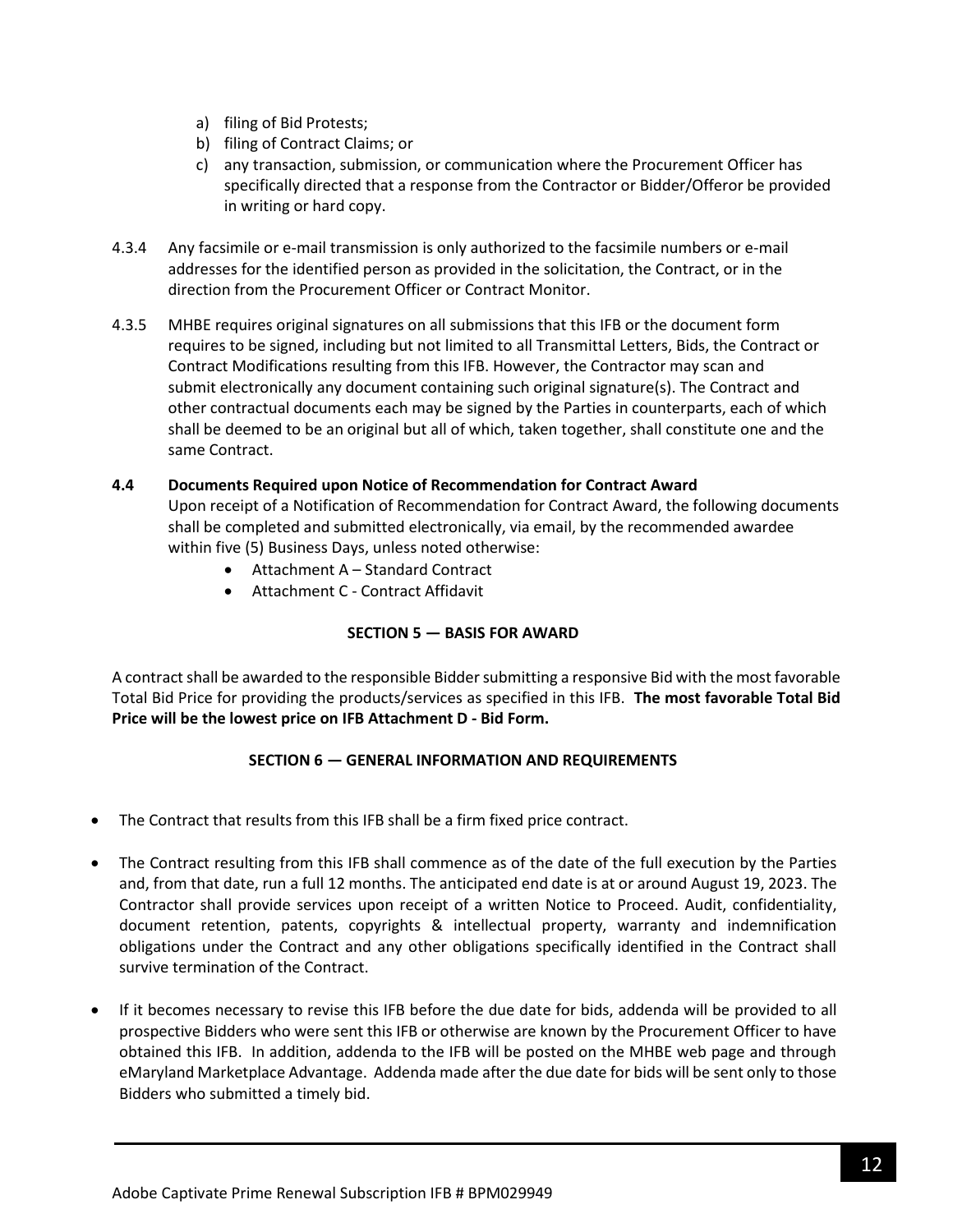- The MHBE reserves the right to cancel this IFB, accept or reject any and all bids (in whole or in part) received in response to this IFB, to waive or permit cure of minor irregularities. The MHBE also reserves the right, in its sole discretion, to award a Contract based upon the written bids received without prior discussions or negotiations.
- The MHBE is not responsible for Contractor's costs incurred in preparing and submitting a bid or in performing any other activities relative to this solicitation.
- By submitting a response to this solicitation, the Bidder agrees to accept payments by electronic funds transfer if selected for Contract unless the State Comptroller's Office grants an exemption. Payment by electronic funds transfer is mandatory for contracts exceeding \$100,000. The selected Contractor shall register using the COT/GAD X-10 Vendor Electronic Funds (EFT) Registration.
- Request Form. Any request for exemption must be submitted to the State Comptroller's Office for approval at the address specified on the COT/GAD X-10 form and must include the business identification information as stated on the form and include the reason for the exemption. The COT/GAD X-10 form can be downloaded at[: http://compnet.comp.state.md.us/gad/pdf/GADX-10.pdf.](http://compnet.comp.state.md.us/gad/pdf/GADX-10.pdf)
- The sole point of contact at the MHBE for purposes of this IFB, prior to the award of any contract, is the Procurement Officer at the address listed below:

Tracey D. Gamble Title: Procurement Officer Address: 750 E. Pratt Street, 6th Floor, Baltimore, MD 21202 Email Address: [hix.procurement@maryland.gov](mailto:hix.procurement@maryland.gov)

- The MHBE may change the Procurement Officer and/or the Contract Monitor at any time by written notice.
- The individual responsible for day-to-day administration and management of the Contract issued pursuant to this IFB shall be the Contract Monitor identified below:

Name: Greg Yaculak Address: 750 East Pratt Street, 6<sup>th</sup> Floor, Baltimore, MD 21202 Email address: [greg.yaculak@maryland.gov](mailto:greg.yaculak@maryland.gov) 

- The MHBE may change the Procurement Officer and/or the Contract Monitor at any time by written notice.
- Bids submitted in response to this IFB are irrevocable for 120 days following the closing date of bids. This period may be extended at the Procurement Officer's request only with the Bidder's written agreement.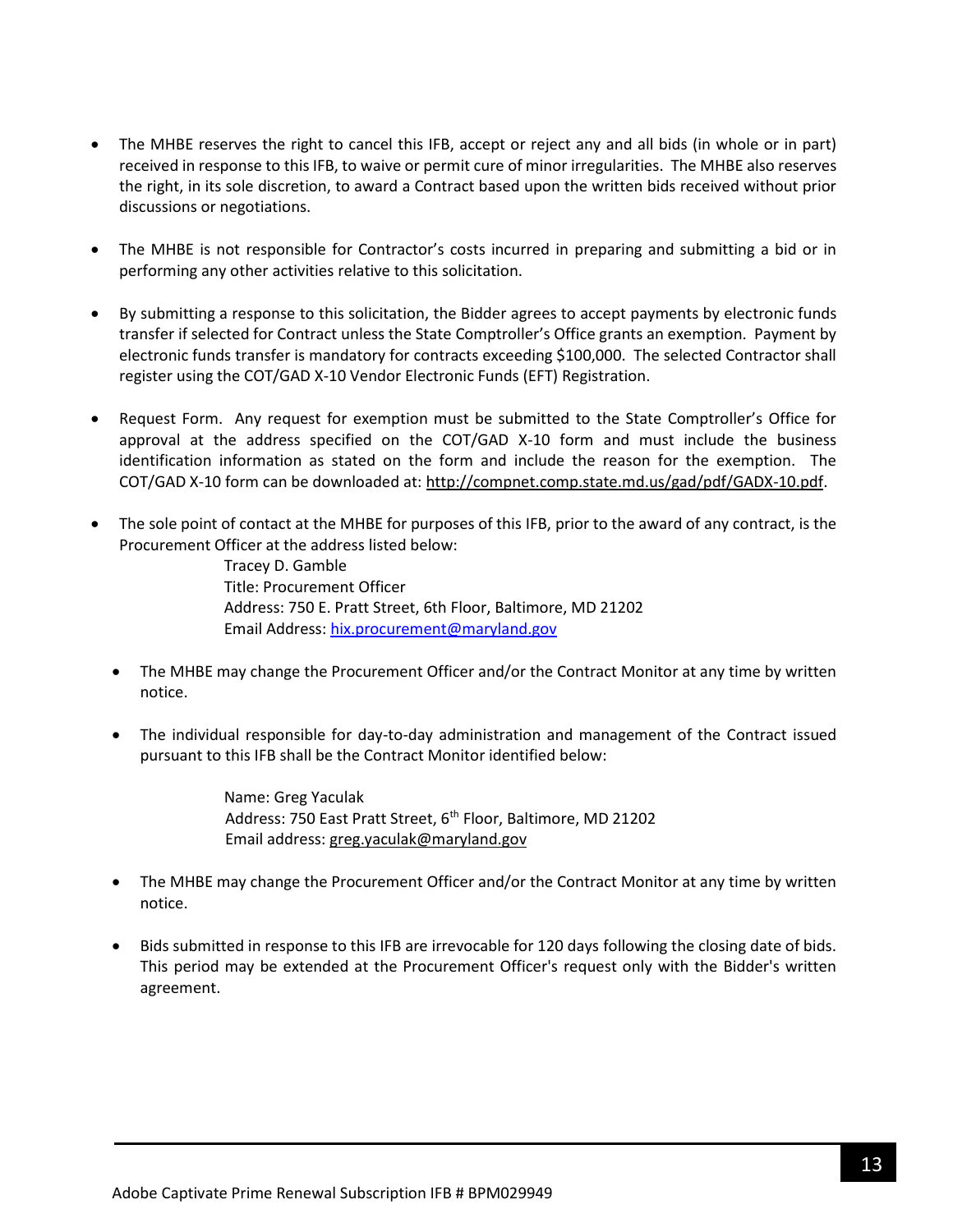#### **SECTION 7 — ATTACHMENTS**

- <span id="page-13-0"></span>• Attachment A - Standard Contract – Must be signed and submitted within five (5) business days of notification of proposed Contract award
- Attachment B Bid/Proposal Affidavit Must be completed and submitted with the Bid
- Attachment C State Contract Affidavit Must be completed and submitted within five (5) business days of notification of proposed Contract award
- Attachment D Bid Form Must be completed and submitted with the Bid
- Attachment E Federal Funds Attachment This attachment describes requirements and restrictions associated with the federal funds to be used in this Contract. Execution of a Contract awarded as a result of this IFB indicates a Contractor's agreement with all applicable requirements and restrictions. This attachment must be completed and submitted with the Bid.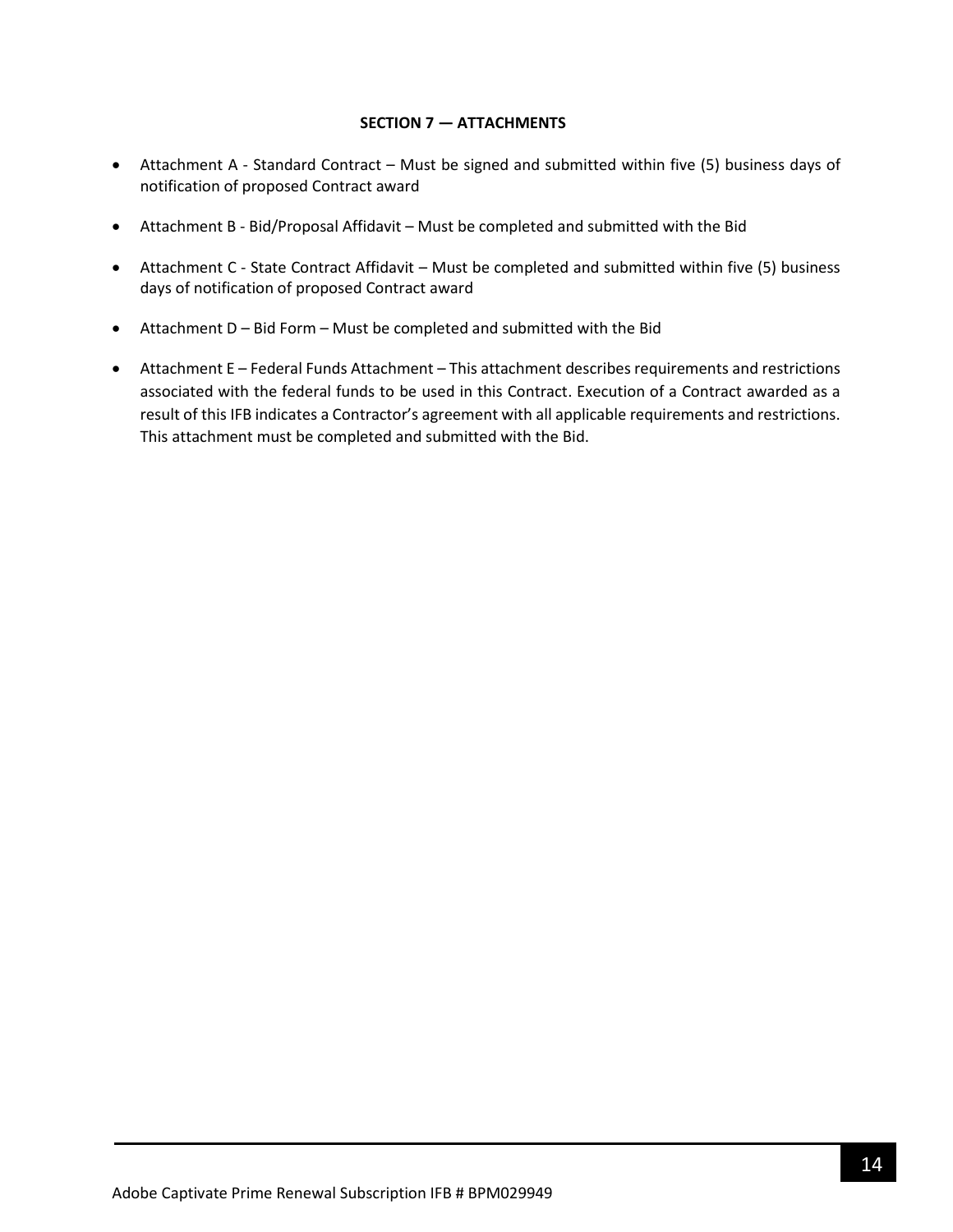## **ATTACHMENT A – CONTRACT Adobe Captivate Prime Renewal Subscription IFB # BPM029949**

<span id="page-14-0"></span>THIS CONTRACT (the "Contract") is made as of the Effective Date defined below by and between [Contractor's name] (the "Contractor") and the MARYLAND HEALTH BENEFIT EXCHANGE, a unit of the STATE OF MARYLAND (the "MHBE"). The Contractor and the MHBE each are a "Party" and, together, are the "Parties".

In consideration of the premises and the covenants herein contained, the Parties agree as follows:

#### **1. Definitions**

In this Contract, the following words have the meanings indicated:

- 1.1 "Bid" means the Contractor's Bid dated .
- 1.2 "COMAR" means Code of Maryland Regulations.
- 1.3 "Contract Monitor" means the MHBE employee identified in Section 6 of the IFB as the Contract Monitor or a successor designated by the MHBE.
- 1.4 "Contractor" means \_\_\_\_\_\_\_\_\_\_\_\_\_\_\_\_\_\_\_\_\_\_\_\_\_\_\_\_\_\_\_\_ [Contractor's name] whose principal business address is \_\_\_\_\_\_\_\_\_\_\_\_\_\_\_\_\_\_\_\_\_\_\_\_\_\_\_\_\_\_\_\_\_\_\_\_\_[Contractor's primary address] and whose principal office in Maryland is \_\_\_\_\_\_\_\_\_\_\_\_\_\_\_\_\_\_\_\_\_\_\_\_\_\_\_\_\_\_\_[Contractor's local address.
- 1.5 "Effective Date" means the date on which the last of the two Parties signs this Contract.
- 1.6 "MHBE" means the Maryland Health Benefit Exchange.
- 1.7 "IFB" means the Invitation for Bids for Adobe Captivate Prime Renewal Subscription # BPM029949, and any addenda thereto issued in writing by the MHBE.
- 1.8 "Procurement Officer" means the MHBE employee identified in Section 6 of the IFB as the Procurement Officer or a successor designated by the MHBE.
- 1.9 "Software" means the object code version of computer programs licensed pursuant to this Contract. Embedded code, firmware, internal code, microcode, and any other term referring to software that is necessary for proper operation is included in this definition of Software. Software includes all prior, current, and future versions of the Software and all maintenance updates and error corrections. "Software" also includes any upgrades, updates, bug fixes or modified versions or backup copies of the Software licensed to the MHBE by Contractor or an authorized distributor.
- 1.10 "State" means the State of Maryland.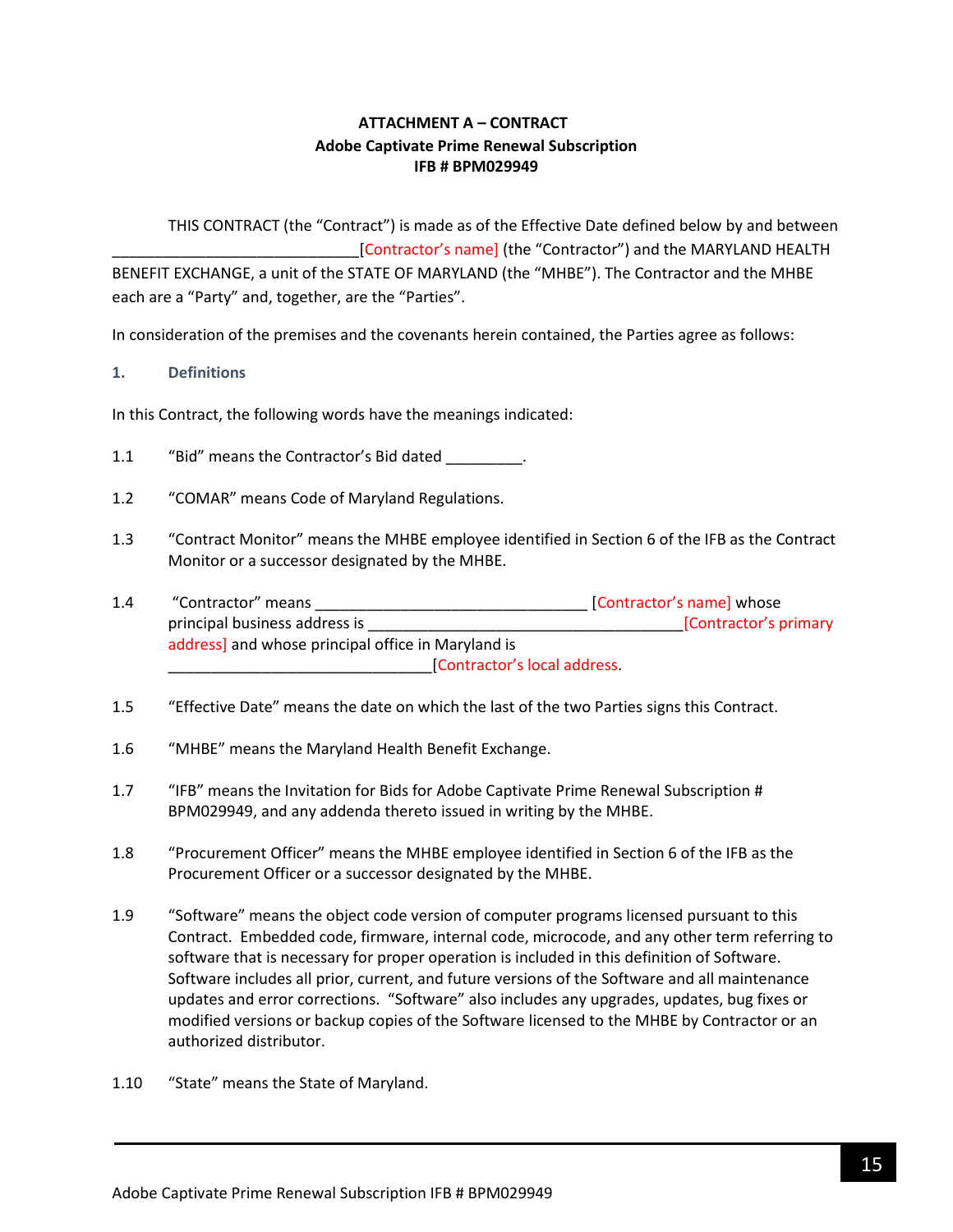#### **2. Scope of Contract**

2.1 The Contractor shall provide products and services as described in the IFB for Adobe Captivate Prime Renewal Subscription awarded in accordance with Exhibits A-D listed in this section and hereby incorporated as part of this Contract. If there is any conflict between this Contract and the Exhibits, the terms of the Contract shall govern. If there is any conflict among the Exhibits, the following order of precedence shall determine the prevailing provision:

Exhibit A – The IFB Exhibit B – State Contract Affidavit, executed by the Contractor and dated Exhibit C – The Federal Funds Attachment (Attachment E to the IFB, including E-1 and E-2) Exhibit D – The Bid

- 2.2 The Procurement Officer may, at any time, by written order, make changes in the work within the general scope of the Contract or the IFB. No other order, statement, or conduct of the Procurement Officer or any other person shall be treated as a change or entitle the Contractor to an equitable adjustment under this section. Except as otherwise provided in this Contract, if any change under this section causes an increase or decrease in the Contractor's cost of, or the time required for, the performance of any part of the work, whether or not changed by the order, an equitable adjustment in the Contract price shall be made and the Contract modified in writing accordingly. The Contractor must assert in writing its right to an adjustment under this section within thirty (30) days of receipt of written change order and shall include a written statement setting forth the nature and cost of such claim. No claim by the Contractor shall be allowed if asserted after final payment under this Contract. Failure to agree to an adjustment under this section shall be a dispute under the Disputes clause. Nothing in this section shall excuse the Contractor from proceeding with the Contract as changed.
- 2.3 While the Procurement Officer may, at any time, by written change order, make unilateral changes in the work within the general scope of the Contract as provided in Section 2.2 above, the Contract may be modified by mutual agreement of the parties, provided: (a) the modification is made in writing; (b) all parties sign the modification; and (c) all required approvals are obtained.
- 2.4 Contracts awarded in violation of the MHBE Procurement Policies and Procedures are voidable at the election of MHBE.
- **3. Period of Performance.**
- 3.1 The Contract shall start at full execution of this Contract. From this date, the Contract shall be for a period of 12 months, or through August 19, 2023, whichever is later.
- 3.2 Audit, confidentiality, document retention, patents, copyrights and intellectual property, warranty and indemnification obligations under this Contract and any other obligations specifically identified shall survive expiration or termination of the Contract.
- **4. Consideration and Payment**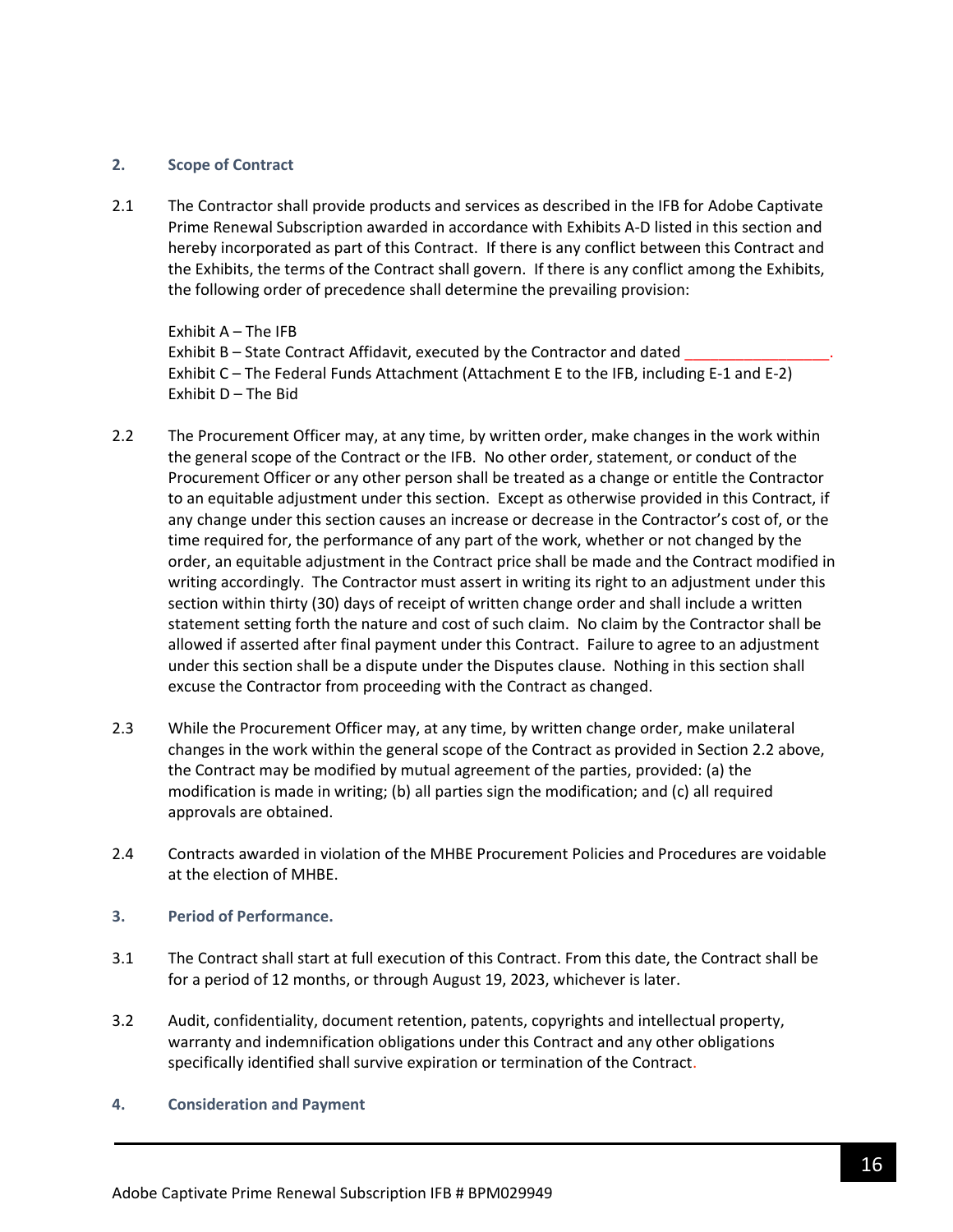- 4.1 In consideration of the satisfactory performance of the work set forth in this Contract, the MHBE shall pay the Contractor in accordance with the terms of this Contract and at the prices quoted in the Bid.
- 4.2 Payments to the Contractor shall be made no later than thirty (30) days after the MHBE's receipt of a proper invoice for services provided by the Contractor, acceptance by the MHBE of services provided by the Contractor, and pursuant to the conditions outlined in Section 4 of this Contract. Each invoice must include the Contractor's Federal Tax Identification or Social Security Number for a Contractor who is an individual which is [Contractor's FEIN or SSN-]. Charges for late payment of invoices other than as prescribed at Md. Code Ann., State Finance and Procurement Article, §15-104 are prohibited. Invoices shall be submitted to the Contract Monitor at hbe.finance@maryland.gov. Electronic funds transfer shall be used by the MHBE to pay Contractor pursuant to this Contract and any other State payments due Contractor unless the State Comptroller's Office grants Contractor an exemption.
- 4.3 In addition to any other available remedies, if, in the opinion of the Procurement Officer, the Contractor fails to perform in a satisfactory and timely manner, the Procurement Officer may refuse or limit approval of any invoice for payment and may cause payments to the Contractor to be reduced or withheld until such time as the Contractor meets performance standards as established by the Procurement Officer.
- 4.4 Payment of an invoice by the MHBE is not evidence that services were rendered as required under this Contract.
- 4.5 Contractor's eMaryland Marketplace Advantage vendor ID number is \_\_\_\_\_\_\_\_\_\_\_ (Contractor's eMMA number).
- **5. Patents, Copyrights, and Intellectual Property**
- 5.1 If the Contractor furnishes any design, device, material, process, or other item, which is covered by a patent, trademark or service mark, or copyright or which is proprietary to, or a trade secret of, another, the Contractor shall obtain the necessary permission or license to permit the State to use such item or items.
- 5.2 Except as provided in Section 5.4 of this Contract, the Contractor agrees that all documents and materials, including but not limited to, reports, drawings, studies, specifications, estimates, tests, maps, photographs, designs, software, equipment, graphics, mechanical, artwork, computations and data prepared by or for the Contractor for purposes of this Contract (Work Product) shall become and remain the sole and exclusive property of the State and shall be available to the MHBE at any time. The MHBE shall have the right to use the same without restriction and without compensation to the Contractor other than that specifically provided by this Contract.
- 5.3 Except as provided in Section 5.4 of this Contract, the Contractor agrees that at all times during the term of this Contract and thereafter, the Work Product shall be "works made for hire" as that term is interpreted under U.S. copyright law and shall be owned by the State. Ownership includes the right to copyright, patent, register and the ability to transfer these rights and all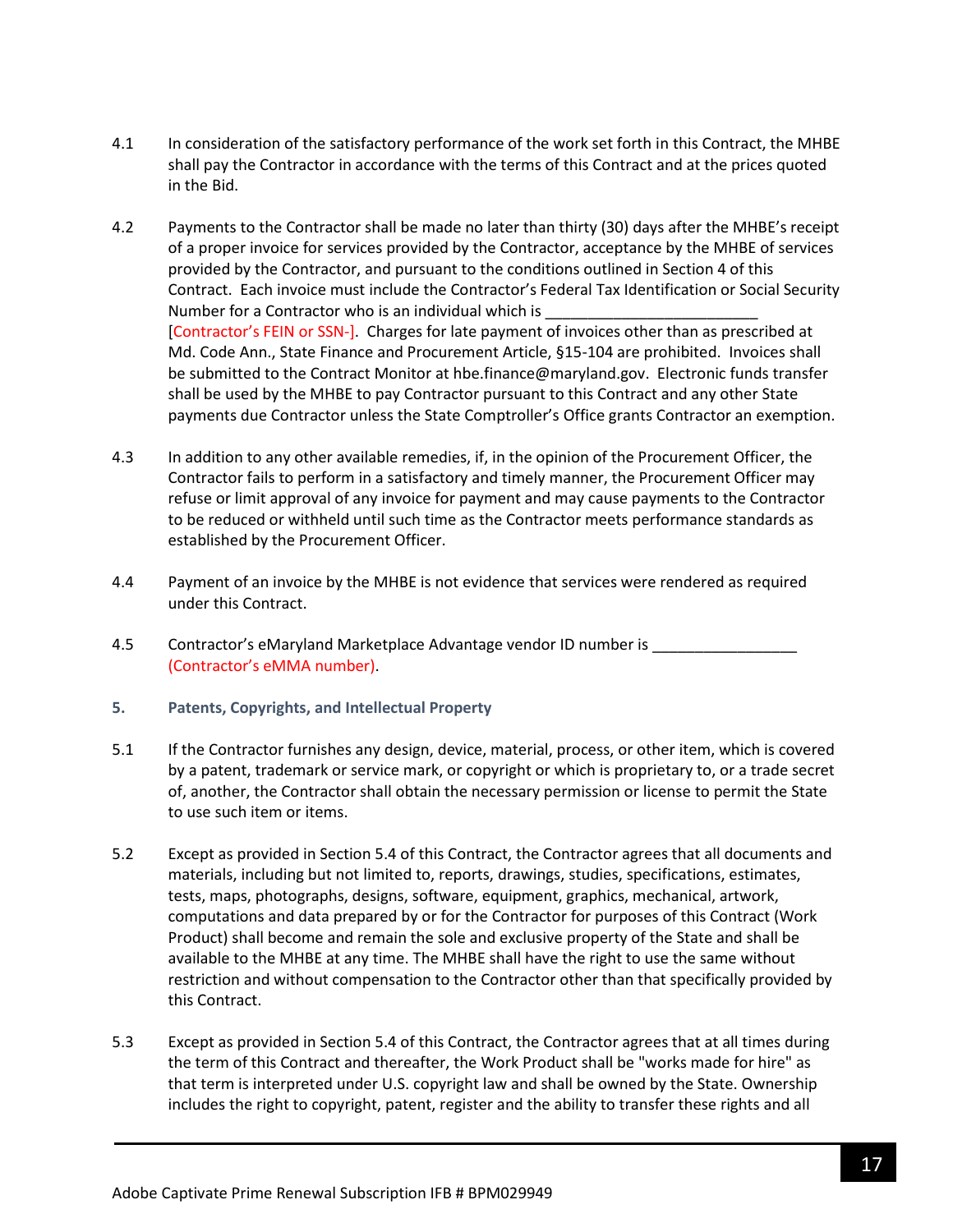information used to formulate such Work Product. In the event any Work Product is or may not be considered a work made for hire under applicable law, Contractor assigns and transfers to the State the entire right, title and interest in and to all rights in the Work Product and any registrations and copyright applications relating thereto and any renewals and extensions thereof. Contractor shall execute all documents and perform such other proper acts as the State may deem necessary to secure for it the rights pursuant to this section.

- 5.4 Notwithstanding anything to the contrary in this Contract, to the extent (i) the Work Product incorporates any commercial-off-the shelf software (COTS) and/or any Pre-Existing Intellectual Property or (ii) any COTS and/or Pre-Existing Intellectual Property (other than a computer's operating system, supported internet browser, browser accessibility software or hardware if needed by the user, and software required to access a commonly-available data transmission tool or export format) is required to access, install, build, compile or otherwise use the Work Product (such COTS and Pre-Existing Intellectual Property individually and collectively referred to herein as "Third-party Intellectual Property," which shall be the sole property of Contractor or its third-party licensors, as applicable), Contractor hereby grants, on behalf of itself and any third-party licensors, to the State a royalty-free, paid-up, non-exclusive, unrestricted, unconditional, irrevocable, worldwide right and license, with the right to use, execute, reproduce, display, perform, distribute copies of internally, modify and prepare derivative works based upon, such Third-party Intellectual Property as may be necessary for the State to use the Work Product for the purposes for which such Work Product was designed and intended. "Pre-Existing Intellectual Property" means any program, utility or tool owned by Contractor or its third-party licensors that was created by Contractor or its third-party licensors independently from its performance of this Contract and not solely using funds from this Contract.
- 5.5 Subject to the terms of Section 6, Contractor shall defend, indemnify, and hold harmless the State, including, but not limited to, the Agency and its agents, officers, and employees, from and against any and all claims, costs, losses, damages, liabilities, judgments and expenses (including without limitation reasonable attorneys' fees) arising out of or in connection with any claim the Work Product or any Third-party Intellectual Property infringes, misappropriates or otherwise violates any Third-party Intellectual Property rights. Contractor shall not enter into any settlement involving third party claims that contains any admission of or stipulation to any guilt, fault, liability or wrongdoing by the State or that adversely affects the State's rights or interests, without the State's prior written consent, which consent may be withheld in the State's sole and absolute discretion. Contractor shall be entitled to control the defense or settlement of such claim (with counsel reasonably satisfactory to the State), provided that the State will, upon requesting indemnification hereunder: (a) provide reasonable cooperation to Contractor in connection with the defense or settlement of any such claim, at Contractor's expense; and (b) be entitled to participate in the defense of any such claim. Contractor's obligations under this section will not apply to the extent any Third-party Intellectual Property infringes, misappropriates or otherwise violates any third-party intellectual rights as a result of modifications made by the State in violation of the license granted to the State pursuant to section 5.4; provided that such infringement, misappropriation or violation would not have occurred absent such modification.
- 5.6 Without limiting Contractor's obligations under Section 5.5, if all or any part of the Work Product or any Third Party Intellectual Property is held, or Contractor or the State reasonably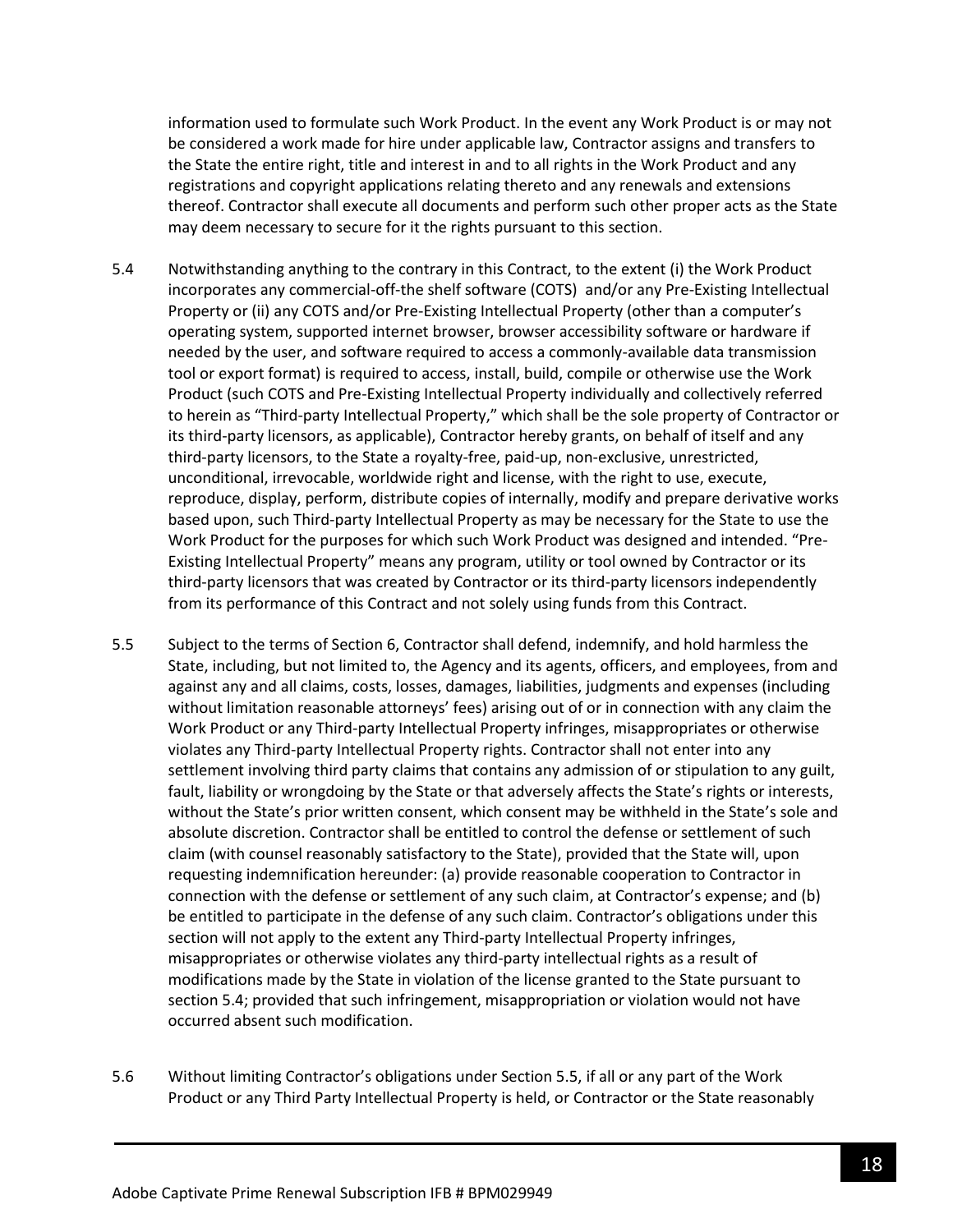determines that it could be held, to infringe, misappropriate or otherwise violate any third party intellectual property right, Contractor (after consultation with the State and at no cost to the State): (a) shall procure for the State the right to continue using the item in accordance with its rights under this Contract; (b) replace the item with an item that does not infringe, misappropriate or otherwise violate any third party intellectual property rights and, in the State's sole and absolute determination, complies with the item's specifications, and all rights of use and/or ownership set forth in this Contract; or (c) modify the item so that it no longer infringes, misappropriates or otherwise violates any third party intellectual property right and, in the State's sole and absolute determination, complies with the item's specifications and all rights of use and/or ownership set forth in this Contract.

- 5.7 Except for any Pre-Existing Intellectual Property and Third-Party Intellectual Property, Contractor shall not acquire any right, title or interest (including any intellectual property rights subsisting therein) in or to any goods, software, technical information, specifications, drawings, records, documentation, data or any other materials (including any derivative works thereof) provided by the State to the Contractor. Notwithstanding anything to the contrary herein, the State may, in its sole and absolute discretion, grant the Contractor a license to such materials, subject to the terms of a separate writing executed by the Contractor and an authorized representative of the State.
- 5.8 Contractor, on behalf of itself and its subcontractors, hereby agrees not to incorporate, link, distribute or use any Third-party Intellectual Property in such a way that: (a) creates, purports to create or has the potential to create, obligations with respect to any State software (including any deliverable hereunder), including without limitation the distribution or disclosure of any source code; or (b) grants, purports to grant, or has the potential to grant to any third-party any rights to or immunities under any State intellectual property or proprietary rights. Without limiting the generality of the foregoing, neither Contractor nor any of its subcontractors shall incorporate, link, distribute or use, in conjunction with the Work Product, any code or software licensed under the GNU General Public License ("GPL"), Lesser General Public License ("LGPL"), Affero GPL ("AGPL"), European Community Public License ("ECPL"), Mozilla, or any other open source license, in any manner that could cause or could be interpreted or asserted to cause any State software (or any modifications thereto) to become subject to the terms of the GPL, LGPL, AGPL, ECPL, Mozilla or such other open source software.
- 5.9 Without limiting the generality of the foregoing, neither Contractor nor any of its subcontractors shall use any software or technology in a manner that will cause any patents, copyrights or other intellectual property which are owned or controlled by the State or any of its affiliates (or for which the State or any of its subcontractors has received license rights) to become subject to any encumbrance or terms and conditions of any third-party or open source license (including, without limitation, any open source license listed on http://www.opensource.org/licenses/alphabetical) (each an "Open Source License"). These restrictions, limitations, exclusions and conditions shall apply even if the State or any of its subcontractors becomes aware of or fails to act in a manner to address any violation or failure to comply therewith. No act by the State or any of its subcontractors that is undertaken under this Contract as to any software or technology shall be construed as intending to cause any patents, copyrights or other intellectual property that are owned or controlled by the State (or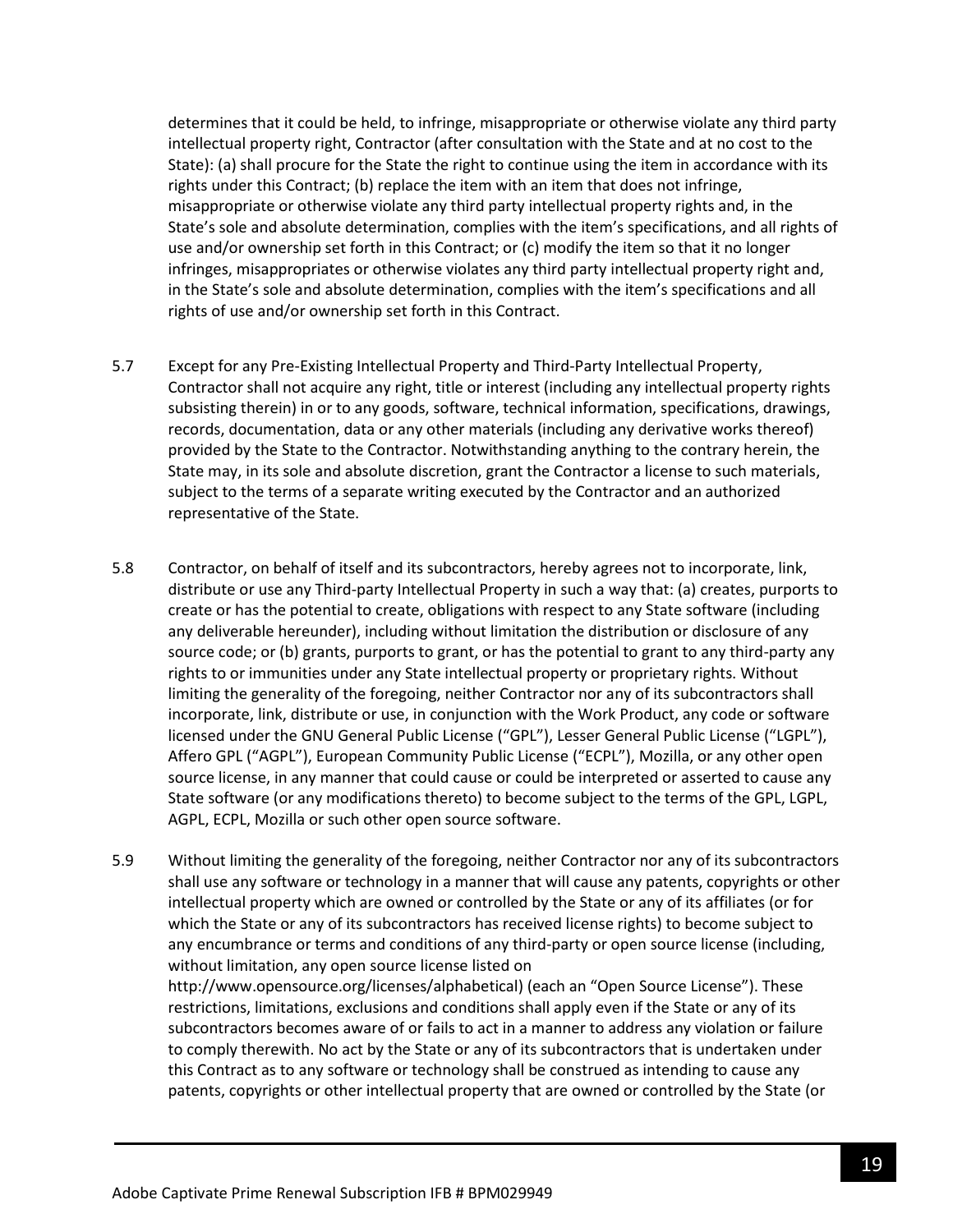for which the State has received license rights) to become subject to any encumbrance or terms and conditions of any Open-Source License.

5.10 The Contractor shall report to the MHBE, promptly and in written detail, each notice or claim of copyright infringement received by the Contractor with respect to all Work Product delivered under this Contract.

#### **6. Indemnification**

- 6.1 Contractor shall indemnify, defend, and hold the State, its directors, officers, employees and agents harmless from third-party liability for tangible property damage, bodily injury and death, and for fraud or willful misconduct of Contractor, including all related defense costs and expenses (including reasonable attorneys' fees and costs of investigation, litigation, settlement, judgments, interest and penalties) arising from or relating to the performance of the Contractor or its subcontractors under this Contract.
- 6.2 The State has no obligation to provide legal counsel or defense to the Contractor or its subcontractors in the event that a suit, claim or action of any character is brought by any person not party to this Contract against the Contractor or its subcontractors as a result of or relating to the Contractor's obligations under this Contract.
- 6.3 The State has no obligation for the payment of any judgments or the settlement of any claims against the Contractor or its subcontractors as a result of or relating to the Contractor's obligations under this Contract.
- 6.4 The Contractor shall immediately notify the Procurement Officer of any claim or suit made or filed against the Contractor or its subcontractors regarding any matter resulting from or relating to the Contractor's obligations under the Contract, and will cooperate, assist, and consult with the State in the defense or investigation of any claim, suit, or action made or filed against the State as a result of or relating to the Contractor's performance under this Contract.
- 6.5 Section 6 shall survive expiration of this Contract.

#### **7. Confidential or Proprietary Information and Documentation**

7.1 Subject to the Maryland Public Information Act and any other applicable laws and the implementation of regulations promulgated pursuant thereto, all confidential or proprietary information and documentation relating to either party (including without limitation, any information or data stored within the Contractor's computer systems) shall be held in absolute confidence by the other party. Each party shall, however, be permitted to disclose relevant confidential information to its officers, agents, and employees to the extent that such disclosure is necessary for the performance of their duties under this Contract, provided that the data may be collected, used, disclosed, stored, and disseminated only as provided by and consistent with the law. The provisions of this section shall not apply to information that: (a) is lawfully in the public domain; (b) has been independently developed by the other party without violation of this Contract; (c) was already in the possession of such party; (d) was supplied to such party by a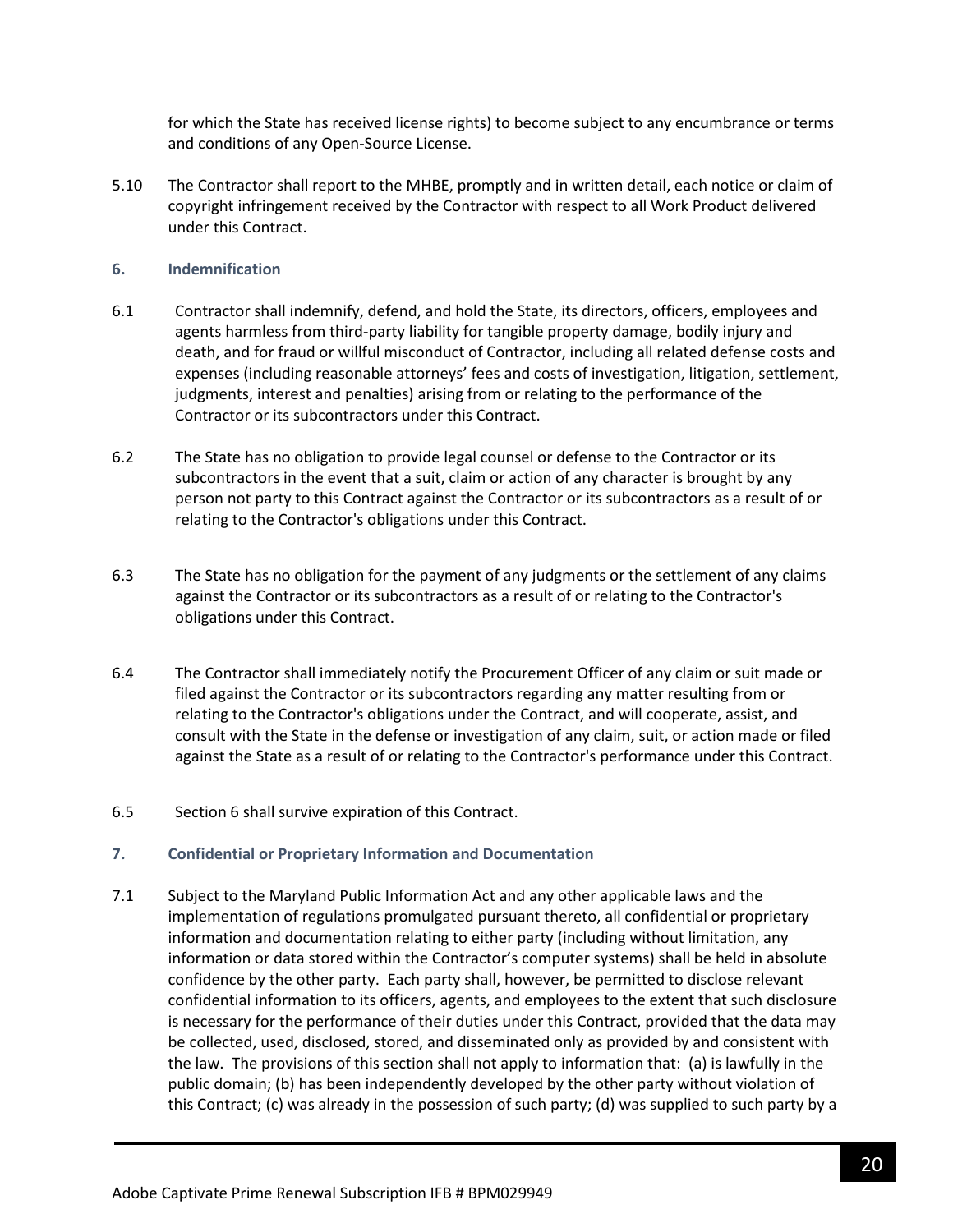third party lawfully in possession thereof and legally permitted to further disclose the information; or (e) which such party is required to disclose by law.

7.2 This Section 7 shall survive expiration or termination of this Contract.

### **8. Loss of Data**

In the event of loss of any State data or records where such loss is due to the intentional act or omission (any failures to act when Contractor has a duty to act) or negligence of the Contractor or any of its subcontractors or agents, the Contractor shall be responsible for recreating such lost data in the manner and on the schedule set by the Contract Monitor. The Contractor shall ensure that all data is backed up and recoverable by the Contractor. Contractor shall use its best efforts to assure that at no time shall any actions undertaken by the Contractor under this Contract, or any failures to act when Contractor has a duty to act, damage or create any vulnerabilities in data bases, systems, platforms, and/or applications with which the Contractor is working hereunder.

### **9. Non-Hiring of Employees**

No official or employee of the State, as defined under Md. Code Ann., General Provisions Article, § 5- 101, whose duties as such official or employee include matters relating to or affecting the subject matter of this Contract, shall, during the pendency and term of this Contract and while serving as an official or employee of the State, become or be an employee of the Contractor or any entity that is a subcontractor on this Contract.

#### **10. Disputes**

- 10.1 As used herein, a "claim" means a written demand or assertion by one of the parties seeking, as a legal right, the payment of money, adjustment, or interpretation of contract terms, or other relief, arising under or relating to this Contract. A voucher, invoice, or request for payment that is not in dispute when submitted is not a claim. However, if the submission subsequently is not acted upon in a reasonable time, or is disputed as to liability or amount, it may be converted to claim for the purpose of this clause.
- 10.2 Within thirty (30) days of when the Contractor knows or should have known of the basis for a claim relating to the Contract, it shall file a written notice of claim on its letterhead to the Procurement Officer. Contemporaneously with, or within thirty (30) days after filing the notice of claim, the Contractor shall submit the written claim to the Procurement Officer. The claim shall be in writing and shall contain: a) An explanation of the claim, including reference to all contract provisions upon which it is based; b) The amount of the claim; c) The facts upon which the claim is based; d) All pertinent data and correspondence that the Contractor relies upon to substantiate the claim; and e) a certification by a senior official, officer, or general partner of the Contractor or the subcontractor, as applicable, that, to the best of the person's knowledge and belief, the claim is made in good faith, supporting data are accurate and complete, and the amount requested accurately reflects the contract adjustment for which the person believes the MHBE is liable. The Procurement Officer shall issue a final, written decision on the claim as expeditiously as possible. Any final decision of the Procurement Officer may award a Contract claim only for those expenses incurred not more than thirty (30) days before the Contractor initially filed its notice of claim.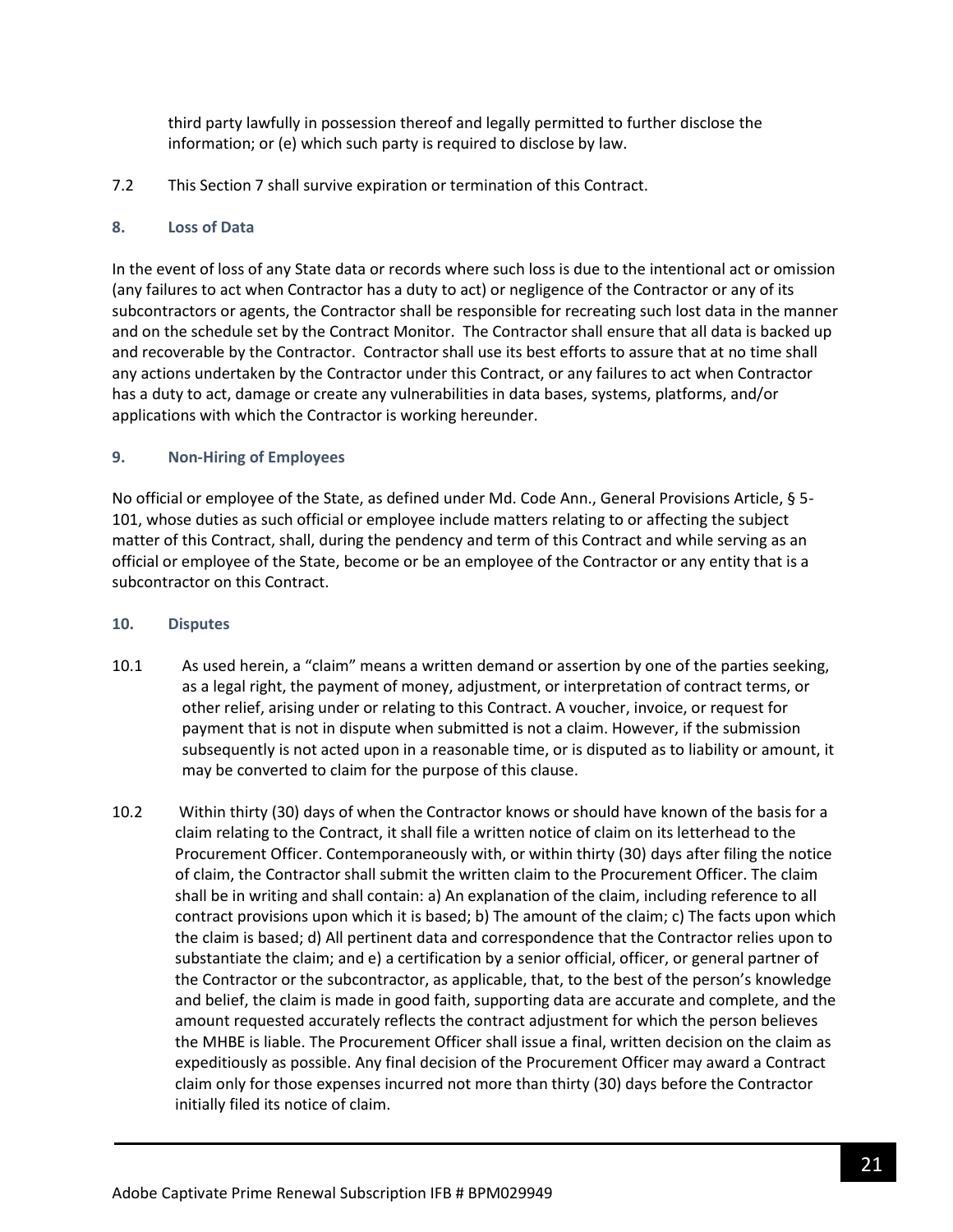- 10.3 If the final decision of the Procurement Officer grants the claim in part and denies the claim in part, the MHBE shall pay the Contractor the undisputed amount. Payment of the partial claim will not be construed as an admission of liability by the MHBE and does not preclude the MHBE from recovering the amount paid if a subsequent determination modifies the final decision.
- 10.4 Within ten (10) days pf receipt of final decision of the Procurement Officer, the Contractor may file an appeal to the MHBE Executive Director for claims for monetary amounts less than \$50,000, and to the Board of Trustees for either claims for monetary amounts of \$50,000 or greater or for claims involving non-monetary relief. Contemporaneously with, or within twenty (20) days after filing the notice of appeal, the Contractor shall submit its written appeal to the MHBE Executive Director or Board of Trustees as applicable. The Executive Director shall issue a final decision resolving the appeal of claims for monetary amounts less than \$50,000. The Board of Trustees shall issue a final decision resolving appeals of claims for \$50,000 or more and those for non-monetary relief. The Contractor's timely appeal to the Executive Director or the Board of Trustees shall be a strict condition precedent to the Contractor pursuing any legal rights which it alleges, or which may exist in any other forum.
- 10.5 Pending resolution of a claim, the Contractor shall proceed diligently with the performance of the Contract in accordance with the procurement officer's decision.
- 10.6 Nothing in this section shall be construed to limit the MHBE's right to withhold payments from the Contractor, assess liquidated damages against the Contractor, direct the Contractor to perform pursuant to the terms of the Contract or any written change order, or to exercise any other rights allowed by Contract or at law.

#### **11. Maryland Law**

- 11.1 This Contract shall be construed, interpreted, and enforced according to the laws of the State of Maryland.
- 11.2 The Md. Code Ann., Commercial Law Article, Title 22, Maryland Uniform Computer Information Transactions Act, does not apply to this Contract or to any purchase order or Notice to Proceed issued under this Contract.
- 11.3 Any and all references to the Maryland Code Annotated contained in this Contract shall be construed to refer to such Code sections as are from time to time amended.

#### **12. Nondiscrimination in Employment**

The Contractor agrees: (a) not to discriminate in any manner against an employee or applicant for employment because of race, color, religion, creed, age, sex, marital status, national origin, sexual orientation, sexual identity, ancestry, or disability of a qualified individual with a disability; (b) to include a provision similar to that contained in subsection (a), above, in any underlying subcontract except a subcontract for standard commercial supplies or raw materials; and (c) to post and to cause subcontractors to post in conspicuous places available to employees and applicants for employment, notices setting forth the substance of this clause.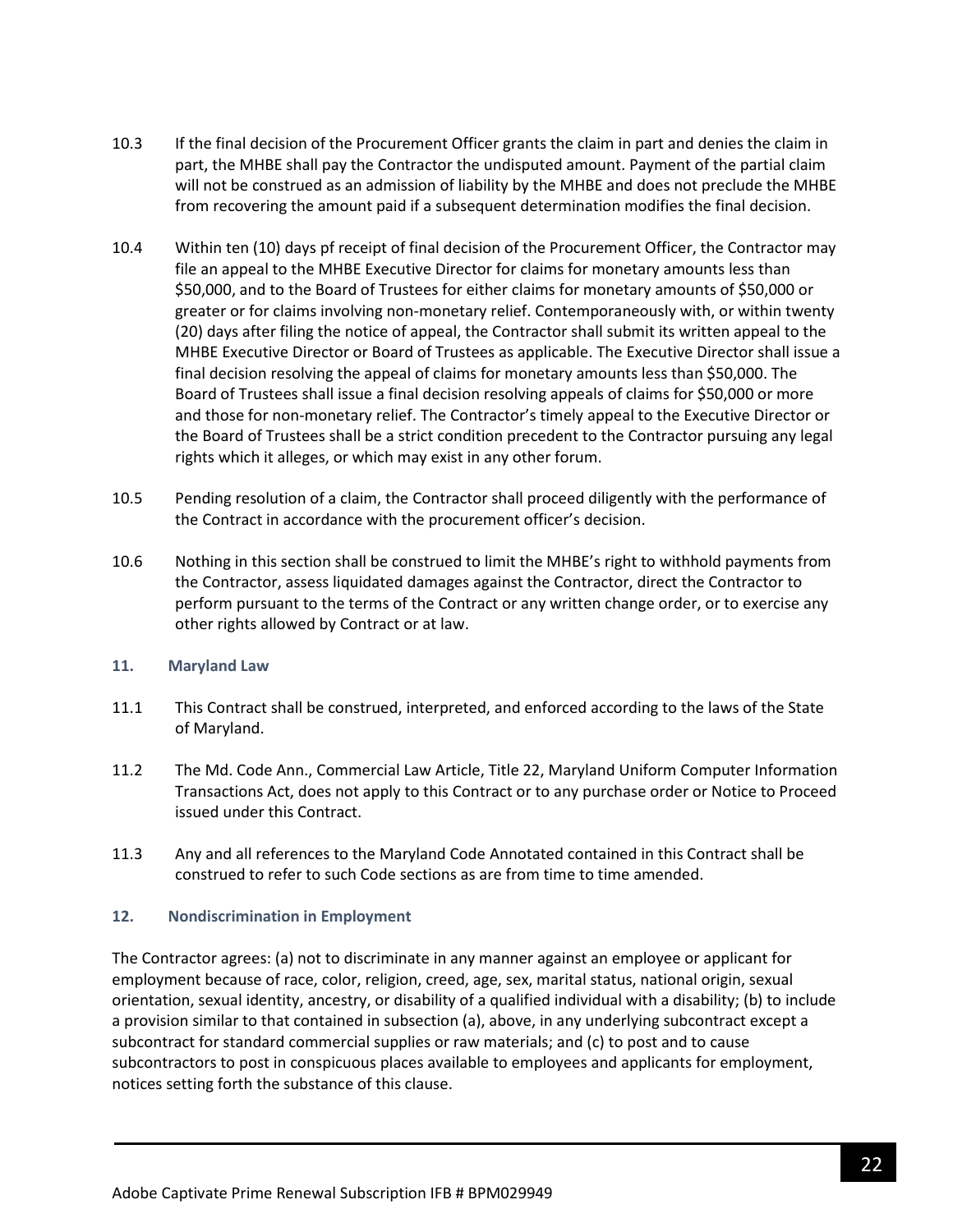#### **13. Contingent Fee Prohibition**

The Contractor warrants that it has not employed or retained any person, partnership, corporation, or other entity, other than a bona fide employee, bona fide agent, bona fide salesperson, or commercial selling agency working for the business, to solicit or secure the Contract, and that the business has not paid or agreed to pay any person, partnership, corporation, or other entity, other than a bona fide employee, bona fide agent, bona fide salesperson, or commercial selling agency, any fee or any other consideration contingent on the making of this Contract.

### **14. Non-availability of Funding**

If the General Assembly fails to appropriate funds or if funds are not otherwise made available for continued performance for any fiscal period of this Contract succeeding the first fiscal period, this Contract shall be canceled automatically as of the beginning of the fiscal year for which funds were not appropriated or otherwise made available; provided, however, that this will not affect either the State's rights or the Contractor's rights under any termination clause in this Contract. The effect of termination of the Contract hereunder will be to discharge both the Contractor and the State from future performance of the Contract, but not from their rights and obligations existing at the time of termination. The Contractor shall be reimbursed for the reasonable value of any nonrecurring costs incurred but not amortized in the price of the Contract. The State shall notify the Contractor as soon as it has knowledge that funds may not be available for the continuation of this Contract for each succeeding fiscal period beyond the first.

### **15. Termination for Cause**

If the Contractor fails to fulfill its obligations under this Contract properly and on time, or otherwise violates any provision of the Contract, the State may terminate the Contract by written notice to the Contractor. The notice shall specify the acts or omissions relied upon as cause for termination. All finished or unfinished work provided by the Contractor shall, at the State's option, become the State's property. The State shall pay the Contractor fair and equitable compensation for satisfactory performance prior to receipt of notice of termination, less the amount of damages caused by the Contractor's breach. If the damages are more than the compensation payable to the Contractor, the Contractor will remain liable after termination and the State can affirmatively collect damages. Termination hereunder, including the termination of the rights and obligations of the parties, shall be governed by the provisions of COMAR 21.07.01.11B.

#### **16. Termination for Convenience**

The performance of work under this Contract may be terminated by the State in accordance with this clause in whole, or from time to time in part, whenever the State shall determine that such termination is in the best interest of the State. The State will pay all reasonable costs associated with this Contract that the Contractor has incurred up to the date of termination, and all reasonable costs associated with termination of the Contract; provided, however, the Contractor shall not be reimbursed for any anticipatory profits that have not been earned up to the date of termination. Termination hereunder, including the determination of the rights and obligations of the parties, shall be governed by the provisions of COMAR 21.07.01.12A(2).

#### **17. Delays and Extensions of Time**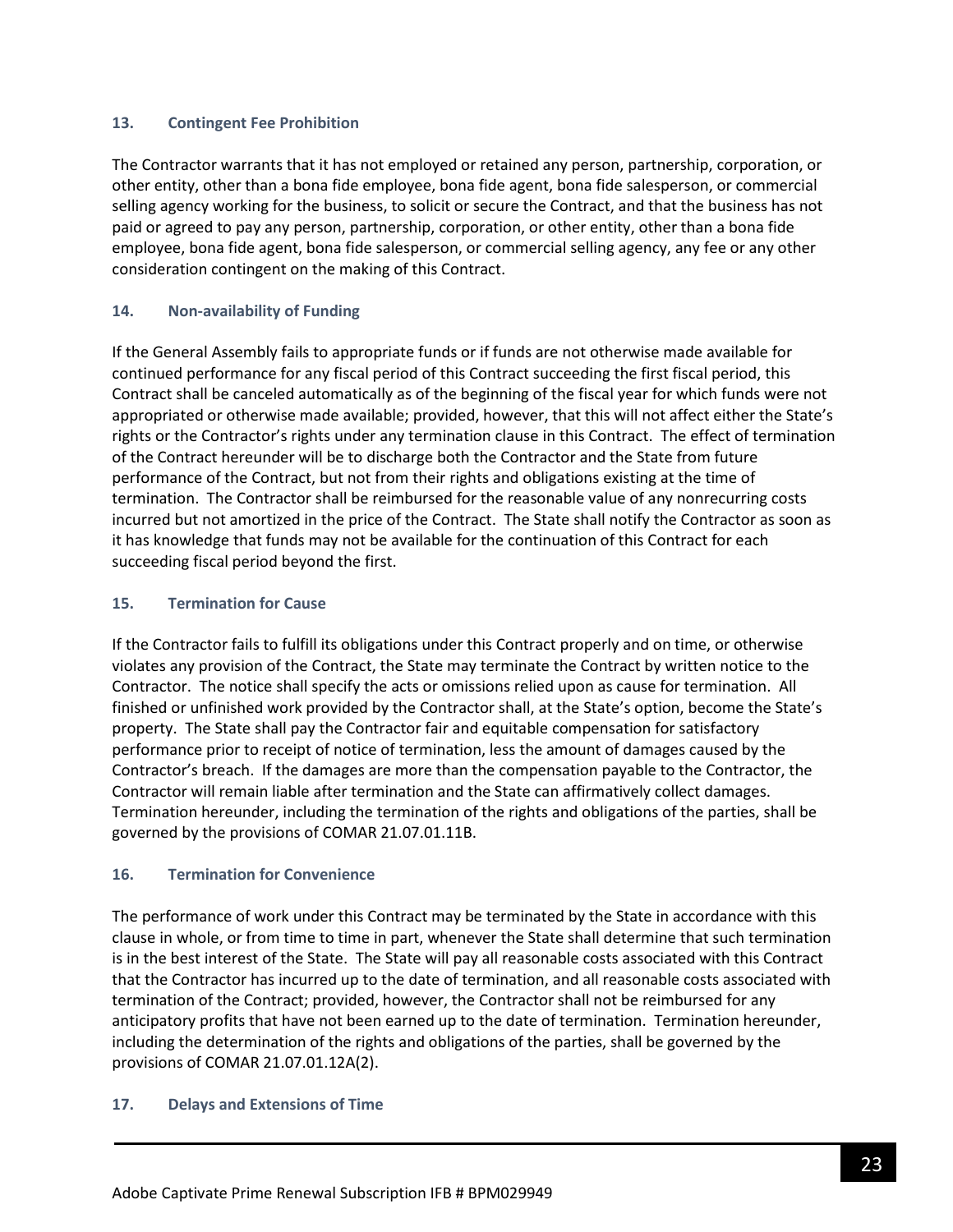- 17.1 The Contractor agrees to prosecute the work continuously and diligently and no charges or claims for damages shall be made by it for any delays, interruptions, interferences, or hindrances from any cause whatsoever during the progress of any portion of the work specified in this Contract.
- 17.2 Time extensions will be granted only for excusable delays that arise from unforeseeable causes beyond the control and without the fault or negligence of the Contractor, including but not restricted to, acts of God, acts of the public enemy, acts of the State in either its sovereign or contractual capacity, acts of another Contractor in the performance of a contract with the State, fires, floods, epidemics, quarantine restrictions, strikes, freight embargoes, or delays of subcontractors or suppliers arising from unforeseeable causes beyond the control and without the fault or negligence of either the Contractor or the subcontractors or suppliers.

### **18. Suspension of Work**

The State unilaterally may order the Contractor in writing to suspend, delay, or interrupt all or any part of its performance for such period of time as the Procurement Officer may determine to be appropriate for the convenience of the State.

### **19. Pre-Existing Regulations**

In accordance with the provisions of Md. Code Ann., State Finance and Procurement Article, § 11-206, the regulations set forth in Title 21 of the Code of Maryland Regulations (COMAR 21) in effect on the date of execution of this Contract are applicable to this Contract, where made applicable by this Contract.

#### **20. Financial Disclosure**

The Contractor shall comply with the provisions of Md. Code Ann., State Finance and Procurement Article, § 13-221, which requires that every person that enters into contracts, leases, or other agreements with the State or its agencies during a calendar year under which the business is to receive in the aggregate, \$100,000 or more, shall within thirty (30) days of the time when the aggregate value of these contracts, leases or other agreements reaches \$100,000, file with the Secretary of the State certain specified information to include disclosure of beneficial ownership of the business.

#### **21. Political Contribution Disclosure**

The Contractor shall comply with Md. Code Ann., Election Law Article, Title 14, which requires that every person that enters into a contract for a procurement with the State, a county, or a municipal corporation, or other political subdivision of the State, during a calendar year in which the person receives a contract with a governmental entity in the amount of \$200,000 or more, shall, file with the State Board of Elections statements disclosing: (a) any contributions made during the reporting period to a candidate for elective office in any primary or general election; and (b) the name of each candidate to whom one or more contributions in a cumulative amount of \$500 or more were made during the reporting period. The statement shall be filed with the State Board of Elections: (a) before execution of a contract by the State, a county, a municipal corporation, or other political subdivision of the State, and shall cover the 24 months prior to when a contract was awarded; and (b) if the contribution is made after the execution of a contract, then twice a year, throughout the contract term, on: (i) February 5, to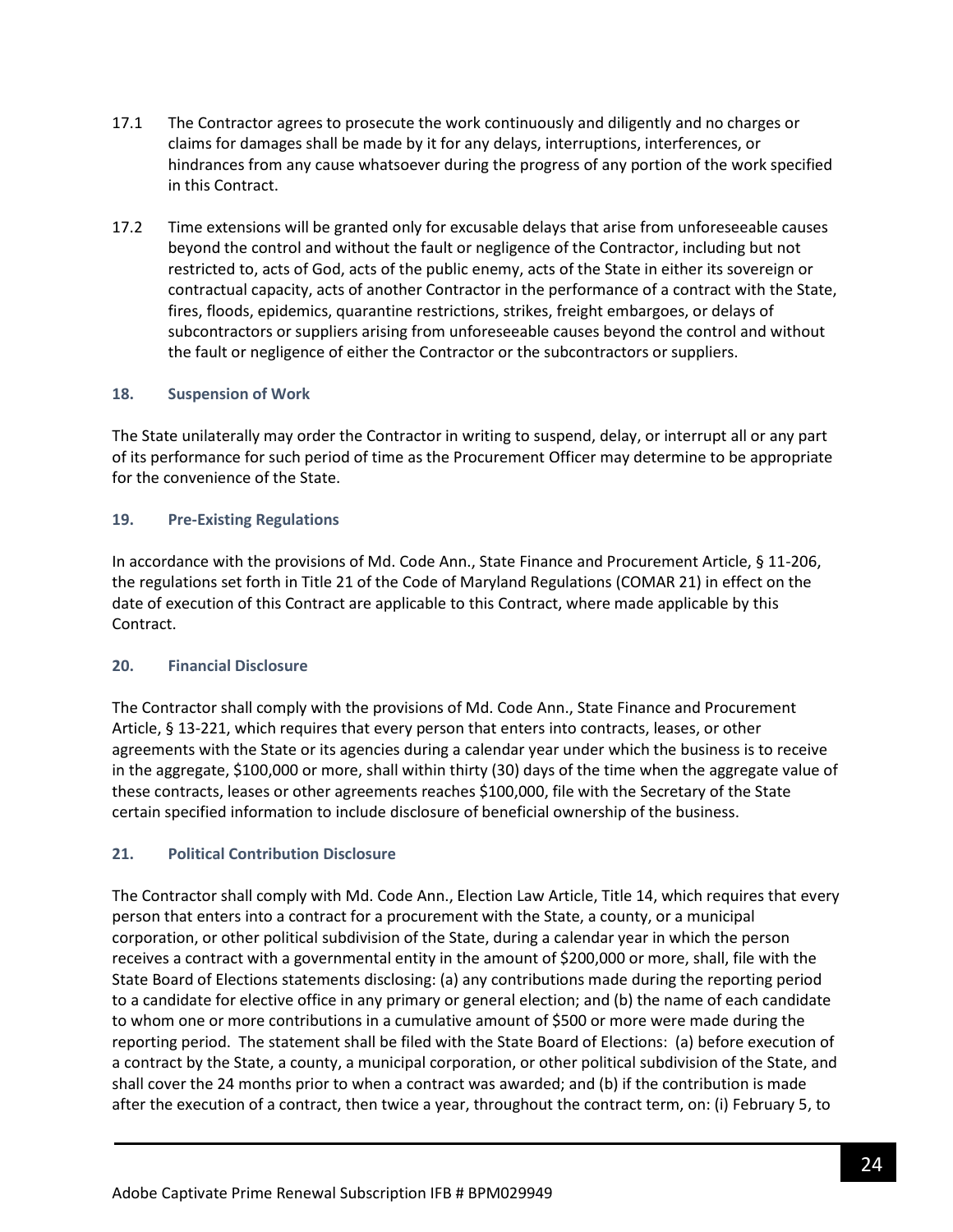cover the six (6) month period ending January 31; and (ii) August 5, to cover the six (6) month period ending July 31. Additional information is available on the State Board of Elections website: http://www.elections.state.md.us/campaign\_finance/index.html.

## **22. Documents Retention and Inspection Clause**

The Contractor and subcontractors shall retain and maintain all records and documents relating to this Contract for a period of ten (10) years after final payment by the State hereunder or any applicable statute of limitations or federal retention requirements, whichever is longer, and shall make them available for inspection and audit by authorized representatives of the State, including the Procurement Officer or designee, at all reasonable times. All records related in any way to the Contract are to be retained for the entire time provided under this section. In the event of any audit, the Contractor shall provide assistance to the State, without additional compensation, to identify, investigate, and reconcile any audit discrepancies and/or variances. This Section 24 shall survive expiration or termination of the Contract.

#### **23. Compliance with Laws**

The Contractor hereby represents and warrants that:

- 23.1 It is qualified to do business in the State and that it will take such action as, from time to time hereafter, may be necessary to remain so qualified;
- 23.2 It is not in arrears with respect to the payment of any monies due and owing the State, or any department or unit thereof, including but not limited to the payment of taxes and employee benefits, and that it shall not become so in arrears during the term of this Contract;
- 23.3 It shall comply with all federal, State and local laws, regulations, and ordinances applicable to its activities and obligations under this Contract; and
- 23.4 It shall obtain, at its expense, all licenses, permits, insurance, and governmental approvals, if any, necessary to the performance of its obligations under this Contract.

#### **24. Cost and Price Certification**

By submitting cost or price information, the Contractor certifies to the best of its knowledge that the information submitted is accurate, complete, and current as of the date of its Bid/Proposal.

The price under this Contract and any change order or modification hereunder, including profit or fee, shall be adjusted to exclude any significant price increases occurring because the Contractor furnished cost or price information which, as of the date of its Bid/Proposal, was inaccurate, incomplete, or not current.

#### **25. Subcontracting; Assignment**

The Contractor may not subcontract any portion of the services provided under this Contract without obtaining the prior written approval of the Procurement Officer, nor may the Contractor assign this Contract or any of its rights or obligations hereunder, without the prior written approval of the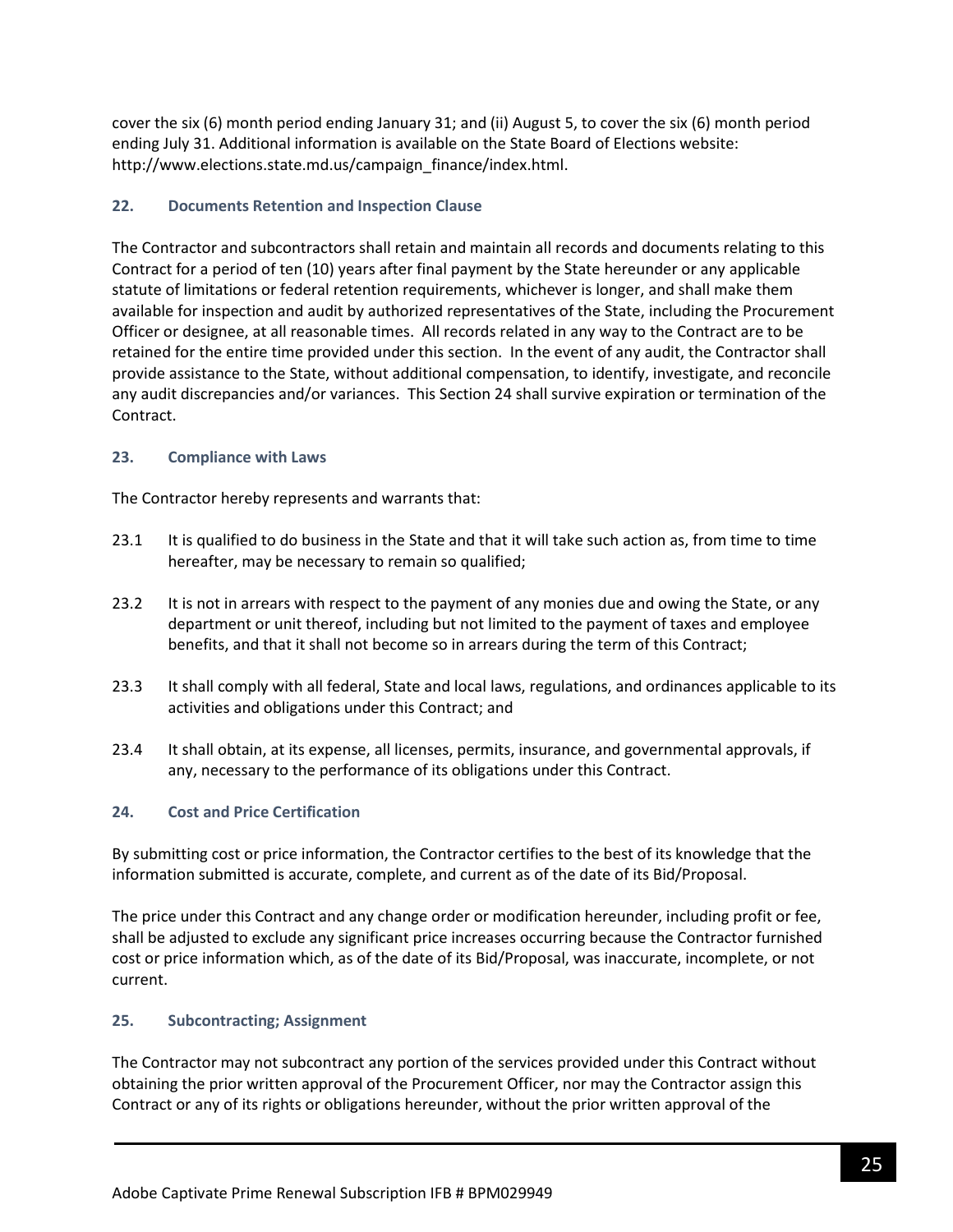Procurement Officer provided, however, that a contractor may assign monies receivable under a contract after due notice to the State. Any subcontracts shall include such language as may be required in various clauses contained within this Contract, exhibits, and attachments. The Contract shall not be assigned until all approvals, documents, and affidavits are completed and properly registered. The State shall not be responsible for fulfillment of the Contractor's obligations to its subcontractors.

### **26. Liability**

For breach of this Contract, negligence, misrepresentation, or any other contract or tort claim, Contractor shall be liable as follows:

- 26.1 For infringement of patents, copyrights, trademarks, service marks, and/or trade secrets, as provided in Section 5 of this Contract;
- 26.2 Without limitation for damages for bodily injury (including death) and damage to real property and tangible personal property; and
- 26.3 For all other claims, damages, losses, costs, expenses, suits, or actions in any way related to this Contract where liability is not otherwise set forth as being "without limitation", and regardless of the basis on which the claim is made, Contractor's liability shall not exceed 3 times the value of the Contract. Third-party claims arising under Section 6 ("Indemnification") of this Contract are included in this limitation of liability only if the State is immune from liability. Contractor's liability for third-party claims arising under Section 6 of this Contract, including for intellectual property infringement, bodily injury, damage to real property, and damage tangible personal property, shall be unlimited if the State is not immune from liability for claims arising under Section 6.

#### **27. Commercial Nondiscrimination**

- 27.1 As a condition of entering into this Contract, Contractor represents and warrants that it will comply with the State's Commercial Nondiscrimination Policy, as described at Md. Code Ann., State Finance and Procurement Article, Title 19. As part of such compliance, Contractor may not discriminate on the basis of race, color, religion, ancestry or national origin, sex, age, marital status, sexual orientation, sexual identity, or on the basis of disability or other unlawful forms of discrimination in the solicitation, selection, hiring, or commercial treatment of subcontractors, vendors, suppliers, or commercial customers, nor shall Contractor retaliate against any person for reporting instances of such discrimination. Contractor shall provide equal opportunity for subcontractors, vendors, and suppliers to participate in all of its public sector and private sector subcontracting and supply opportunities, provided that this clause does not prohibit or limit lawful efforts to remedy the effects of marketplace discrimination that have occurred or are occurring in the marketplace. Contractor understands that a material violation of this clause shall be considered a material breach of this Contract and may result in termination of this Contract, disqualification of Contractor from participating in State contracts, or other sanctions. This clause is not enforceable by or for the benefit of, and creates no obligation to, any third party.
- 27.2 The Contractor shall include the above Commercial Nondiscrimination clause, or similar clause approved by the Department, in all subcontracts.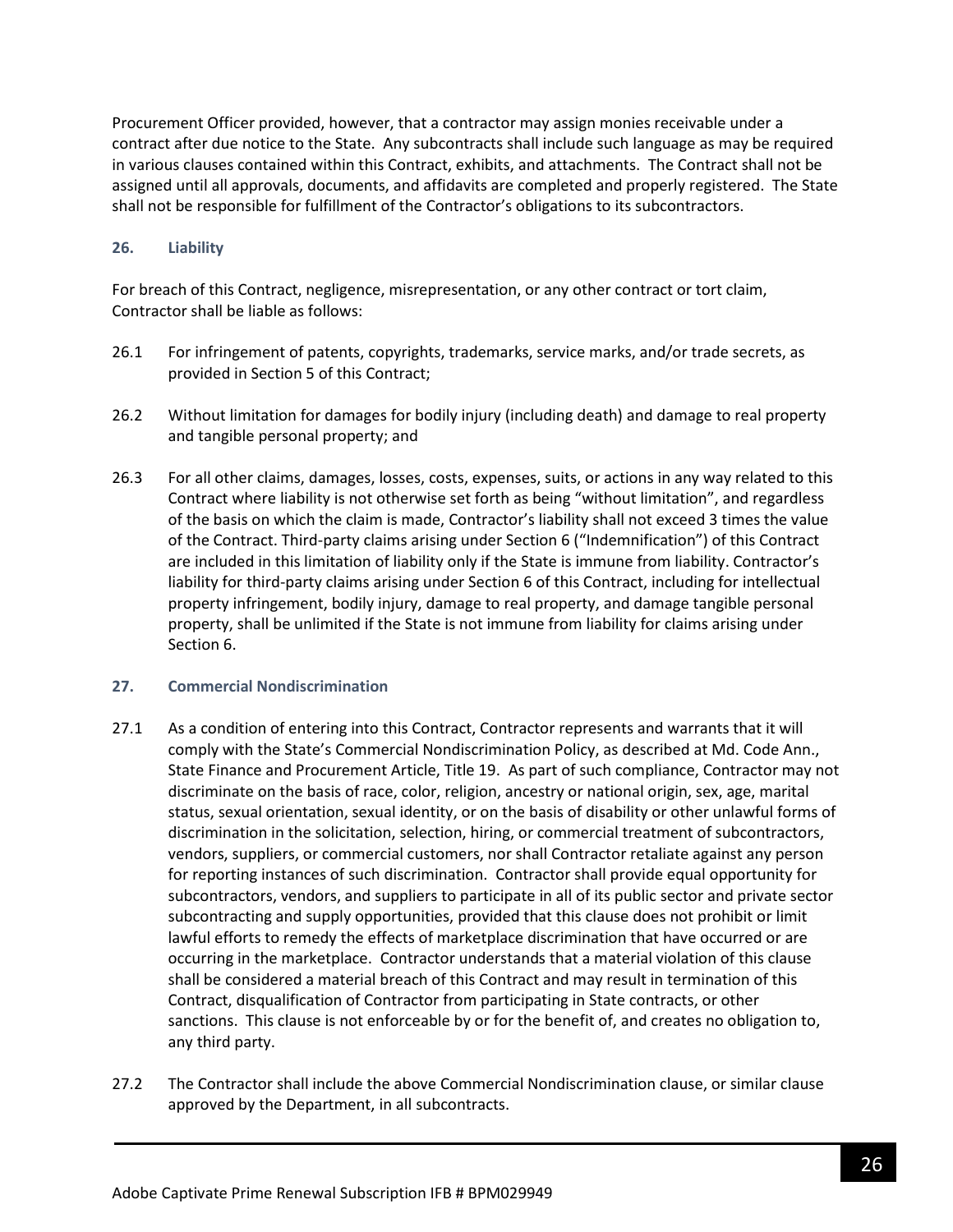27.3 As a condition of entering into this Contract, upon the request of the Commission on Civil Rights, and only after the filing of a complaint against Contractor under Md. Code Ann., State Finance and Procurement Article, Title 19, as amended from time to time, Contractor agrees to provide within sixty (60) days after the request a complete list of the names of all subcontractors, vendors, and suppliers that Contractor has used in the past four (4) years on any of its contracts that were undertaken within the State of Maryland, including the total dollar amount paid by Contractor on each subcontract or supply contract. Contractor further agrees to cooperate in any investigation conducted by the State pursuant to the State's Commercial Nondiscrimination Policy as set forth at Md. Code Ann., State Finance and Procurement Article, Title 19, and to provide any documents relevant to any investigation that are requested by the State. Contractor understands that violation of this clause is a material breach of this Contract and may result in contract termination, disqualification by the State from participating in State contracts, and other sanctions.

#### **28. Contract Monitor and Procurement Officer**

The work to be accomplished under this Contract shall be performed under the direction of the Contract Monitor. All matters relating to the interpretation of this Contract shall be referred to the Procurement Officer for determination.

#### **29. Notices**

All notices hereunder shall be in writing and either delivered personally or sent by certified or registered mail, postage prepaid, as follows:

> \_\_\_\_\_\_\_\_\_\_\_\_\_\_\_\_\_\_\_\_\_\_\_\_\_\_\_\_\_\_\_\_\_\_\_\_\_\_\_\_\_ \_\_\_\_\_\_\_\_\_\_\_\_\_\_\_\_\_\_\_\_\_\_\_\_\_\_\_\_\_\_\_\_\_\_\_\_\_\_\_\_\_ \_\_\_\_\_\_\_\_\_\_\_\_\_\_\_\_\_\_\_\_\_\_\_\_\_\_\_\_\_\_\_\_\_\_\_\_\_\_\_\_\_

If to the State: Tracey D. Gamble Procurement Officer 750 E. Pratt Street, 6th Floor, Baltimore, MD 21202 410-547-8152 hix.procurement@maryland.gov

If to the Contractor:

#### **30. Federal Funds Requirements and Restrictions**

This Contract contains federal funds from the following source: Medicaid Funds, CFDA number 93.778. Execution of this Contract indicates Contractor's agreement with all federal funding terms and conditions that apply to contractors receiving federal funds from the above referenced source, including but not limited to those required by 45 C.F.R. § 75.335 and appendix II to Part 75 of Title 45 of the Code of Federal Regulations and Attachment E of the IFB. Attachment E of the IFB is incorporated into this Contract pursuant to Section 2.1, above.

#### **31. Miscellaneous**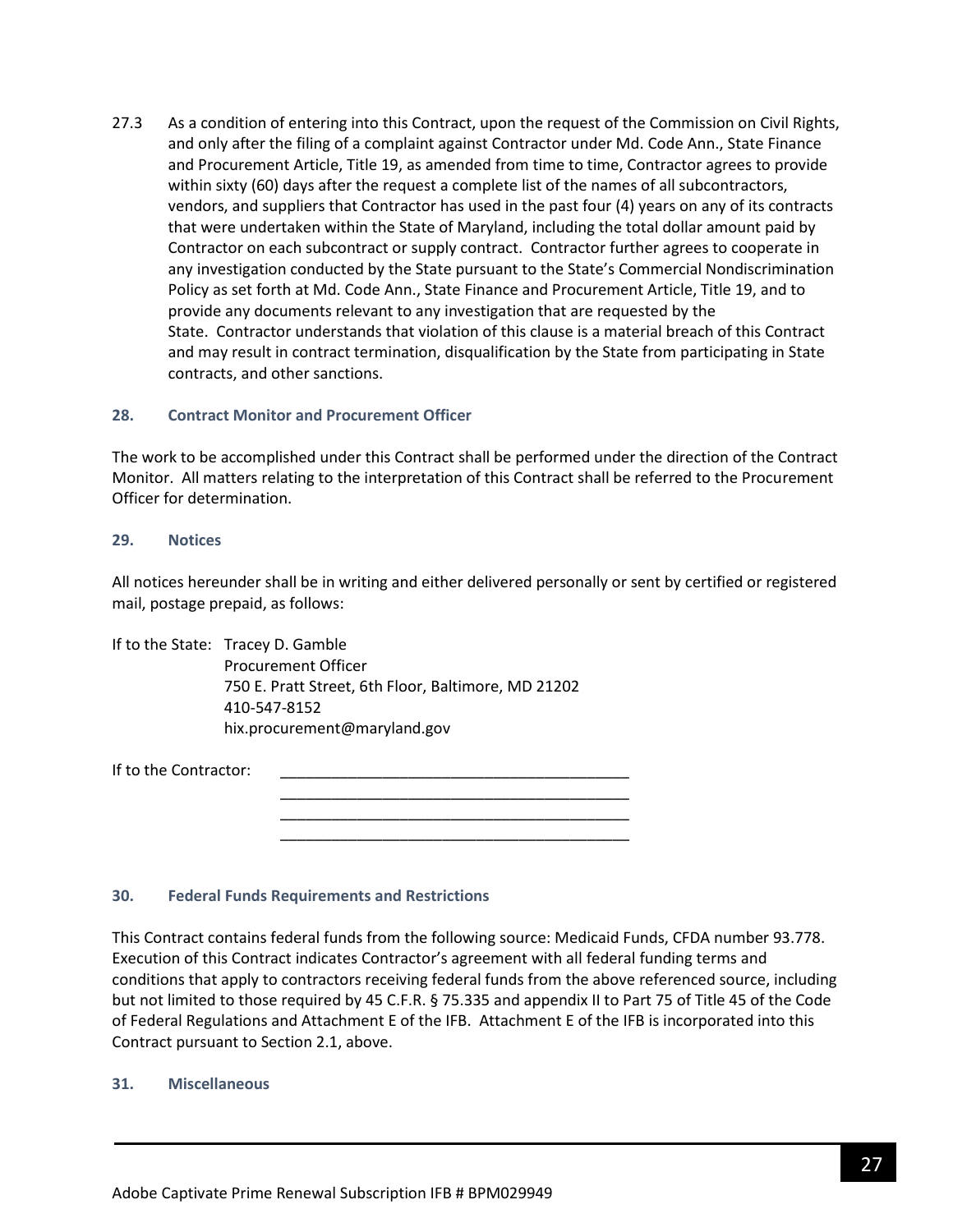- 31.1 Any provision of this Contract which contemplates performance or observance subsequent to any termination or expiration of this contract shall survive termination or expiration of this contract and continue in full force and effect.
- 31.2 If any term contained in this contract is held or finally determined to be invalid, illegal, or unenforceable in any respect, in whole or in part, such term shall be severed from this contract, and the remaining terms contained herein shall continue in full force and effect, and shall in no way be affected, prejudiced, or disturbed thereby.

[Signatures on next page(s)]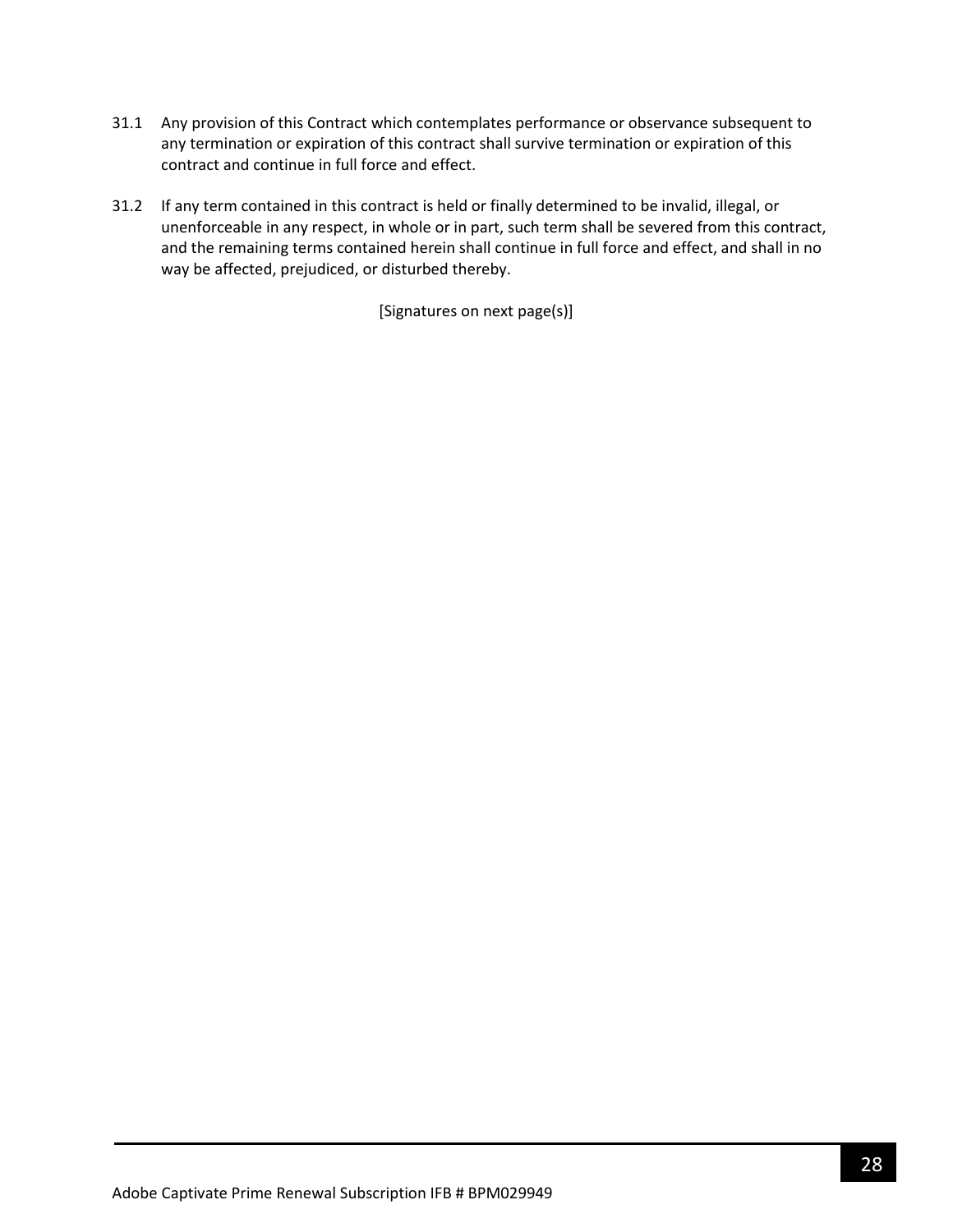# [Signature page to Informatica IDQ Subscription]

**IN WITNESS THEREOF**, the parties have executed this Contract as of the date hereinabove set forth.

| <b>CONTRACTOR</b>                                                                              | MARYLAND HEALTH BENEFIT EXCHANGE       |
|------------------------------------------------------------------------------------------------|----------------------------------------|
| By                                                                                             | By: Michele Eberle, Executive Director |
| <b>Title</b>                                                                                   | Or designee:                           |
| Date                                                                                           | Date                                   |
| Approved for form and legal sufficiency<br>this $\qquad \qquad$ day of $\qquad \qquad$ , 2022. |                                        |

Assistant Attorney General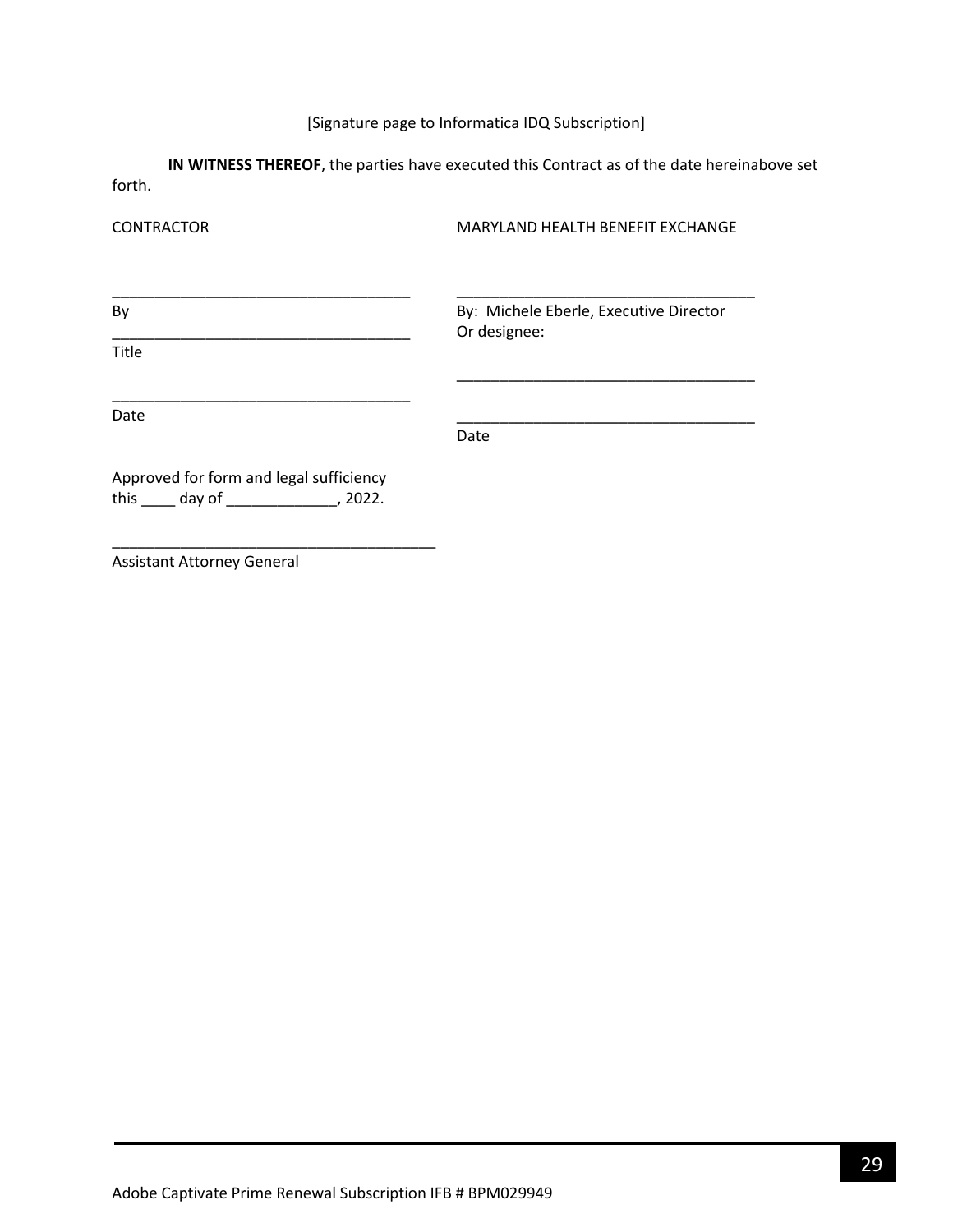#### **ATTACHMENT B – BID/PROPOSAL AFFIDAVIT**

#### <span id="page-29-0"></span>A. AUTHORITY

I hereby affirm that I, \_\_\_\_\_\_\_\_\_\_\_\_\_\_\_\_\_\_(name of affiant) am the \_\_\_\_\_\_\_\_\_\_\_\_\_\_(title) and duly authorized representative of \_\_\_\_\_\_\_\_\_\_\_\_\_(name of business entity) and that I possess the legal authority to make this affidavit on behalf of the business for which I am acting.

### B. CERTIFICATION REGARDING COMMERCIAL NONDISCRIMINATION

The undersigned Bidder/Offeror hereby certifies and agrees that the following information is correct: In preparing its Bid/Proposal on this project, the Bidder/Offeror has considered all Proposals submitted from qualified, potential subcontractors and suppliers, and has not engaged in "discrimination" as defined in § 19-103 of the State Finance and Procurement Article of the Annotated Code of Maryland. "Discrimination" means any disadvantage, difference, distinction, or preference in the solicitation, selection, hiring, or commercial treatment of a vendor, subcontractor, or commercial customer on the basis of race, color, religion, ancestry, or national origin, sex, age, marital status, sexual orientation, sexual identity, or on the basis of disability or any otherwise unlawful use of characteristics regarding the vendor's, supplier's, or commercial customer's employees or owners. "Discrimination" also includes retaliating against any person or other entity for reporting any incident of "discrimination". Without limiting any other provision of the solicitation on this project, it is understood that, if the certification is false, such false certification constitutes grounds for the State to reject the Bid/Proposal submitted by the Bidder/Offeror on this project, and terminate any contract awarded based on the Bid/Proposal. As part of its Bid/Proposal, the Bidder/Offeror herewith submits a list of all instances within the past 4 years where there has been a final adjudicated determination in a legal or administrative proceeding in the State of Maryland that the Bidder/Offeror discriminated against subcontractors, vendors, suppliers, or commercial customers, and a description of the status or resolution of that determination, including any remedial action taken. Bidder/Offeror agrees to comply in all respects with the State's Commercial Nondiscrimination Policy as described under Title 19 of the State Finance and Procurement Article of the Annotated Code of Maryland.

#### B-1. CERTIFICATION REGARDING MINORITY BUSINESS ENTERPRISES.

The undersigned Bidder/Offeror hereby certifies and agrees that it has fully complied with the State Minority Business Enterprise Law, State Finance and Procurement Article, § 14-308(a)(2), Annotated Code of Maryland, which provides that, except as otherwise provided by law, a contractor may not identify a certified minority business enterprise in a Bid/Proposal and:

(1) Fail to request, receive, or otherwise obtain authorization from the certified minority business enterprise to identify the certified minority Proposal;

(2) Fail to notify the certified minority business enterprise before execution of the contract of its inclusion in the Bid/Proposal;

(3) Fail to use the certified minority business enterprise in the performance of the contract; or

(4) Pay the certified minority business enterprise solely for the use of its name in the Bid/Proposal.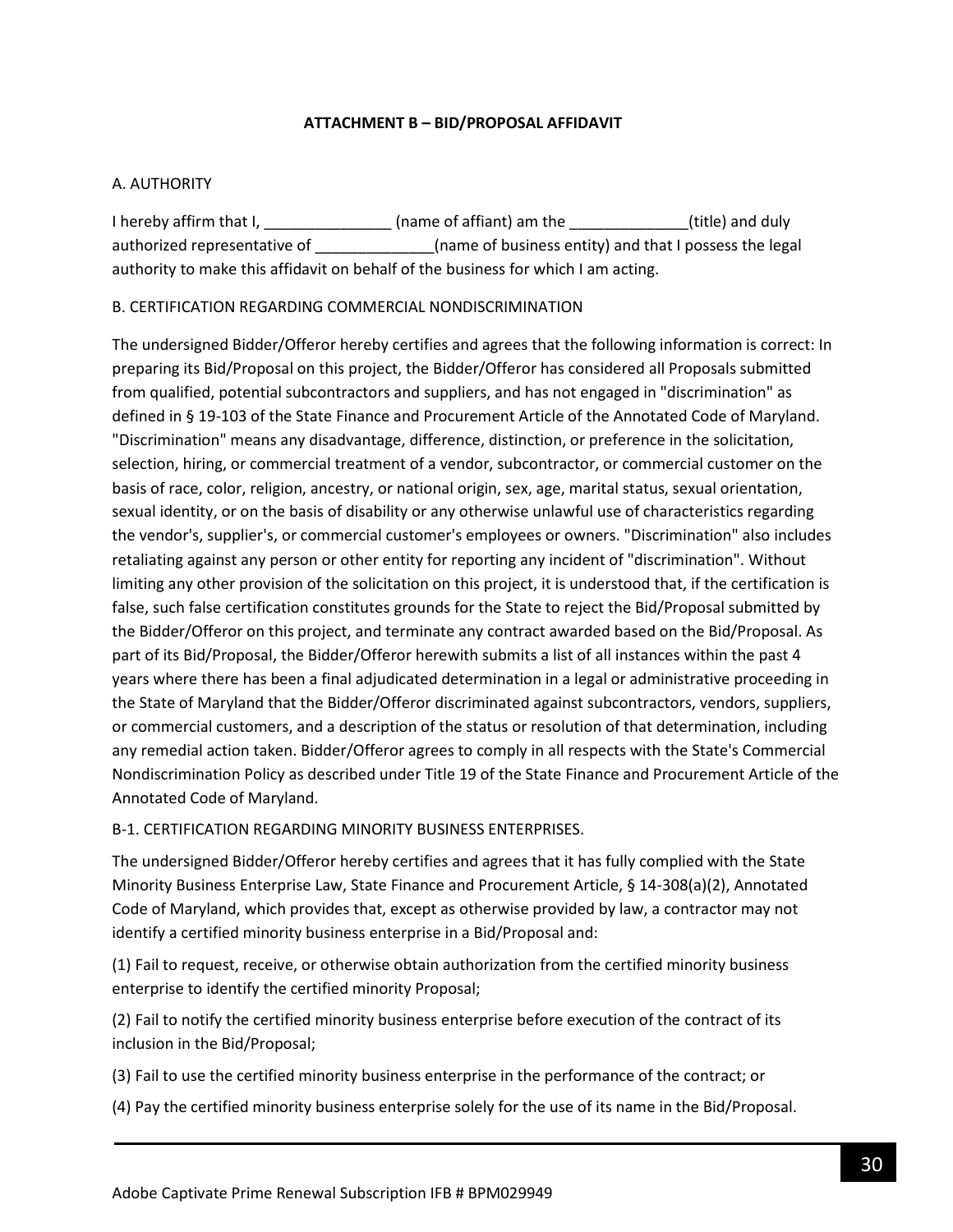Without limiting any other provision of the solicitation on this project, it is understood that if the certification is false, such false certification constitutes grounds for the State to reject the Bid/Proposal submitted by the Bidder/Offeror on this project, and terminate any contract awarded based on the Bid/Proposal.

B-2. CERTIFICATION REGARDING VETERAN-OWNED SMALL BUSINESS ENTERPRISES.

The undersigned Bidder/Offeror hereby certifies and agrees that it has fully complied with the State veteran-owned small business enterprise law, State Finance and Procurement Article, § 14-605, Annotated Code of Maryland, which provides that a person may not:

(1) Knowingly and with intent to defraud, fraudulently obtain, attempt to obtain, or aid another person in fraudulently obtaining or attempting to obtain public money, procurement contracts, or funds expended under a procurement contract to which the person is not entitled under this title;

(2) Knowingly and with intent to defraud, fraudulently represent participation of a veteran–owned small business enterprise in order to obtain or retain a Bid/Proposal preference or a procurement contract;

(3) Willfully and knowingly make or subscribe to any statement, declaration, or other document that is fraudulent or false as to any material matter, whether or not that falsity or fraud is committed with the knowledge or consent of the person authorized or required to present the declaration, statement, or document;

(4) Willfully and knowingly aid, assist in, procure, counsel, or advise the preparation or presentation of a declaration, statement, or other document that is fraudulent or false as to any material matter, regardless of whether that falsity or fraud is committed with the knowledge or consent of the person authorized or required to present the declaration, statement, or document;

(5) Willfully and knowingly fail to file any declaration or notice with the unit that is required by COMAR 21.11.12; or

(6) Establish, knowingly aid in the establishment of, or exercise control over a business found to have violated a provision of  $\S$  B-2(1)-(5) of this regulation.

C. AFFIRMATION REGARDING BRIBERY CONVICTIONS

I FURTHER AFFIRM THAT:

Neither I, nor to the best of my knowledge, information, and belief, the above business (as is defined in Section 16-101(b) of the State Finance and Procurement Article of the Annotated Code of Maryland), or any of its officers, directors, partners, controlling stockholders, or any of its employees directly involved in the business's contracting activities including obtaining or performing contracts with public bodies has been convicted of, or has had probation before judgment imposed pursuant to Criminal Procedure Article, § 6-220, Annotated Code of Maryland, or has pleaded nolo contendere to a charge of, bribery, attempted bribery, or conspiracy to bribe in violation of Maryland law, or of the law of any other state or federal law, except as follows (indicate the reasons why the affirmation cannot be given and list any conviction, plea, or imposition of probation before judgment with the date, court, official or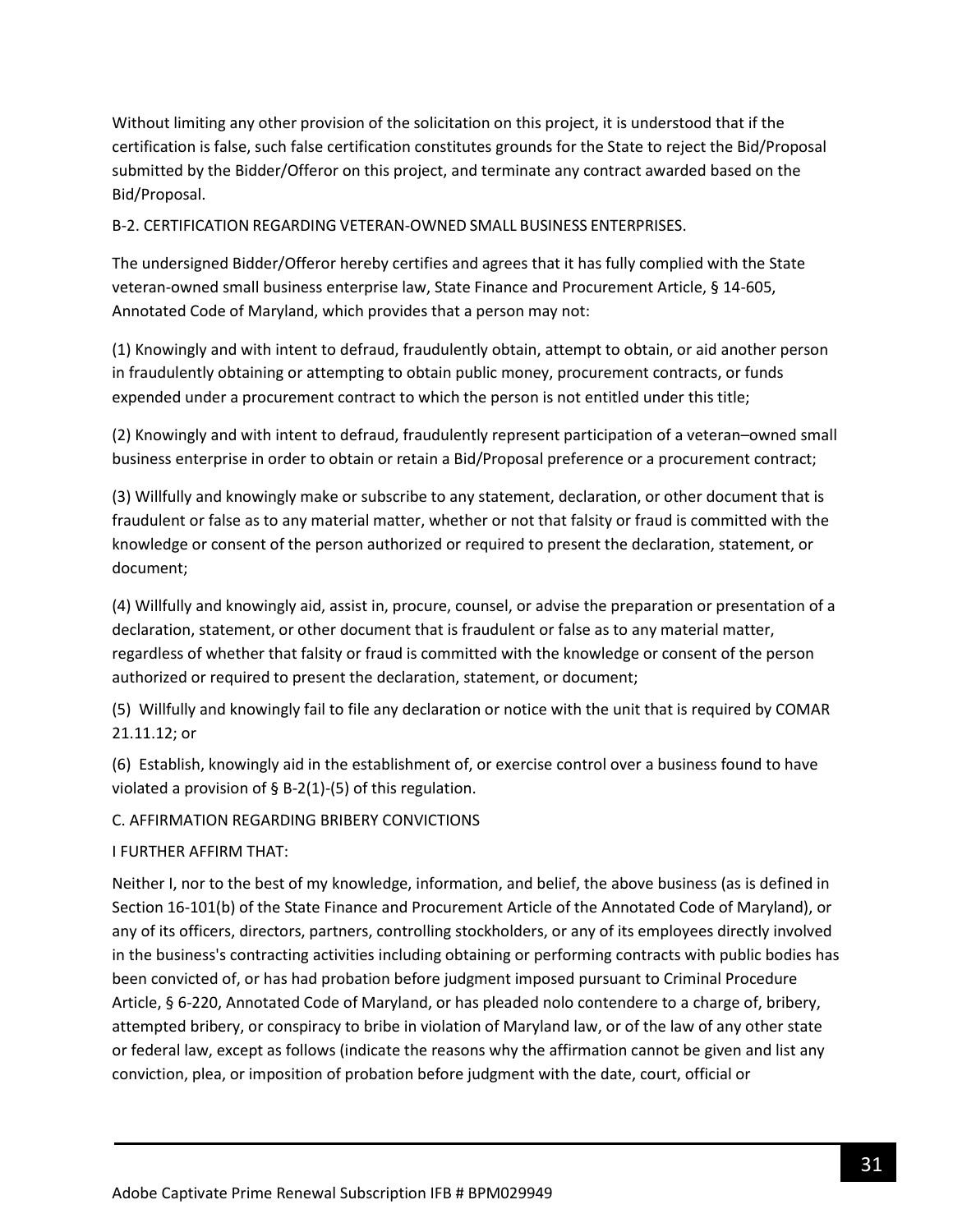administrative body, the sentence or disposition, the name(s) of person(s) involved, and their current positions and responsibilities with the business):

D. AFFIRMATION REGARDING OTHER CONVICTIONS

\_\_\_\_\_\_\_\_\_\_\_\_\_\_\_\_\_\_\_\_\_\_\_\_\_\_\_\_\_\_\_\_\_\_\_\_\_\_\_\_\_\_\_\_\_\_\_\_\_\_\_\_\_\_\_\_\_\_\_\_

\_\_\_\_\_\_\_\_\_\_\_\_\_\_\_\_\_\_\_\_\_\_\_\_\_\_\_\_\_\_\_\_\_\_\_\_\_\_\_\_\_\_\_\_\_\_\_\_\_\_\_\_\_\_\_\_\_\_\_\_

\_\_\_\_\_\_\_\_\_\_\_\_\_\_\_\_\_\_\_\_\_\_\_\_\_\_\_\_\_\_\_\_\_\_\_\_\_\_\_\_\_\_\_\_\_\_\_\_\_\_\_\_\_\_\_\_\_\_\_.

I FURTHER AFFIRM THAT:

Neither I, nor to the best of my knowledge, information, and belief, the above business, or any of its officers, directors, partners, controlling stockholders, or any of its employees directly involved in the business's contracting activities including obtaining or performing contracts with public bodies, has:

(1) Been convicted under state or federal statute of:

(a) A criminal offense incident to obtaining, attempting to obtain, or performing a public or private contract; or

(b) Fraud, embezzlement, theft, forgery, falsification or destruction of records or receiving stolen property;

(2) Been convicted of any criminal violation of a state or federal antitrust statute;

(3) Been convicted under the provisions of Title 18 of the United States Code for violation of the Racketeer Influenced and Corrupt Organization Act, 18 U.S.C. § 1961 et seq., or the Mail Fraud Act, 18 U.S.C. § 1341 et seq., for acts in connection with the submission of Bids/Proposals for a public or private contract;

(4) Been convicted of a violation of the State Minority Business Enterprise Law, § 14-308 of the State Finance and Procurement Article of the Annotated Code of Maryland;

(5) Been convicted of a violation of § 11-205.1 of the State Finance and Procurement Article of the Annotated Code of Maryland;

(6) Been convicted of conspiracy to commit any act or omission that would constitute grounds for conviction or liability under any law or statute described in subsections (1)—(5) above;

(7) Been found civilly liable under a state or federal antitrust statute for acts or omissions in connection with the submission of Bids/Proposals for a public or private contract;

(8) Been found in a final adjudicated decision to have violated the Commercial Nondiscrimination Policy under Title 19 of the State Finance and Procurement Article of the Annotated Code of Maryland with regard to a public or private contract;

(9) Been convicted of a violation of one or more of the following provisions of the Internal Revenue Code:

(a) §7201, Attempt to Evade or Defeat Tax;

(b) §7203, Willful Failure to File Return, Supply Information, or Pay Tax,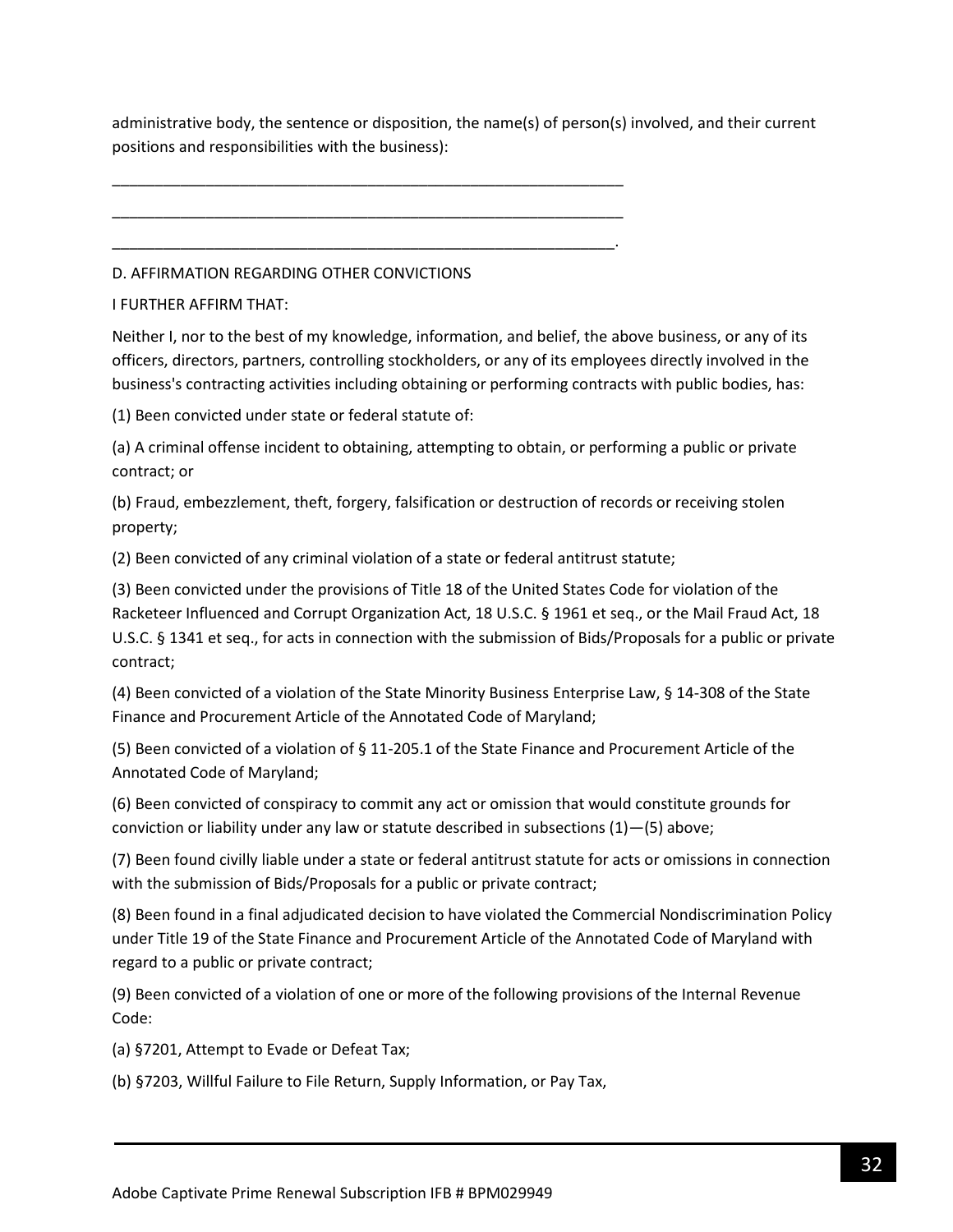(c) §7205, Fraudulent Withholding Exemption Certificate or Failure to Supply Information,

(d) §7205, Fraud and False Statements, or

(e) §7207, Fraudulent Returns, Statements, or Other Documents;

(10) Been convicted of a violation of 18 U.S.C. §286, Conspiracy to Defraud the Government with Respect to Claims, 18 U.S.C. §287, False, Fictitious, or Fraudulent Claims, or 18 U.S.C. §371, Conspiracy to Defraud the United States;

(11) Been convicted of a violation of the Tax-General Article, Title 13, Subtitle 7 or Subtitle 10, Annotated Code of Maryland;

(12) Been found to have willfully or knowingly violated State Prevailing Wage Laws as provided in the State Finance and Procurement Article, Title 17, Subtitle 2, Annotated Code of Maryland, if:

- (a) A court:
- (i) Made the finding; and
- (ii) Decision became final; or
- (b) The finding was:
- (i) Made in a contested case under the Maryland Administrative Procedure Act; and
- (ii) Not overturned on judicial review;

(13) Been found to have willfully or knowingly violated State Living Wage Laws as provided in the State Finance and Procurement Article, Title 18, Annotated Code of Maryland, if:

- (a) A court:
- (i) Made the finding; and
- (ii) Decision became final; or
- (b) The finding was:
- (i) Made in a contested case under the Maryland Administrative Procedure Act; and
- (ii) Not overturned on judicial review;

(14) Been found to have willfully or knowingly violated the Labor and Employment Article, Title 3, Subtitles 3, 4, or 5, or Title 5, Annotated Code of Maryland, if:

- (a) A court:
- (i) Made the finding; and
- (ii) Decision became final; or
- (b) The finding was:
- (i) Made in a contested case under the Maryland Administrative Procedure Act; and
- (ii) Not overturned on judicial review; or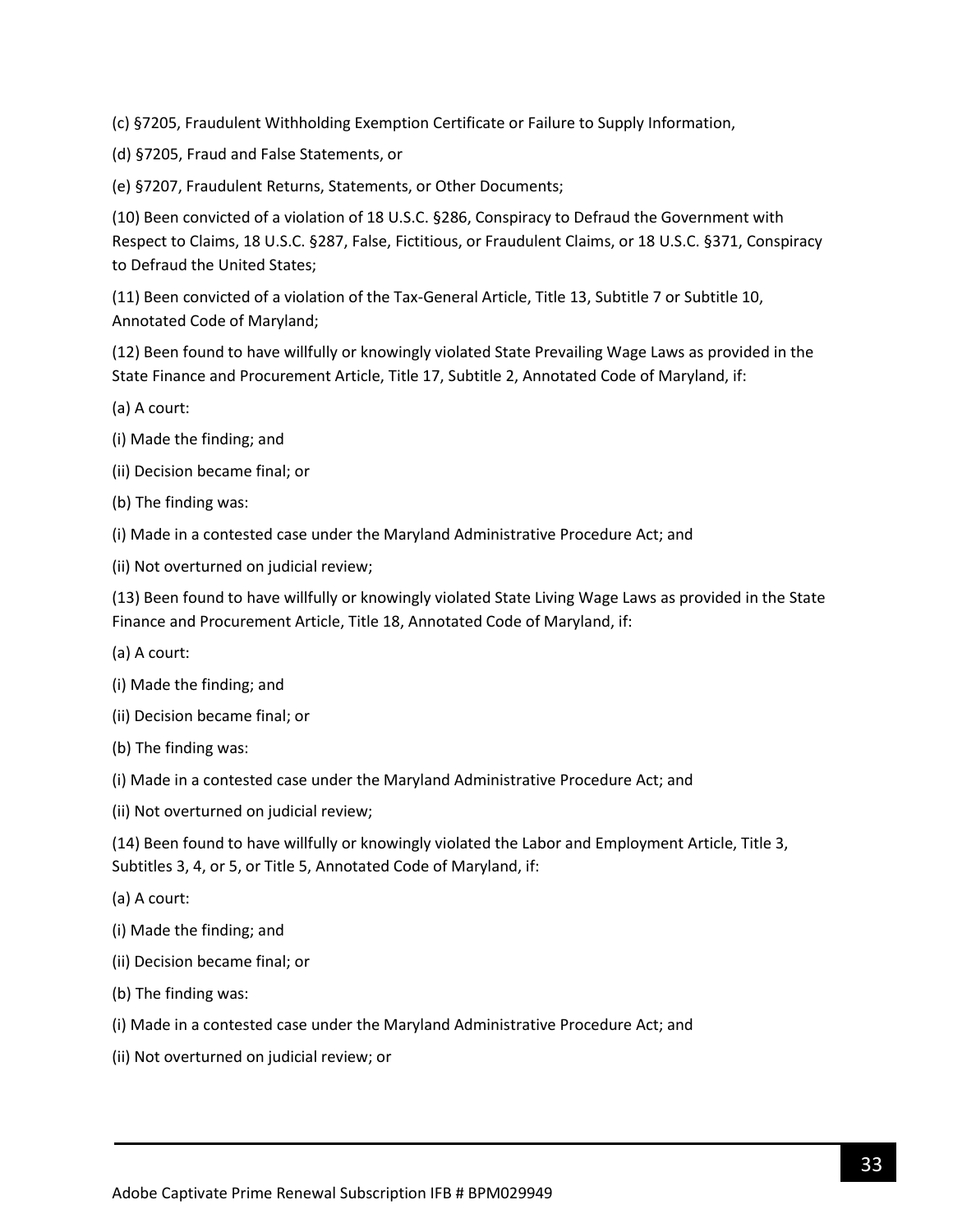(15) Admitted in writing or under oath, during the course of an official investigation or other proceedings, acts or omissions that would constitute grounds for conviction or liability under any law or statute described in §§ B and C and subsections  $D(1)$ — $(14)$  above, except as follows (indicate reasons why the affirmations cannot be given, and list any conviction, plea, or imposition of probation before judgment with the date, court, official or administrative body, the sentence or disposition, the name(s) of the person(s) involved and their current positions and responsibilities with the business, and the status of any debarment):

\_\_\_\_\_\_\_\_\_\_\_\_\_\_\_\_\_\_\_\_\_\_\_\_\_\_\_\_\_\_\_\_\_\_\_\_\_\_\_\_\_\_\_\_\_\_\_\_\_\_\_\_\_\_\_\_\_\_\_\_

\_\_\_\_\_\_\_\_\_\_\_\_\_\_\_\_\_\_\_\_\_\_\_\_\_\_\_\_\_\_\_\_\_\_\_\_\_\_\_\_\_\_\_\_\_\_\_\_\_\_\_\_\_\_\_\_\_\_\_\_

\_\_\_\_\_\_\_\_\_\_\_\_\_\_\_\_\_\_\_\_\_\_\_\_\_\_\_\_\_\_\_\_\_\_\_\_\_\_\_\_\_\_\_\_\_\_\_\_\_\_\_\_\_\_\_\_\_\_\_.

### E. AFFIRMATION REGARDING DEBARMENT

#### I FURTHER AFFIRM THAT:

Neither I, nor to the best of my knowledge, information, and belief, the above business, or any of its officers, directors, partners, controlling stockholders, or any of its employees directly involved in the business's contracting activities, including obtaining or performing contracts with public bodies, has ever been suspended or debarred (including being issued a limited denial of participation) by any public entity, except as follows (list each debarment or suspension providing the dates of the suspension or debarment, the name of the public entity and the status of the proceedings, the name(s) of the person(s) involved and their current positions and responsibilities with the business, the grounds of the debarment or suspension, and the details of each person's involvement in any activity that formed the grounds of the debarment or suspension).

#### F. AFFIRMATION REGARDING DEBARMENT OF RELATED ENTITIES

\_\_\_\_\_\_\_\_\_\_\_\_\_\_\_\_\_\_\_\_\_\_\_\_\_\_\_\_\_\_\_\_\_\_\_\_\_\_\_\_\_\_\_\_\_\_\_\_\_\_\_\_\_\_\_\_\_\_\_\_

\_\_\_\_\_\_\_\_\_\_\_\_\_\_\_\_\_\_\_\_\_\_\_\_\_\_\_\_\_\_\_\_\_\_\_\_\_\_\_\_\_\_\_\_\_\_\_\_\_\_\_\_\_\_\_\_\_\_\_\_

\_\_\_\_\_\_\_\_\_\_\_\_\_\_\_\_\_\_\_\_\_\_\_\_\_\_\_\_\_\_\_\_\_\_\_\_\_\_\_\_\_\_\_\_\_\_\_\_\_\_\_\_\_\_\_\_\_\_\_.

\_\_\_\_\_\_\_\_\_\_\_\_\_\_\_\_\_\_\_\_\_\_\_\_\_\_\_\_\_\_\_\_\_\_\_\_\_\_\_\_\_\_\_\_\_\_\_\_\_\_\_\_\_\_\_\_\_\_\_\_

\_\_\_\_\_\_\_\_\_\_\_\_\_\_\_\_\_\_\_\_\_\_\_\_\_\_\_\_\_\_\_\_\_\_\_\_\_\_\_\_\_\_\_\_\_\_\_\_\_\_\_\_\_\_\_\_\_\_\_\_

\_\_\_\_\_\_\_\_\_\_\_\_\_\_\_\_\_\_\_\_\_\_\_\_\_\_\_\_\_\_\_\_\_\_\_\_\_\_\_\_\_\_\_\_\_\_\_\_\_\_\_\_\_\_\_\_\_\_\_.

I FURTHER AFFIRM THAT:

(1) The business was not established and it does not operate in a manner designed to evade the application of or defeat the purpose of debarment pursuant to Sections 16-101, et seq., of the State Finance and Procurement Article of the Annotated Code of Maryland; and

(2) The business is not a successor, assignee, subsidiary, or affiliate of a suspended or debarred business, except as follows (you must indicate the reasons why the affirmations cannot be given without qualification):

#### G. SUBCONTRACT AFFIRMATION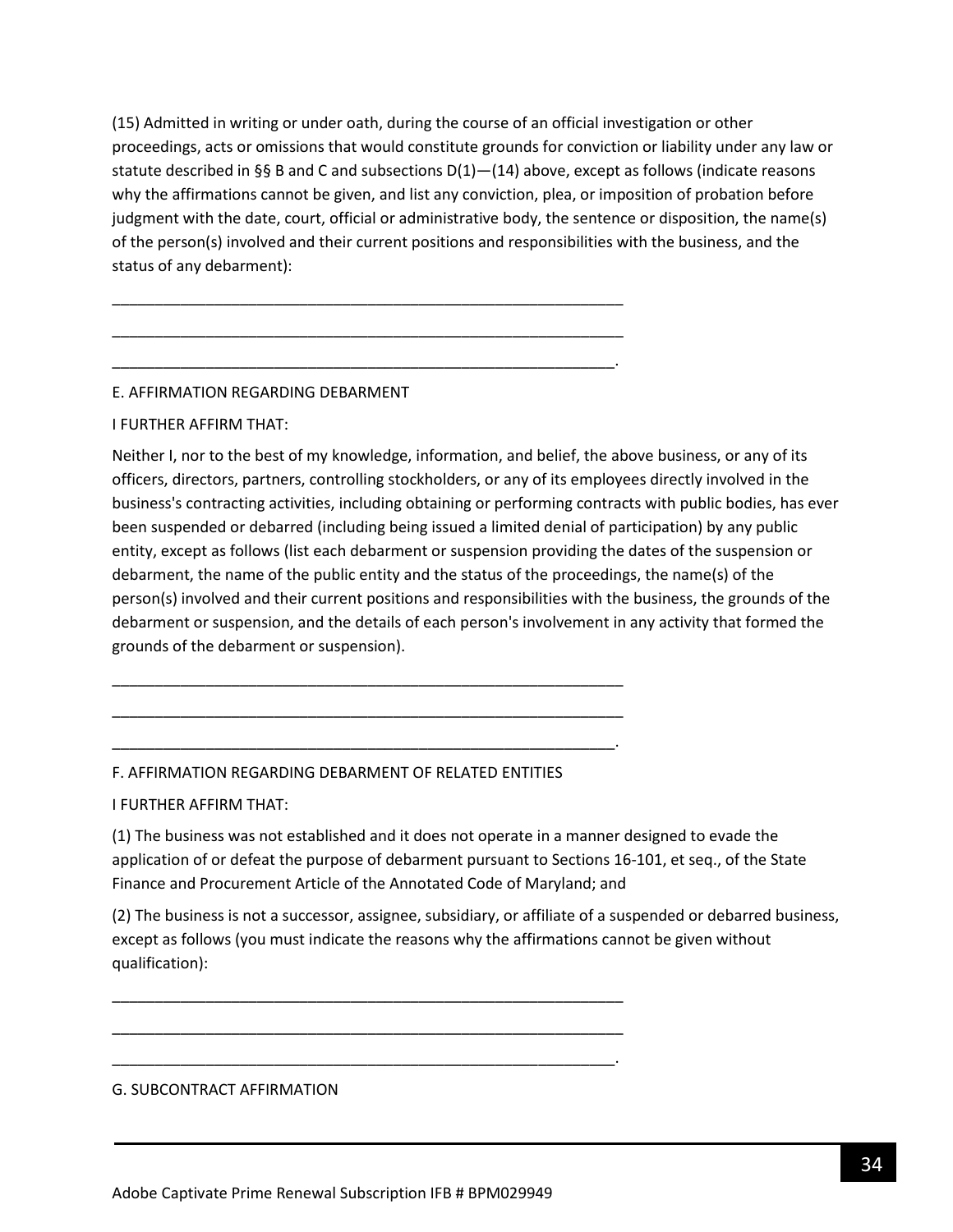### I FURTHER AFFIRM THAT:

Neither I, nor to the best of my knowledge, information, and belief, the above business, has knowingly entered into a contract with a public body under which a person debarred or suspended under Title 16 of the State Finance and Procurement Article of the Annotated Code of Maryland will provide, directly or indirectly, supplies, services, architectural services, construction related services, leases of real property, or construction.

### H. AFFIRMATION REGARDING COLLUSION

### I FURTHER AFFIRM THAT:

Neither I, nor to the best of my knowledge, information, and belief, the above business has:

(1) Agreed, conspired, connived, or colluded to produce a deceptive show of competition in the compilation of the accompanying Bid/Proposal that is being submitted;

(2) In any manner, directly or indirectly, entered into any agreement of any kind to fix the Bid/Proposal price of the Bidder/Offeror or of any competitor, or otherwise taken any action in restraint of free competitive bidding in connection with the contract for which the accompanying Bid/Proposal is submitted.

### I. CERTIFICATION OF TAX PAYMENT

#### I FURTHER AFFIRM THAT:

Except as validly contested, the business has paid, or has arranged for payment of, all taxes due the State of Maryland and has filed all required returns and reports with the Comptroller of the Treasury, the State Department of Assessments and Taxation, and the Department of Labor, Licensing, and Regulation, as applicable, and will have paid all withholding taxes due the State of Maryland prior to final settlement.

#### J. CONTINGENT FEES

## I FURTHER AFFIRM THAT:

The business has not employed or retained any person, partnership, corporation, or other entity, other than a bona fide employee, bona fide agent, bona fide salesperson, or commercial selling agency working for the business, to solicit or secure the Contract, and that the business has not paid or agreed to pay any person, partnership, corporation, or other entity, other than a bona fide employee, bona fide agent, bona fide salesperson, or commercial selling agency, any fee or any other consideration contingent on the making of the Contract.

## K. CERTIFICATION REGARDING INVESTMENTS IN IRAN

(1) The undersigned certifies that, in accordance with State Finance and Procurement Article, §17-705, Annotated Code of Maryland: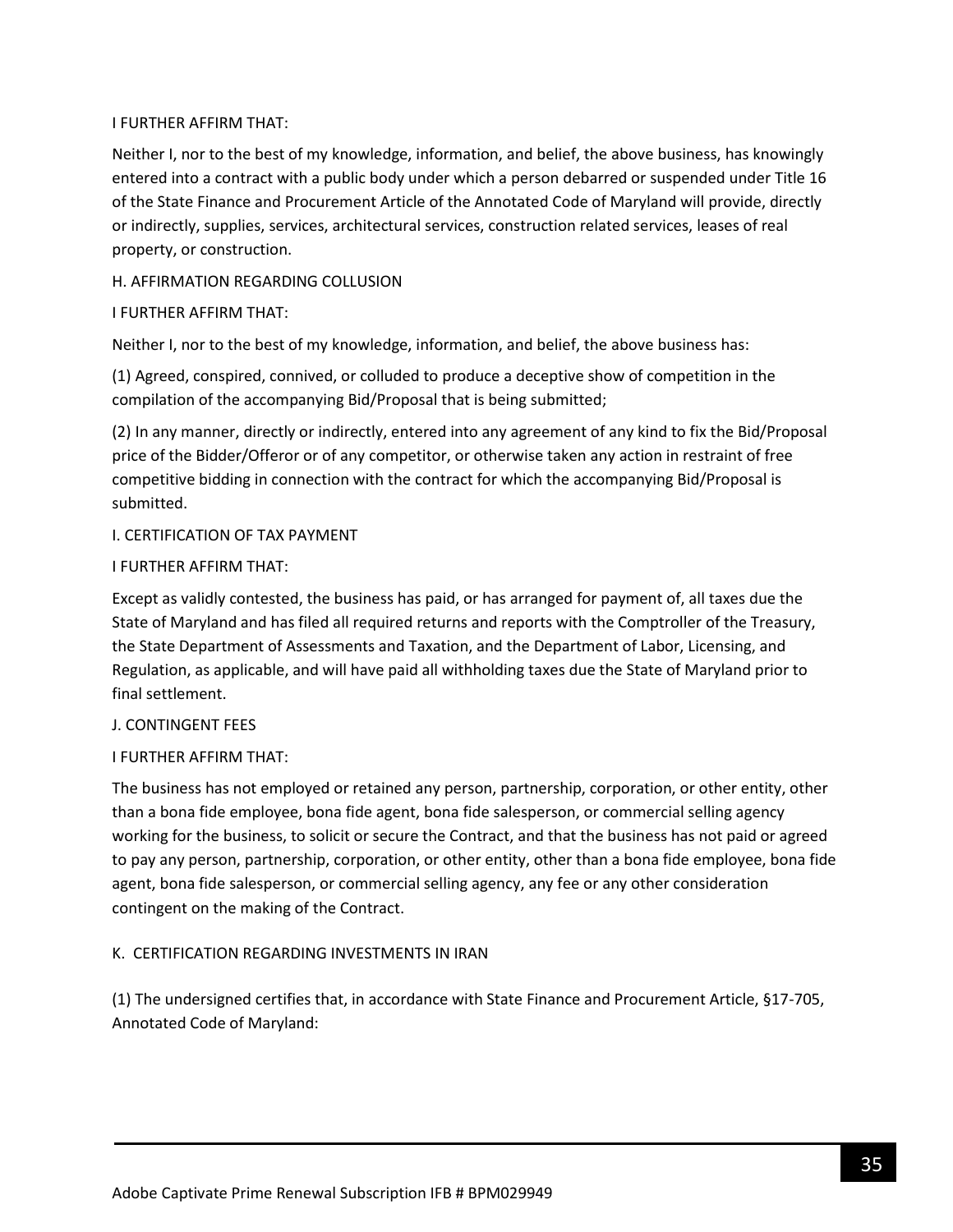(a) It is not identified on the list created by the Board of Public Works as a person engaging in investment activities in Iran as described in State Finance and Procurement Article, §17-702, Annotated Code of Maryland; and

(b) It is not engaging in investment activities in Iran as described in State Finance and Procurement Article, §17-702, Annotated Code of Maryland.

2. The undersigned is unable to make the above certification regarding its investment activities in Iran due to the following activities:

L. CONFLICT MINERALS ORIGINATED IN THE DEMOCRATIC REPUBLIC OF CONGO (FOR SUPPLIES AND SERVICES CONTRACTS)

## I FURTHER AFFIRM THAT:

The business has complied with the provisions of State Finance and Procurement Article, §14-413, Annotated Code of Maryland governing proper disclosure of certain information regarding conflict minerals originating in the Democratic Republic of Congo or its neighboring countries as required by federal law.

## M. I FURTHER AFFIRM THAT:

Any claims of environmental attributes made relating to a product or service included in the Bid or Proposal are consistent with the Federal Trade Commission's Guides for the Use of Environmental Marketing Claims as provided in 16 CFR §260, that apply to claims about the environmental attributes of a product, package, or service in connection with the marketing, offering for sale, or sale of such item or service.

## N. ACKNOWLEDGEMENT

I ACKNOWLEDGE THAT this Affidavit is to be furnished to the Procurement Officer and may be distributed to units of: (1) the State of Maryland; (2) counties or other subdivisions of the State of Maryland; (3) other states; and (4) the federal government. I further acknowledge that this Affidavit is subject to applicable laws of the United States and the State of Maryland, both criminal and civil, and that nothing in this Affidavit or any contract resulting from the submission of this Bid/Proposal shall be construed to supersede, amend, modify or waive, on behalf of the State of Maryland, or any unit of the State of Maryland having jurisdiction, the exercise of any statutory right or remedy conferred by the Constitution and the laws of Maryland with respect to any misrepresentation made or any violation of the obligations, terms and covenants undertaken by the above business with respect to (1) this Affidavit, (2) the contract, and (3) other Affidavits comprising part of the contract.

I DO SOLEMNLY DECLARE AND AFFIRM UNDER THE PENALTIES OF PERJURY THAT THE CONTENTS OF THIS AFFIDAVIT ARE TRUE AND CORRECT TO THE BEST OF MY KNOWLEDGE, INFORMATION, AND BELIEF.

Date:  $\_\_$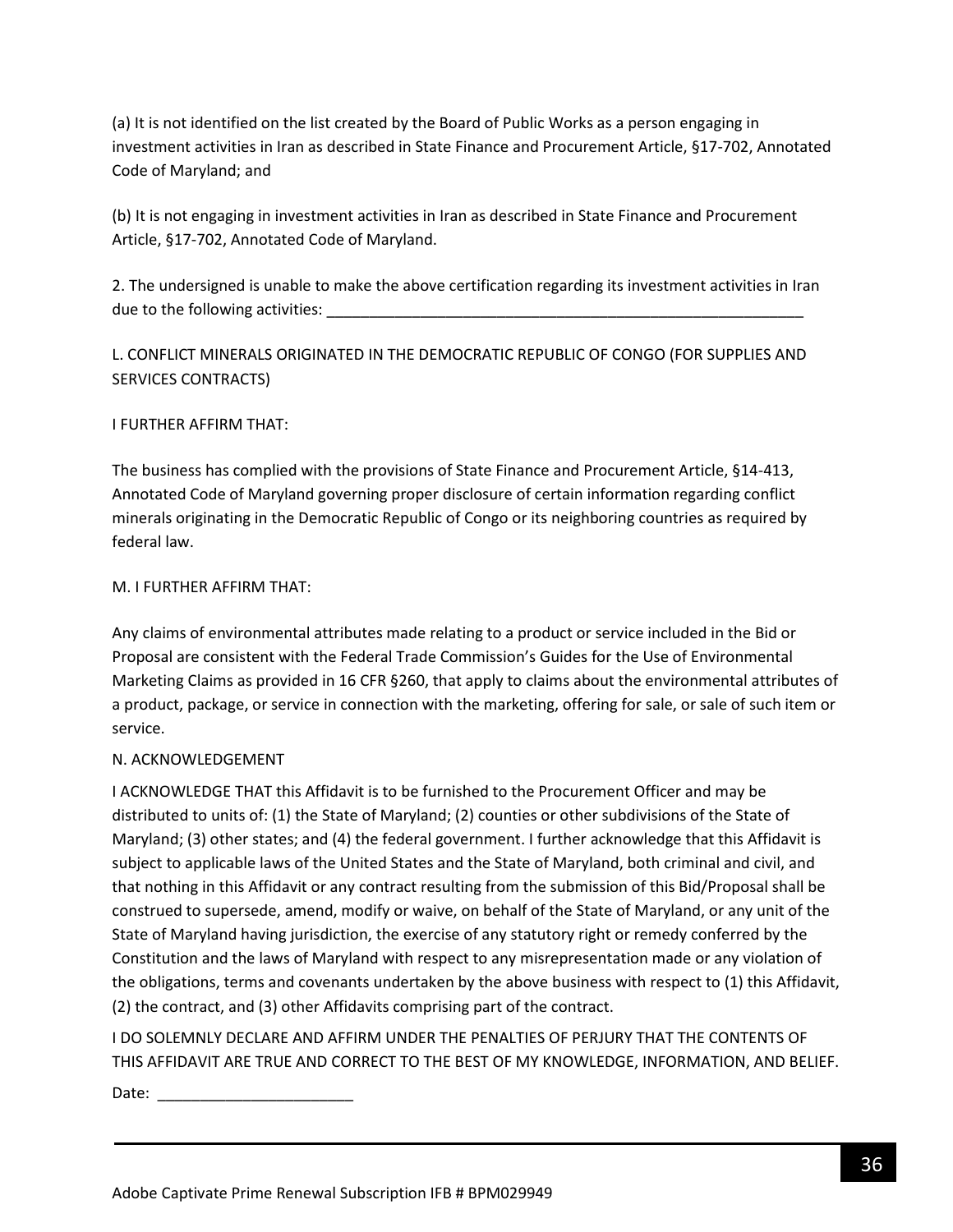By: \_\_\_\_\_\_\_\_\_\_\_\_\_\_\_\_\_\_\_\_\_\_\_\_\_\_\_\_\_\_\_\_\_\_ (print name of Authorized Representative and Affiant)

\_\_\_\_\_\_\_\_\_\_\_\_\_\_\_\_\_\_\_\_\_\_\_\_\_\_\_\_\_\_\_\_\_\_\_ (signature of Authorized Representative and Affiant)

**SUBMIT THIS AFFIDAVIT WITH BID**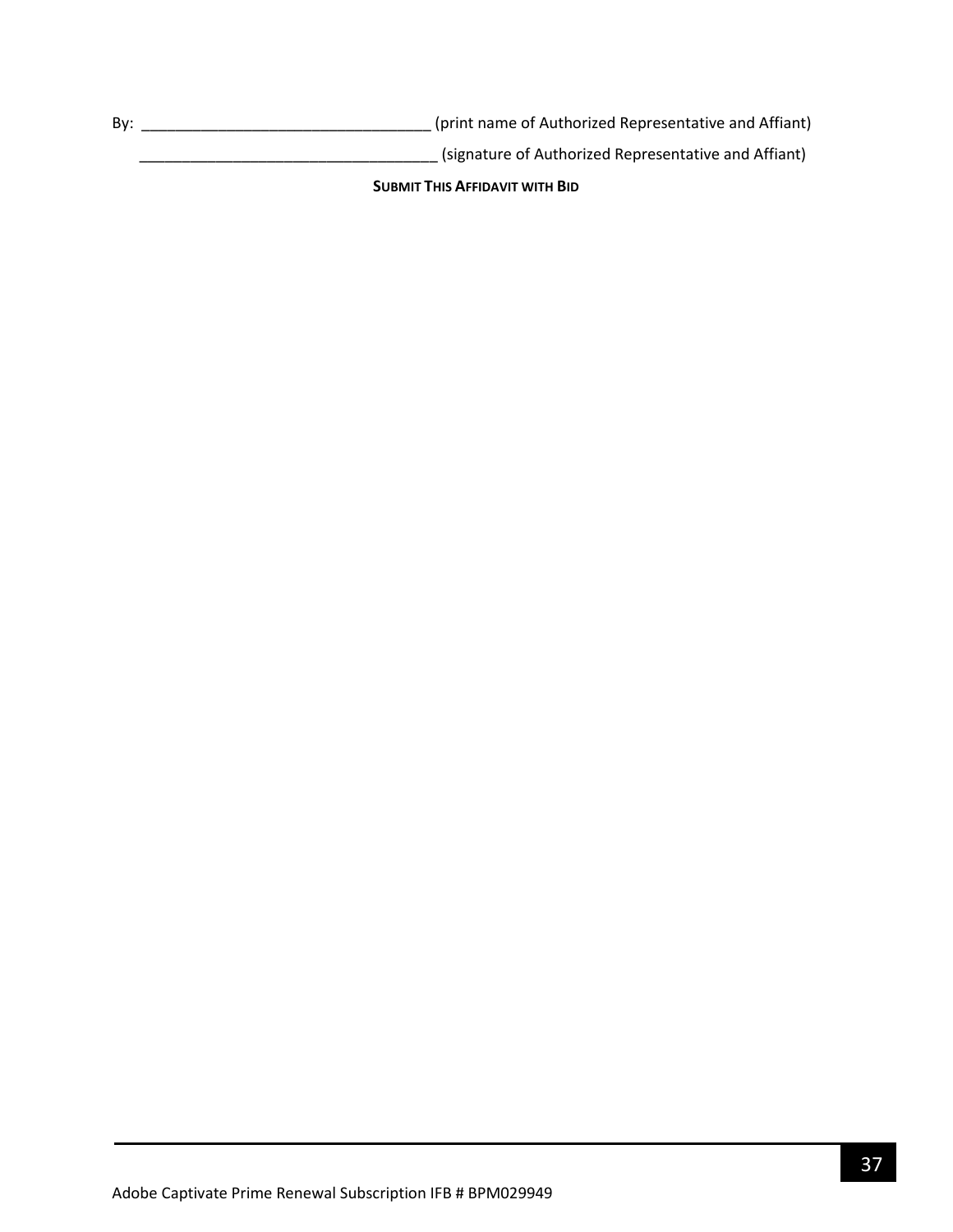#### **ATTACHMENT C – CONTRACT AFFIDAVIT**

#### <span id="page-37-0"></span>A. AUTHORITY

I hereby affirm that I, \_\_\_\_\_\_\_\_\_\_\_\_\_\_\_\_\_(name of affiant) am the \_\_\_\_\_\_\_\_\_\_\_\_\_\_(title) and duly authorized representative of \_\_\_\_\_\_\_\_\_\_\_\_\_\_\_\_(name of business entity) and that I possess the legal authority to make this affidavit on behalf of the business for which I am acting.

## B. CERTIFICATION OF REGISTRATION OR QUALIFICATION WITH THE STATE DEPARTMENT OF ASSESSMENTS AND TAXATION

I FURTHER AFFIRM THAT:

The business named above is a (check applicable box):

- (1) Corporation  $\Box$  domestic or  $\Box$  foreign;
- (2) Limited Liability Company  $-\Box$  domestic or  $\Box$  foreign;
- (3) Partnership  $\Box$  domestic or  $\Box$  foreign;
- (4) Statutory Trust  $\Box$  domestic or  $\Box$  foreign;
- $(5)$   $\Box$  Sole Proprietorship.

and is registered or qualified as required under Maryland Law. I further affirm that the above business is in good standing both in Maryland and (IF APPLICABLE) in the jurisdiction where it is presently organized, and has filed all of its annual reports, together with filing fees, with the Maryland State Department of Assessments and Taxation. The name and address of its resident agent (IF APPLICABLE) filed with the State Department of Assessments and Taxation is:

| Name and Department ID |          |
|------------------------|----------|
| Number:                | Address: |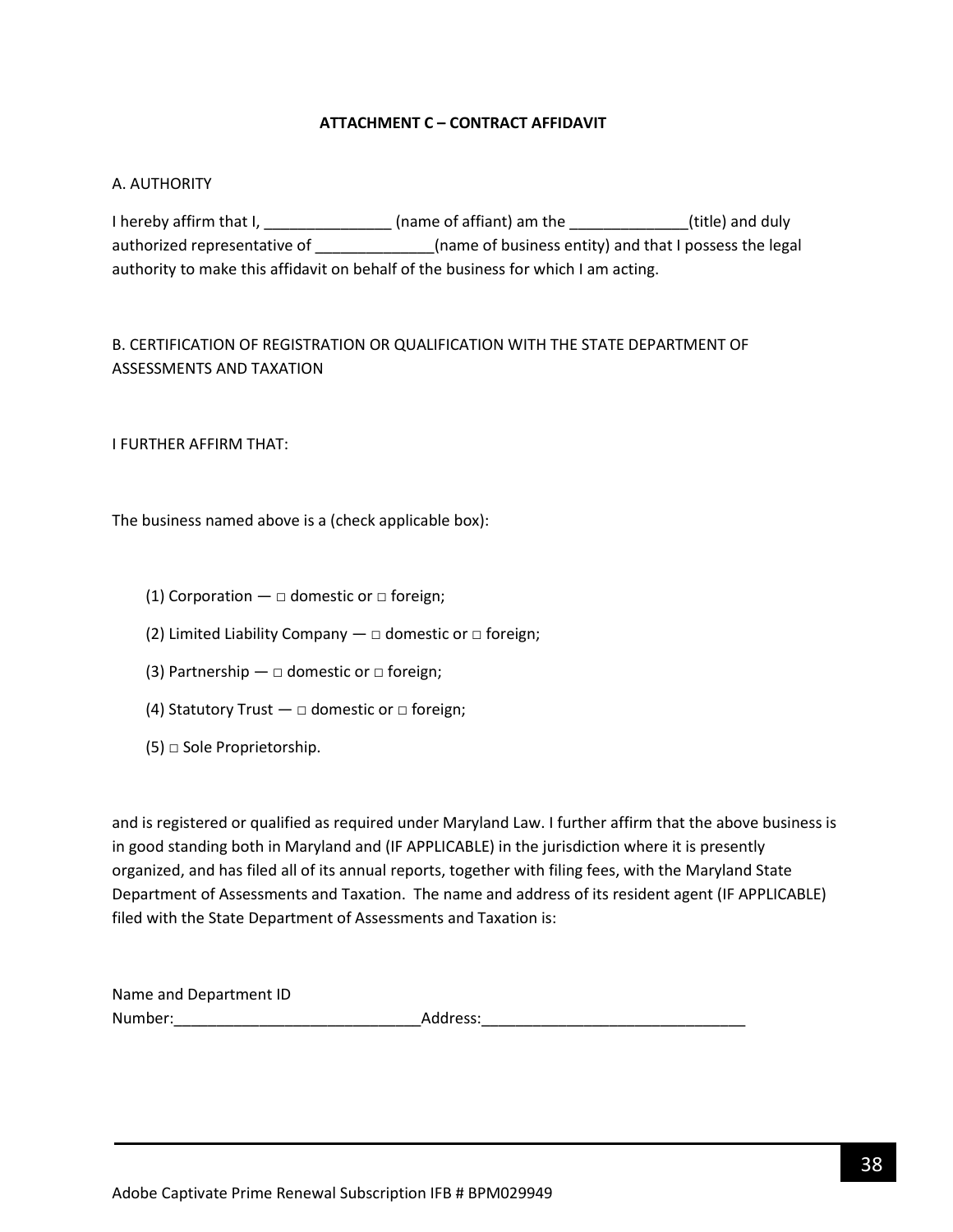and that if it does business under a trade name, it has filed a certificate with the State Department of Assessments and Taxation that correctly identifies that true name and address of the principal or owner as:

| Name and Department ID |          |
|------------------------|----------|
| Number:                | Address: |

#### C. FINANCIAL DISCLOSURE AFFIRMATION

#### I FURTHER AFFIRM THAT:

I am aware of, and the above business will comply with, the provisions of State Finance and Procurement Article, §13221, Annotated Code of Maryland, which require that every business that enters into contracts, leases, or other agreements with the State of Maryland or its agencies during a calendar year under which the business is to receive in the aggregate \$100,000 or more shall, within 30 days of the time when the aggregate value of the contracts, leases, or other agreements reaches \$100,000, file with the Secretary of State of Maryland certain specified information to include disclosure of beneficial ownership of the business.

### D. POLITICAL CONTRIBUTION DISCLOSURE AFFIRMATION

### I FURTHER AFFIRM THAT:

I am aware of, and the above business will comply with, Election Law Article, Title 14, Annotated Code of Maryland, which requires that every person that enters into a contract for a procurement with the State, a county, or a municipal corporation, or other political subdivision of the State, during a calendar year in which the person receives a contract with a governmental entity in the amount of \$200,000 or more, shall file with the State Board of Elections statements disclosing: (a) any contributions made during the reporting period to a candidate for elective office in any primary or general election; and (b) the name of each candidate to whom one or more contributions in a cumulative amount of \$500 or more were made during the reporting period. The statement shall be filed with the State Board of Elections: (a) before execution of a contract by the State, a county, a municipal corporation, or other political subdivision of the State, and shall cover the 24 months prior to when a contract was awarded; and (b) if the contribution is made after the execution of a contract, then twice a year, throughout the contract term, on: (i) February 5, to cover the six (6) month period ending January 31; and (ii) August 5, to cover the six (6) month period ending July 31.

## E. DRUG AND ALCOHOL FREE WORKPLACE

(Applicable to all contracts unless the contract is for a law enforcement agency and the agency head or the agency head's designee has determined that application of COMAR 21.11.08 and this certification would be inappropriate in connection with the law enforcement agency's undercover operations.)

I CERTIFY THAT: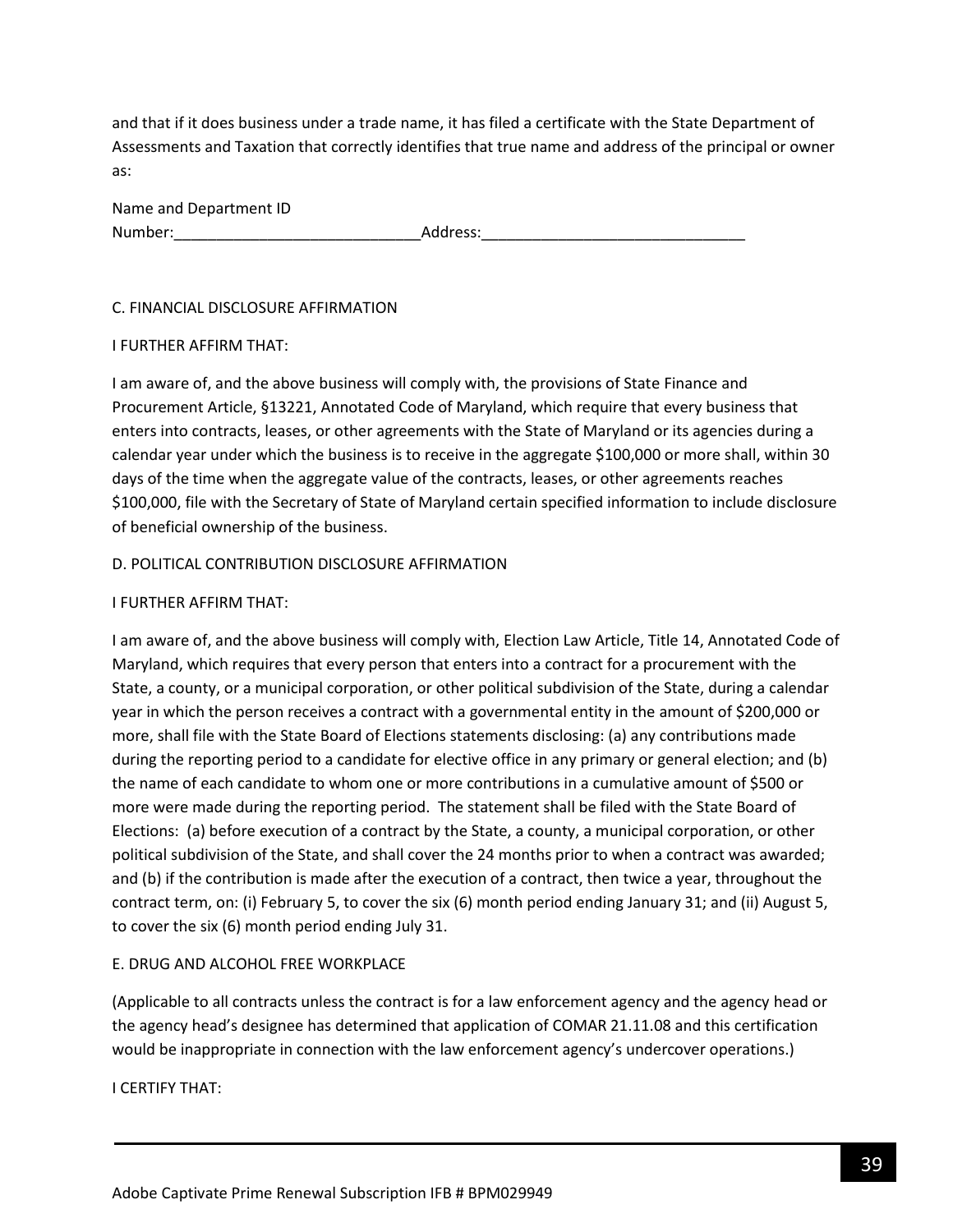(1) Terms defined in COMAR 21.11.08 shall have the same meanings when used in this certification.

(2) By submission of its Bid/Proposal, the business, if other than an individual, certifies and agrees that, with respect to its employees to be employed under a contract resulting from this solicitation, the business shall:

(a) Maintain a workplace free of drug and alcohol abuse during the term of the contract;

(b) Publish a statement notifying its employees that the unlawful manufacture, distribution, dispensing, possession, or use of drugs, and the abuse of drugs or alcohol is prohibited in the business' workplace and specifying the actions that will be taken against employees for violation of these prohibitions;

(c) Prohibit its employees from working under the influence of drugs or alcohol;

(d) Not hire or assign to work on the contract anyone who the business knows, or in the exercise of due diligence should know, currently abuses drugs or alcohol and is not actively engaged in a bona fide drug or alcohol abuse assistance or rehabilitation program;

(e) Promptly inform the appropriate law enforcement agency of every drug-related crime that occurs in its workplace if the business has observed the violation or otherwise has reliable information that a violation has occurred;

(f) Establish drug and alcohol abuse awareness programs to inform its employees about:

- (i) The dangers of drug and alcohol abuse in the workplace;
- (ii) The business's policy of maintaining a drug and alcohol free workplace;
- (iii) Any available drug and alcohol counseling, rehabilitation, and employee assistance programs; and
- (iv) The penalties that may be imposed upon employees who abuse drugs and alcohol in the workplace;

(g) Provide all employees engaged in the performance of the contract with a copy of the statement required by §E(2)(b), above;

(h) Notify its employees in the statement required by  $\Sigma(2)$ (b), above, that as a condition of continued employment on the contract, the employee shall:

- (i) Abide by the terms of the statement; and
- (ii) Notify the employer of any criminal drug or alcohol abuse conviction for an offense occurring in the workplace not later than 5 days after a conviction;

(i) Notify the procurement officer within 10 days after receiving notice under  $\Sigma(2)(h)(ii)$ , above, or otherwise receiving actual notice of a conviction;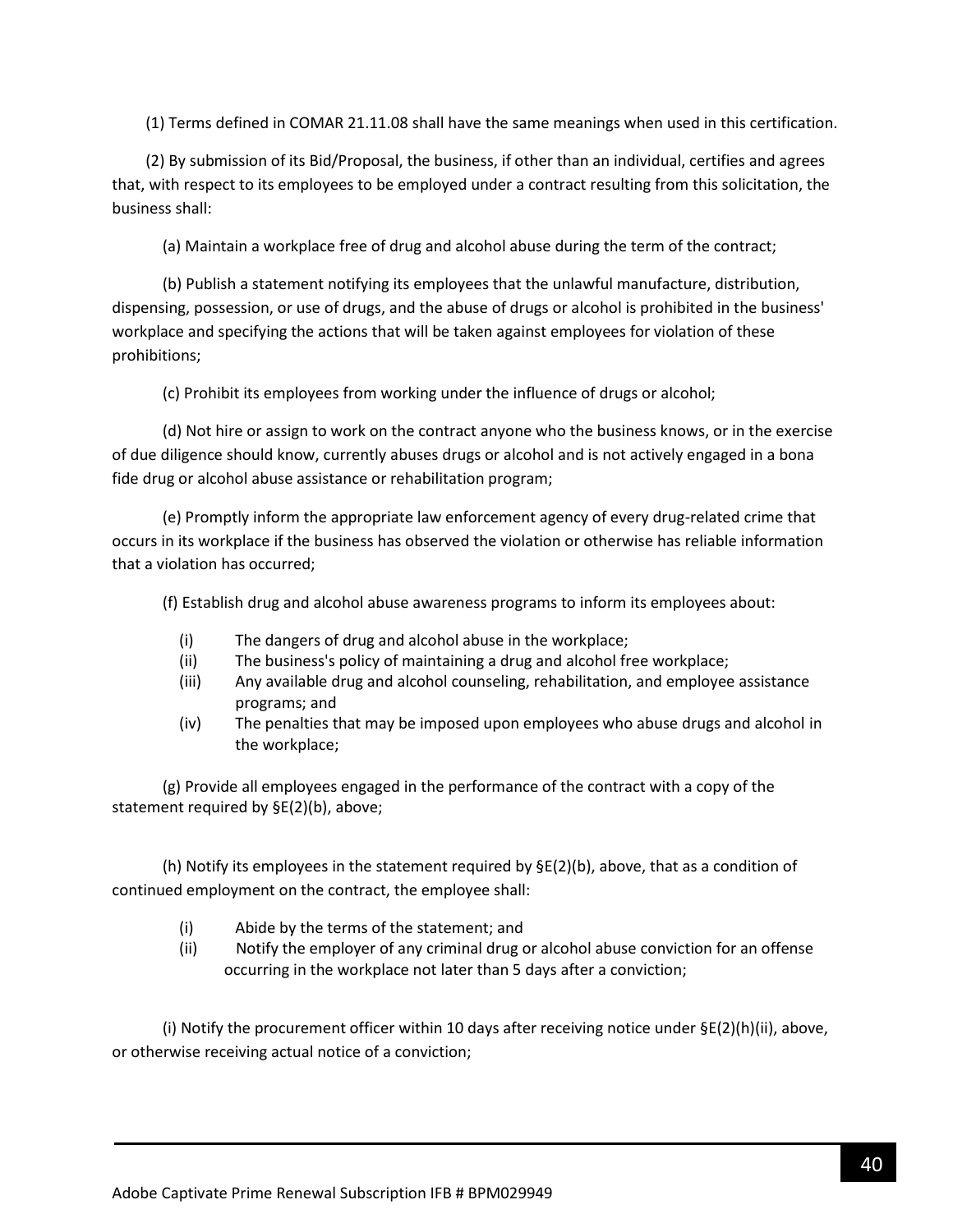(j) Within 30 days after receiving notice under §E(2)(h)(ii), above, or otherwise receiving actual notice of a conviction, impose either of the following sanctions or remedial measures on any employee who is convicted of a drug or alcohol abuse offense occurring in the workplace:

- (i) Take appropriate personnel action against an employee, up to and including termination; or
- (ii) Require an employee to satisfactorily participate in a bona fide drug or alcohol abuse assistance or rehabilitation program; and

(k) Make a good faith effort to maintain a drug and alcohol free workplace through implementation of §E(2)(a)—(j), above.

(3) If the business is an individual, the individual shall certify and agree as set forth in  $\S E(4)$ , below, that the individual shall not engage in the unlawful manufacture, distribution, dispensing, possession, or use of drugs or the abuse of drugs or alcohol in the performance of the contract.

(4) I acknowledge and agree that:

(a) The award of the contract is conditional upon compliance with COMAR 21.11.08 and this certification;

(b) The violation of the provisions of COMAR 21.11.08 or this certification shall be cause to suspend payments under, or terminate the contract for default under COMAR 21.07.01.11 or 21.07.03.15, as applicable; and

(c) The violation of the provisions of COMAR 21.11.08 or this certification in connection with the contract may, in the exercise of the discretion of the Board of Public Works, result in suspension and debarment of the business under COMAR 21.08.03.

## F. CERTAIN AFFIRMATIONS VALID

#### I FURTHER AFFIRM THAT:

To the best of my knowledge, information, and belief, each of the affirmations, certifications, or acknowledgements contained in that certain Bid/Proposal Affidavit dated \_\_\_\_\_\_\_\_ , 2022\_\_\_ , and executed by me for the purpose of obtaining the contract to which this Exhibit is attached remains true and correct in all respects as if made as of the date of this Contract Affidavit and as if fully set forth herein.

I DO SOLEMNLY DECLARE AND AFFIRM UNDER THE PENALTIES OF PERJURY THAT THE CONTENTS OF THIS AFFIDAVIT ARE TRUE AND CORRECT TO THE BEST OF MY KNOWLEDGE, INFORMATION, AND BELIEF.

Date: \_\_\_\_\_\_\_\_\_\_\_\_\_\_\_

By: example and the state of authorized Representative and Affiant)

\_\_\_\_\_\_\_\_\_\_\_\_\_\_\_\_\_\_\_\_\_\_\_\_\_\_\_\_\_\_\_\_\_ (signature of Authorized Representative and Affiant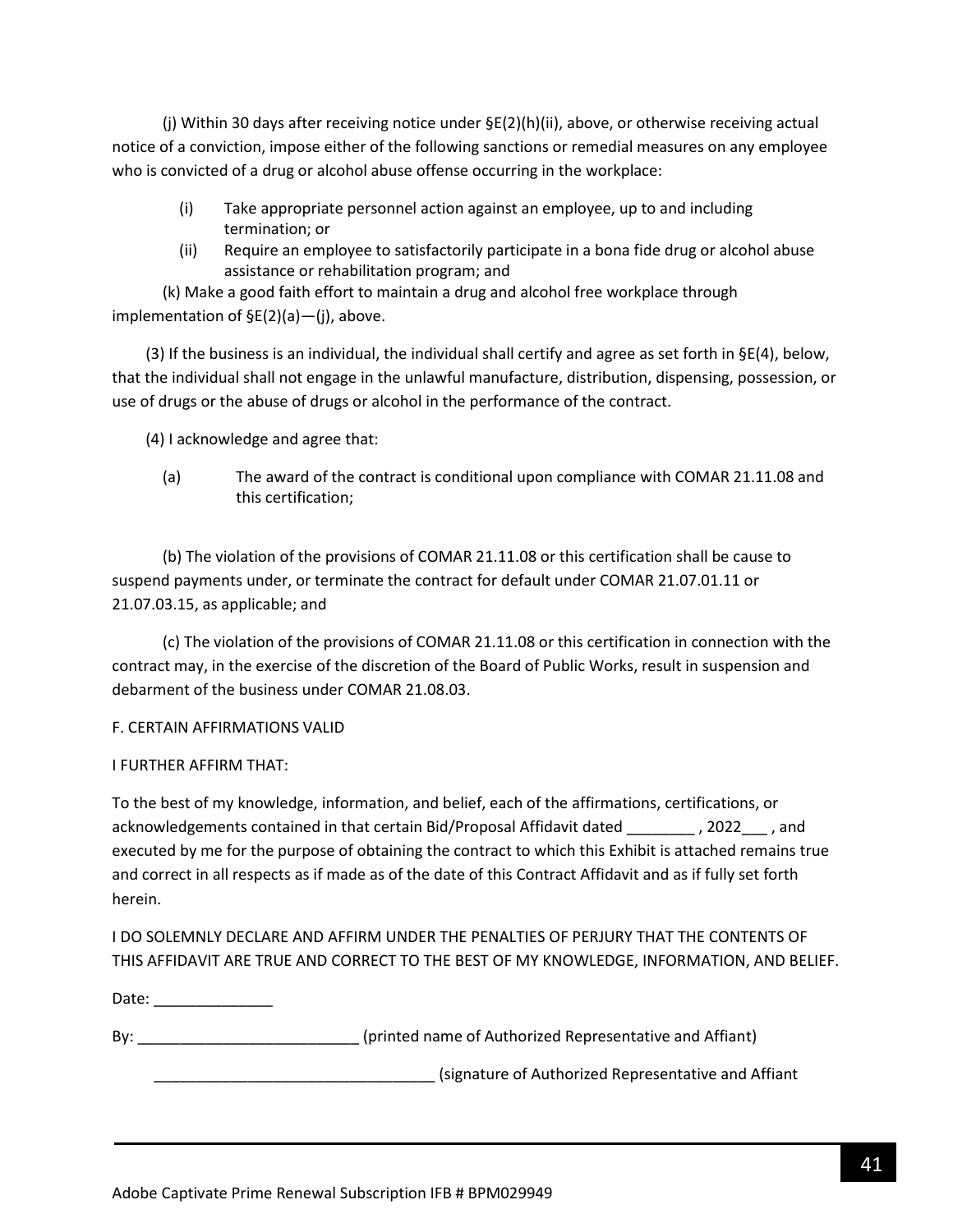#### **ATTACHMENT D – BID PRICING INSTRUCTIONS**

In order to assist Bidders in the preparation of their Bid and to comply with the requirements of this solicitation, Bid Pricing Instructions and a Bid Form have been prepared. Bidders shall submit their Bid on the Bid Form in accordance with the instructions on the Bid Form and as specified herein. Do not alter the Bid Form or the Bid Form may be rejected. The Bid Form is to be signed and dated, where requested, by an individual who is authorized to bind the Bidder to the prices entered on the Bid Form. The Bid Form is used to calculate the Bidder's TOTAL BID PRICE. Follow these instructions carefully when completing your Bid Form:

- A) All Unit and Extended Prices must be clearly entered in dollars and cents, e.g., \$24.15. Make your decimal points clear and distinct.
- B) All Unit Prices must be the actual price per unit the State will pay for the specific item or service identified in this IFB and may not be contingent on any other factor or condition in any manner.
- C) All calculations shall be rounded to the nearest cent, i.e., .344 shall be .34 and .345 shall be .35.
- D) Any goods or services required through this IFB and proposed by the vendor at **No Cost to the State** must be clearly entered in the Unit Price, if appropriate, and Extended Price with **\$0.00**.
- E) Every blank in every Bid Form shall be filled in. Any blanks may result in the Bid being regarded as non-responsive and thus rejected. Any changes or corrections made to the Bid Form by the Bidder prior to submission shall be initialed and dated.
- F) Except as instructed on the Bid Form, nothing shall be entered on or attached to the Bid Form that alters or proposes conditions or contingencies on the prices. Alterations and/or conditions usually render the Bid non-responsive, which means it will be rejected.
- G) It is imperative that the prices included on the Bid Form have been entered correctly and calculated accurately by the Bidder and that the respective total prices agree with the entries on the Bid Form. Any incorrect entries or inaccurate calculations by the Bidder will be treated as provided in COMAR 21.05.03.03E and 21.05.02.12, and may cause the Bid to be rejected.
- H) If option years are included, Bidders must submit pricing for each option year. Any option to renew will be exercised at the sole discretion of the State and will comply with all terms and conditions in force at the time the option is exercised. If exercised, the option period shall be for a period identified in the IFB at the prices entered in the Bid Form.
- I) All Bid prices entered below are to be fully loaded prices that include all costs/expenses associated with the provision of services as required by the IFB. The Bid price shall include, but is not limited to, all: labor, profit/overhead, general operating, administrative, and all other expenses and costs necessary to perform the work set forth in the solicitation. No other amounts will be paid to the Contractor. If labor rates are requested, those amounts shall be fully-loaded rates; no overtime amounts will be paid.
- J) Unless indicated elsewhere in the IFB, sample amounts used for calculations on the Bid Form are typically estimates for bidding purposes only. The Department does not guarantee a minimum or maximum number of units or usage in the performance of this Contract.
- K) Failure to adhere to any of these instructions may result in the Bid being determined non-responsive and rejected by the Department.

The Bid shall contain all price information in the format specified on these pages. Complete the Bid Form only as provided in the Bid Pricing Instructions. Do not amend, alter or leave blank any items on the Bid Form. If option years are included, Bidders must submit Bids for each option year. Failure to adhere to any of these instructions may result in the bid being determined non-responsive and rejected by the Department.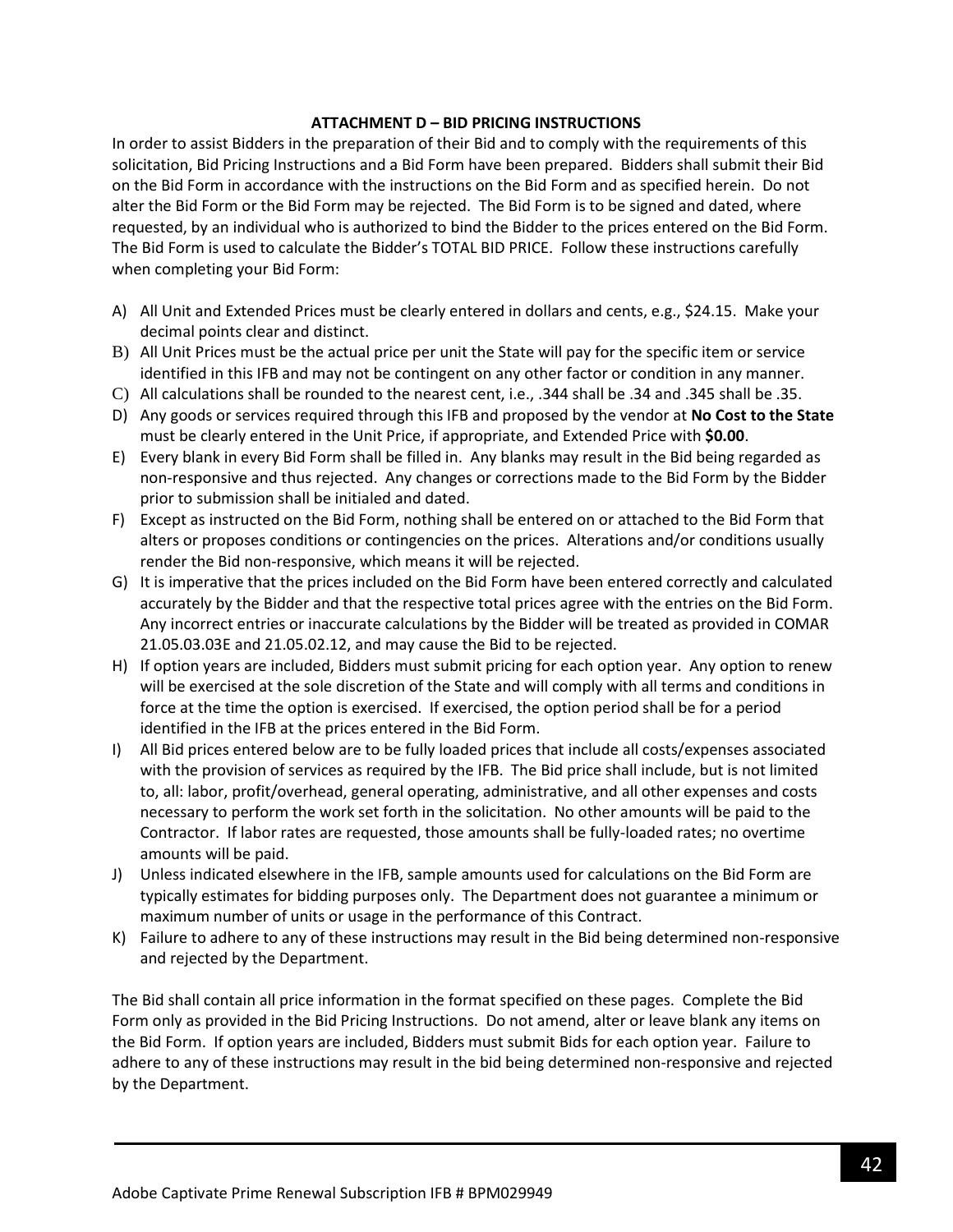## **ATTACHMENT D – BID PRICE FORM Adobe Captivate Prime Renewal Subscription IFB # BPM029949**

<span id="page-42-0"></span>

| <b>Product Description</b>                                                                                            | Product<br>Number | Quantity | <b>Unit Price</b> | <b>Total Price</b>                                                                                                                                                                                                             |
|-----------------------------------------------------------------------------------------------------------------------|-------------------|----------|-------------------|--------------------------------------------------------------------------------------------------------------------------------------------------------------------------------------------------------------------------------|
| Captivate Prime, All<br>Languages, Billing Plan<br>Hosted, Annual<br>Subscription, 1 FLP REG<br>USER, FLP Price Level | 210-6314-1R       | 2,750    | \$                | \$                                                                                                                                                                                                                             |
| <b>Twelve Month</b><br>Subscription to<br>Commence on 8/20/22 -<br>8/19/23                                            |                   |          |                   |                                                                                                                                                                                                                                |
| Serial Key:                                                                                                           |                   |          |                   | <b>JANNNNNNNNN</b>                                                                                                                                                                                                             |
| MHBE.captivateprime.com                                                                                               |                   |          |                   |                                                                                                                                                                                                                                |
| <b>Includes Technical Support</b><br>and Customer Success                                                             |                   |          |                   |                                                                                                                                                                                                                                |
| Manager for                                                                                                           |                   |          |                   |                                                                                                                                                                                                                                |
| implementation,<br>deployment and trainings.                                                                          |                   |          |                   |                                                                                                                                                                                                                                |
|                                                                                                                       |                   |          |                   |                                                                                                                                                                                                                                |
| <b>Total Price</b>                                                                                                    |                   |          |                   | \$                                                                                                                                                                                                                             |
| *BASIS FOR AWARD                                                                                                      |                   |          |                   |                                                                                                                                                                                                                                |
| Submitted By:                                                                                                         |                   |          |                   |                                                                                                                                                                                                                                |
|                                                                                                                       |                   |          |                   | Date: the contract of the contract of the contract of the contract of the contract of the contract of the contract of the contract of the contract of the contract of the contract of the contract of the contract of the cont |
| <b>Printed Name and Title:</b>                                                                                        |                   |          |                   |                                                                                                                                                                                                                                |
|                                                                                                                       |                   |          |                   |                                                                                                                                                                                                                                |
|                                                                                                                       |                   |          |                   |                                                                                                                                                                                                                                |
|                                                                                                                       |                   |          |                   |                                                                                                                                                                                                                                |
|                                                                                                                       |                   |          |                   |                                                                                                                                                                                                                                |
|                                                                                                                       |                   |          |                   |                                                                                                                                                                                                                                |
|                                                                                                                       |                   |          |                   |                                                                                                                                                                                                                                |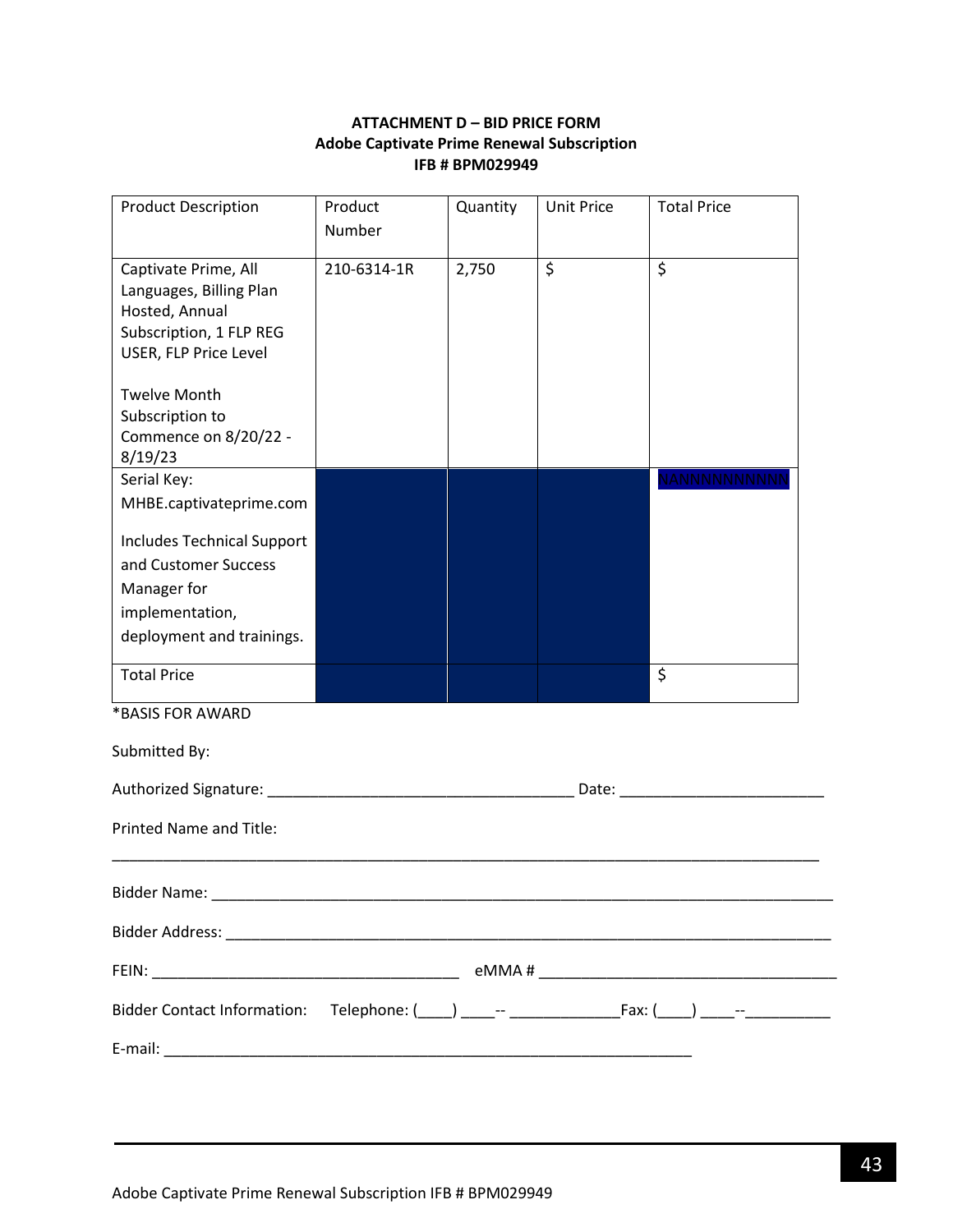#### **ATTACHMENT E – FEDERAL FUNDS ATTACHMENT**

[Reference, among other provisions, 45 C.F.R. § 75.335]

<span id="page-43-0"></span>In addition to other provisions required by the IFB and Contract related to the federal funds that may be included in any Contract to be awarded as a result of this IFB, the following provisions are applicable:

A. Contracts for more than the simplified acquisition threshold currently set at \$150,000, which is the inflation adjusted amount determined by the Civilian Agency Acquisition Council and the Defense Acquisition Regulations Council (Councils) as authorized by 41 U.S.C. 1908, must address administrative, contractual, or legal remedies in instances where contractors violate or breach contract terms, and provide for such sanctions and penalties as appropriate.

B. All contracts in excess of \$10,000 must address termination for cause and for convenience by the non-Federal entity including the manner by which it will be effected and the basis for settlement.

C. Debarment and Suspension (Executive Orders 12549 and 12689) (see 2 CFR 180.220 and 45 CFR 75.212) A party listed on the government-wide exclusions in the System for Award Management (SAM), in accordance with the OMB guidelines at 2 CFR part 180 that implement Executive Orders 12549 (3 CFR part 1986 Comp., p. 189) and 12689 (3 CFR part 1989 Comp., p. 235), "Debarment and Suspension" is not eligible for award under this IFB. SAM Exclusions contains the names of parties debarred, suspended, or otherwise excluded by agencies, as well as parties declared ineligible under statutory or regulatory authority other than Executive Order 12549. Any Contractor awarded a Contract as a result of this IFB is responsible for ensuring that any party with which it subcontracts is not debarred or suspended and is in full compliance with the executive orders and federal regulations cited in this paragraph.

D. Byrd Anti-Lobbying Amendment (31 U.S.C. 1352)—Contractors that apply or bid for an award exceeding \$100,000 must file the required attached certification. Each tier (including the Contractor and any subcontractor(s)) certifies to the tier above that it will not and has not used federal appropriated funds to pay any person or organization for influencing or attempting to influence an officer or employee of any agency, a member of Congress, officer or employee of Congress, or an employee of a member of Congress in connection with obtaining any federal contract, grant or any other award covered by 31 U.S.C. 1352. Each tier must also disclose any lobbying with non-federal funds that takes place in connection with obtaining any Federal award. Such disclosures are forwarded from tier to tier up to the non-federal awardee (which, in this case, is the State of Maryland).

1. *Form and rule*: All prospective and present contractors and subcontractors (this includes all levels of funding) who receive more than \$100,000 in federal funds must submit the attached form "Certification Against Lobbying." It assures, generally, that contractors and subcontractors receiving federal funds will not lobby federal entities with federal funds, and that, as is required, they will disclose other lobbying on form SF-111.

2. *Form and instructions*: "Form LLL, Disclosure of Lobbying Activities" must be submitted by those receiving more than \$100,000 in federal funds, to disclose any lobbying of federal entities (a) with profits from federal contracts or (b) funded with nonfederal funds.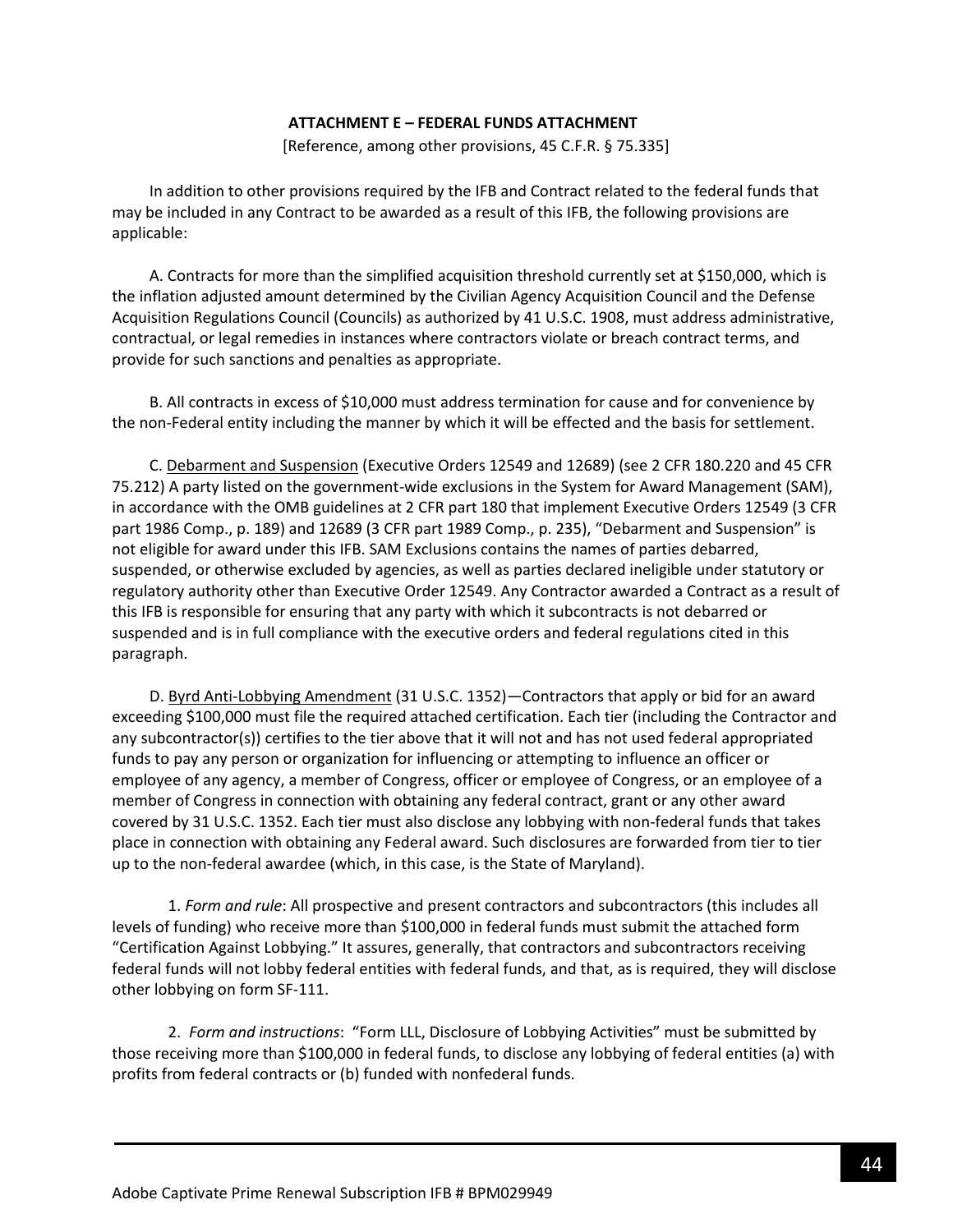E. Section 504 of the Rehabilitation Act of 1973. Any Contractor awarded a Contract as a result of this RFP certifies that it will comply with Section 504 of the Rehabilitation Act of 1973, as amended (29 U.S.C. § 791 *et seq.*), and all regulations promulgated thereunder. Section 504 prohibits discrimination on the basis of handicap in all federally assisted programs and activities. It requires the analysis and making of any changes needed in three general areas of operation— programs, activities, and facilities and employment. It states, among other things, that: *Grantees that provide health ... services should undertake tasks such as ensuring emergency treatment for the hearing impaired and making certain that persons with impaired sensory or speaking skills are not denied effective notice with regard to benefits, services, and waivers of rights or consents to treatments*.

F. Age Discrimination Act of 1975. Any Contractor awarded a Contract as a result of this IFB certifies that it shall not discriminate on the basis of Age, according to the requirements of the Age Discrimination Act of 1975.

G. Title VI of the Civil Rights Act of 1964. Any Contractor awarded a Contract are a result of this IFB certifies that it shall comply with Title VI of the Civil Rights Act of 1964 and shall not discriminate in participation by race, color, or national origin.

H. Section 1557 of the ACA. Any Contractor awarded a Contract as a result of this IFB certifies that it shall comply with Section 1557 of the Affordable Care Act (42 U.S.C. § 18116) and any regulations promulgated thereunder. Section 1557 prohibits discrimination on the basis of race, color, national origin, sex, age, or disability in certain health programs or activities. Section 1557 further provides that, except as provided in Title I or the Patient Protection and Affordable Care Act (as amended, the ACA), an individual shall not, on the grounds prohibited under Title VI of the Civil Rights Act of 1964, Title IX of the Education Amendments of 1972, the Age Discrimination Act of 1975, or Section 504 of the Rehabilitation Act of 1973, be excluded from participation in, be denied the benefits of, or be subjected to discrimination under any health program or activity, any part of which is receiving federal financial assistance or any program or activity that is administered by any entity (such as MHBE) established under Title I of the ACA.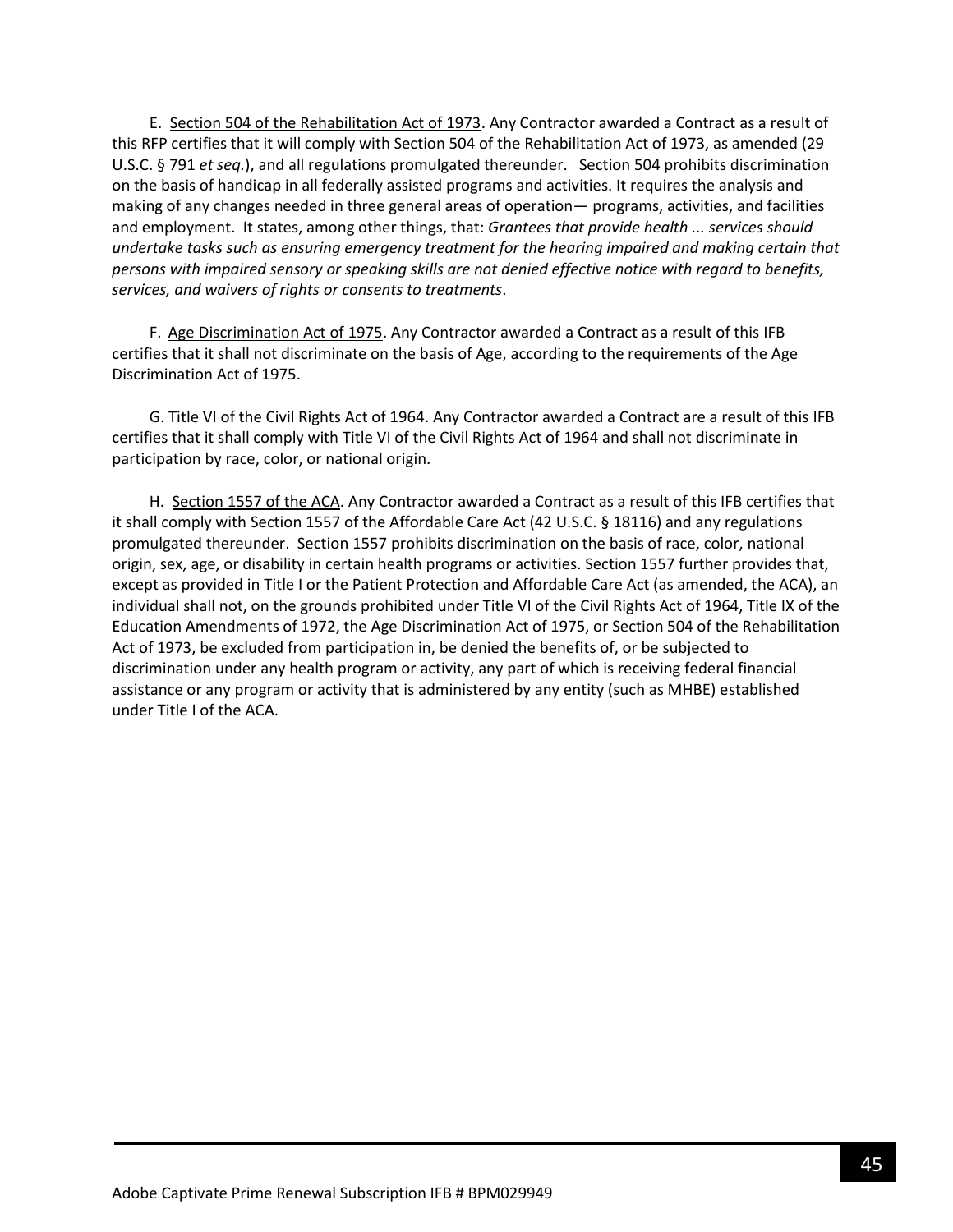### **ATTACHMENT E-1 – CERTIFICATION AGAINST LOBBYING**

#### **U.S. Department of Health and Human Services**

### **CERTIFICATION REGARDING LOBBYING**

Certification for Contracts, Grants, Loans, and Cooperative Agreements

<span id="page-45-0"></span>The undersigned certifies, to the best of his or her knowledge and belief, that:

(1) No Federal appropriated funds have been paid or will be paid, by or on behalf of the undersigned, to any person for influencing or attempting to influence an officer or employee of any agency, a Member of Congress, an officer or employee of Congress, or an employee of a Member of Congress in connection with the awarding of any Federal contract, the making of any Federal grant, the making of any Federal loan, the entering into of any cooperative agreement, and the extension, continuation, renewal, amendment, or modification of any Federal contract, grant, loan, or cooperative agreement.

(2) If any funds other than Federal appropriated funds have been paid or will be paid to any person for influencing or attempting to influence an officer or employee of any agency, a Member of Congress, an officer or employee of Congress, or an employee of a Member of Congress in connection with this Federal contract, grant, loan, or cooperative agreement, the undersigned shall complete and submit Standard Form-LLL, "Disclosure Form to Report Lobbying," in accordance with its instructions.

(3) The undersigned shall require that the language of this certification be included in the award documents for all sub-awards at all tiers (including subcontracts, sub-grants, and contracts under grants, loans, and cooperative agreements) and that all sub-recipients shall certify and disclose accordingly.

This certification is a material representation of fact upon which reliance was placed when this transaction was made or entered into. Submission of this certification is a prerequisite for making or entering into this transaction imposed by Section 1352, title 31, U.S. Code. Any person who fails to file the required certification shall be subject to a civil penalty of not less than \$10,000 and not more than \$100,000 for each such failure.

| Award No.                                                   | <b>Organizational Entry</b>       |
|-------------------------------------------------------------|-----------------------------------|
| Name and Title of Official Signing for Organizational Entry | Telephone No. Of Signing Official |
| Signature of Above Official                                 | Date Signed                       |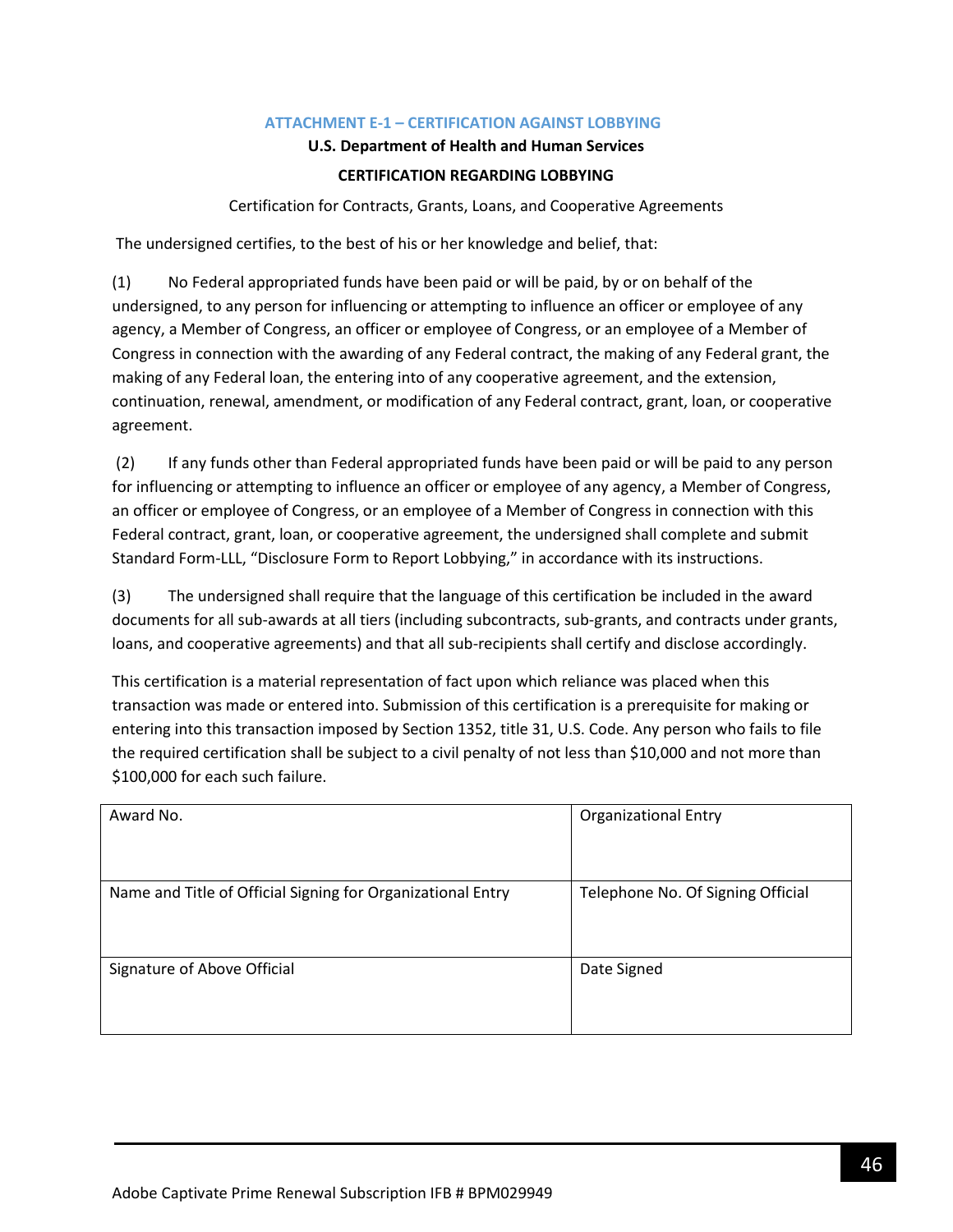### **ATTACHMENT E-2**

# **DISCLOSURE OF LOBBYING ACTIVITIES**

## **Complete this form to disclose lobbying activities pursuant to 31 U.S.C. 1352**

| 1. Type of Federal Action:                                                                                      | 2. Status of Federal Action: |                                                     | 3. Report Type:                                      |
|-----------------------------------------------------------------------------------------------------------------|------------------------------|-----------------------------------------------------|------------------------------------------------------|
| a. Contract                                                                                                     | a. Bid/offer/application     |                                                     | a. Initial filing                                    |
| b. Grant                                                                                                        | b. Initial award             |                                                     | b. Material change                                   |
| c. Cooperative                                                                                                  | c. Post-award                |                                                     |                                                      |
| Agreement                                                                                                       |                              |                                                     | For Material Change Only:                            |
| d. Loan                                                                                                         |                              |                                                     | Year ________ quarter ________                       |
| e. Loan guarantee                                                                                               |                              |                                                     | Date of last report _________                        |
| f. Loan insurance                                                                                               |                              |                                                     |                                                      |
| 4. Name and Address of Reporting Entity:                                                                        |                              | 5. If Reporting Entity in No. 4 is a Subawardee,    |                                                      |
|                                                                                                                 |                              | <b>Enter Name and Address of Prime:</b>             |                                                      |
|                                                                                                                 |                              |                                                     |                                                      |
| $\Box$ Prime $\Box$ Subawardee Tier ______, if                                                                  |                              |                                                     |                                                      |
| known:                                                                                                          |                              | Congressional District, if known:                   |                                                      |
| Congressional District, if known:<br>6. Federal Department/Agency:                                              |                              |                                                     | 7. Federal Program Name/Description:                 |
|                                                                                                                 |                              |                                                     |                                                      |
|                                                                                                                 |                              |                                                     |                                                      |
|                                                                                                                 |                              | CFDA Number, if applicable:                         |                                                      |
| 8. Federal Action Number, if known:                                                                             |                              | 9. Award Amount, if known:                          |                                                      |
|                                                                                                                 |                              |                                                     |                                                      |
|                                                                                                                 |                              | \$<br>b. Individuals Performing Services (including |                                                      |
| 10. a. Name and Address of Lobbying                                                                             |                              |                                                     |                                                      |
| Registrant                                                                                                      |                              |                                                     | address if different from No. 10a) (last name, first |
| (if individual, last name, first name, MI):                                                                     |                              | name, MI):                                          |                                                      |
|                                                                                                                 |                              |                                                     |                                                      |
|                                                                                                                 |                              |                                                     |                                                      |
| 11. Amount of Payment (check all that apply)                                                                    |                              |                                                     | 13. Type of Payment (check all that apply)           |
| $\zeta$ $\Box$ $\Box$ $\Box$ actual $\Box$ planned                                                              |                              | $\Box$ a. retainer                                  |                                                      |
|                                                                                                                 |                              | $\Box$ b. one-time                                  |                                                      |
| 12. Form of Payment (check all that apply)                                                                      |                              | $\Box$ c. commission                                |                                                      |
|                                                                                                                 |                              | d. contingent fee                                   |                                                      |
| $\Box$ b. in-kind, specify:<br>$\Box$ a. cash                                                                   |                              | $\Box$ e. deferred                                  |                                                      |
| nature                                                                                                          |                              | $\Box$ f. other; specify:                           |                                                      |
| value: and the state of the state of the state of the state of the state of the state of the state of the state |                              |                                                     |                                                      |
| 14. Brief Description of Services Performed or to be Performed and Date(s) of Service, including                |                              |                                                     |                                                      |
| officer(s), employee(s), or Member(s) contacted, for Payment Indicated in Item 11:                              |                              |                                                     |                                                      |
|                                                                                                                 |                              |                                                     |                                                      |
|                                                                                                                 |                              |                                                     |                                                      |
|                                                                                                                 |                              |                                                     |                                                      |
|                                                                                                                 |                              |                                                     |                                                      |
| (attach Continuation Sheet(s) SF-LLLA, if necessary)                                                            |                              |                                                     |                                                      |
| 15. Continuation Sheet(s) SF-LLLA attached:                                                                     |                              | $\Box$ Yes                                          | $\Box$ No                                            |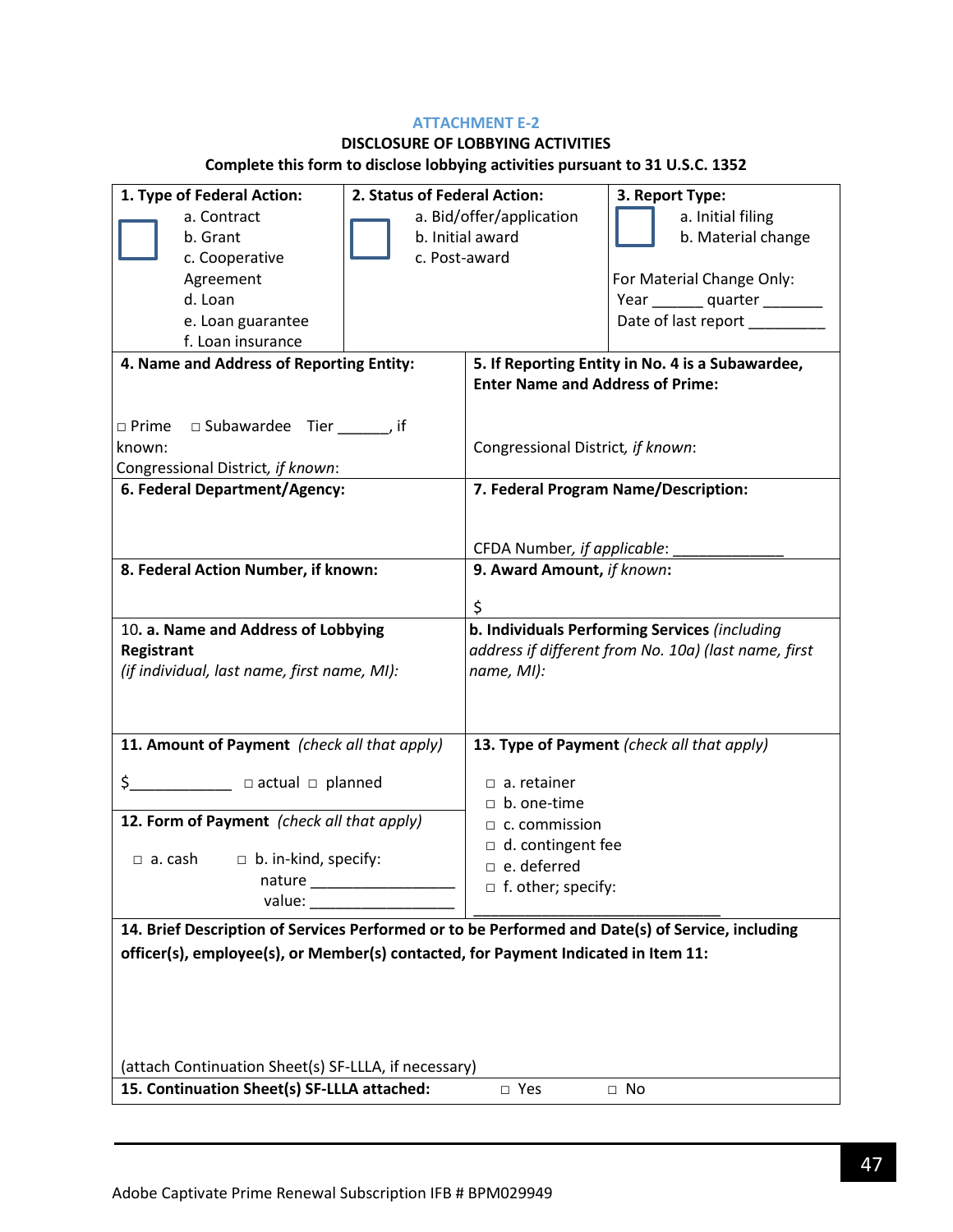| 16. Information requested through this form is<br>authorized by title 31 U.S.C. Section 1352. This<br>disclosure of lobbying activities is a material                                                                                                                                                                                                                                                                                  | Signature:                                                         |  |  |
|----------------------------------------------------------------------------------------------------------------------------------------------------------------------------------------------------------------------------------------------------------------------------------------------------------------------------------------------------------------------------------------------------------------------------------------|--------------------------------------------------------------------|--|--|
| representation of fact upon which reliance was<br>placed by the tier above when this transaction<br>was made or entered into. This disclosure is<br>required pursuant to 31 U.S.C. 1352. This<br>information will be available for public<br>inspection. Any person who fails to file the<br>required disclosure shall be subject to a civil<br>penalty of not less than\$10,000 and not more<br>than \$100,000 for each such failure. | Print Name:                                                        |  |  |
|                                                                                                                                                                                                                                                                                                                                                                                                                                        | Title:                                                             |  |  |
|                                                                                                                                                                                                                                                                                                                                                                                                                                        | Telephone No.:<br>Date:                                            |  |  |
| <b>Federal Use Only</b>                                                                                                                                                                                                                                                                                                                                                                                                                | Authorized for Local Reproduction<br>Standard Form LLL (Rev. 7-97) |  |  |

### **INSTRUCTIONS FOR COMPLETION OF SF-LLL, DISCLOSURE OF LOBBYING ACTIVITIES**

This disclosure form shall be completed by the reporting entity, whether sub-awardee or prime Federal recipient, at the initiation or receipt of a covered Federal action, or a material change to a previous filing, pursuant to title 31 U.S.C. Section 1352. The filing of a form is required for each payment or agreement to make payment to any lobbying entity for influencing or attempting to influence an officer or employee of any agency, a Member of Congress, an officer or employee of Congress, or an employee of a Member of Congress in connection with a covered Federal action. Complete all items that apply for both the initial filing and material change report. Refer to the implementing guidance published by the Office of Management and Budget for additional information.

1. Identify the type of covered Federal action for which lobbying activity is and/or has been secured to influence the outcome of a covered Federal action.

2. Identify the status of the covered Federal action.

3. Identify the appropriate classification of this report. If this is a follow-up report caused by a material change to the information previously reported, enter the year and quarter in which the change occurred. Enter the date of the last previously submitted report by this reporting entity for this covered Federal action.

4. Enter the full name, address, city, State and zip code of the reporting entity. Include Congressional District, if known. Check the appropriate classification of the reporting entity that designates if it is, or expects to be, a prime or sub-award recipient. Identify the tier of the sub-awardee, e.g., the first sub-awardee of the prime is the 1st tier. Sub-awards include but are not limited to subcontracts, sub-grants and contract awards under grants.

5. If the organization filing the report in item 4 checks "Sub-awardee," then enter the full name, address, city, State and zip code of the prime Federal recipient. Include Congressional District, if known.